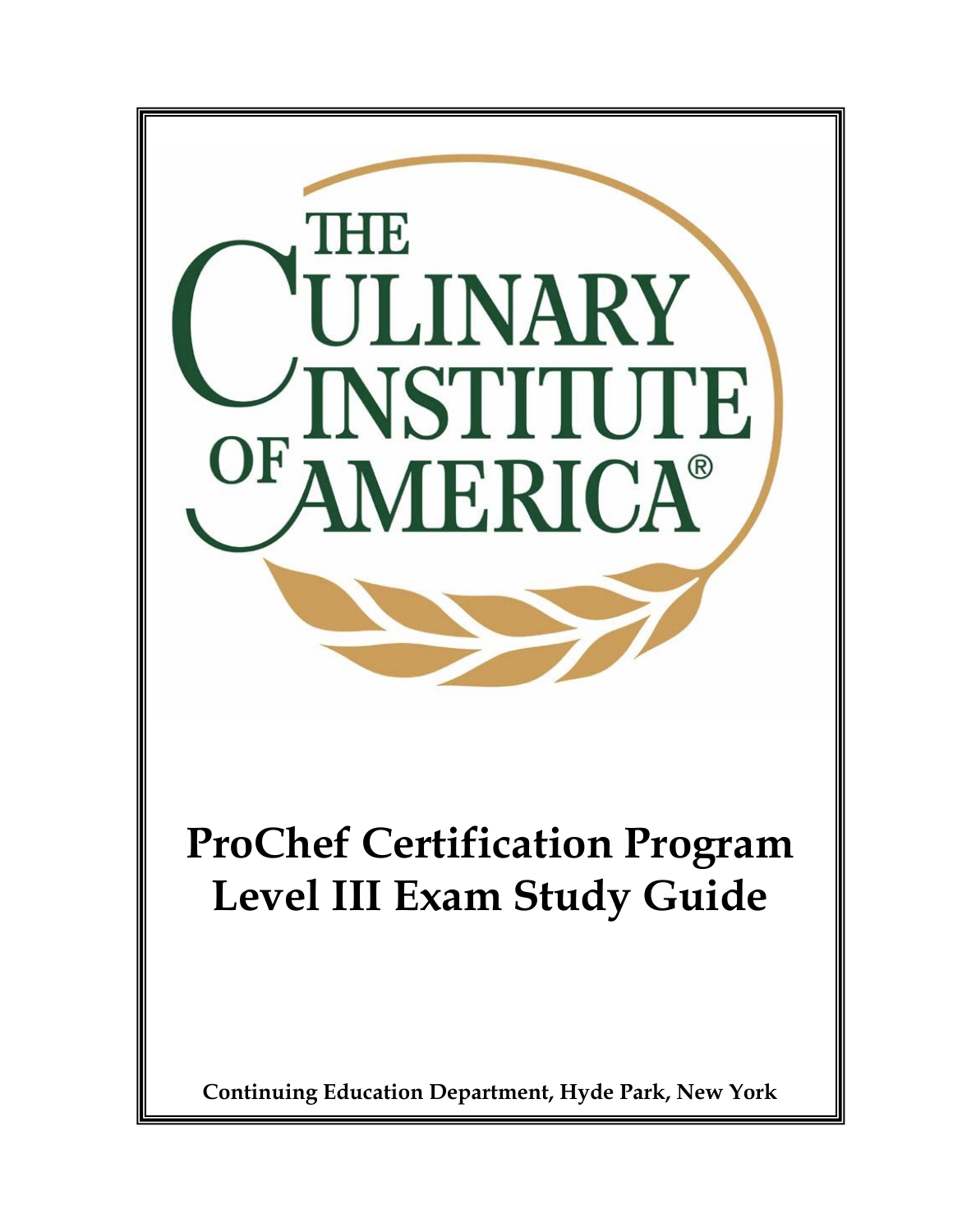Copyright © 2011 The Culinary Institute of America All Rights Reserved

This manual is published and copyrighted by The Culinary Institute of America. Copying, duplicating, selling or otherwise distributing this product is hereby expressly forbidden except by prior written consent of The Culinary Institute of America.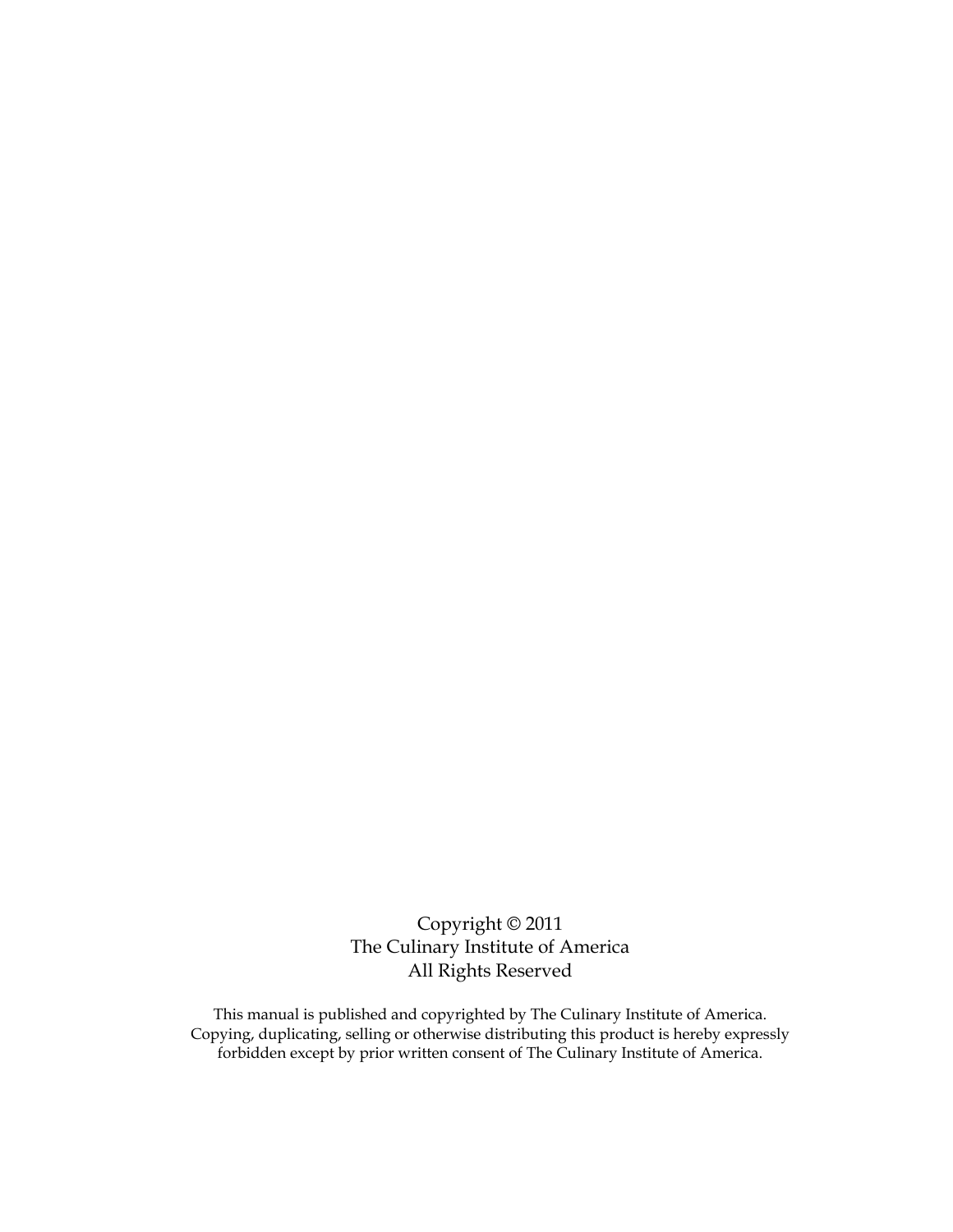# **TABLE OF CONTENTS**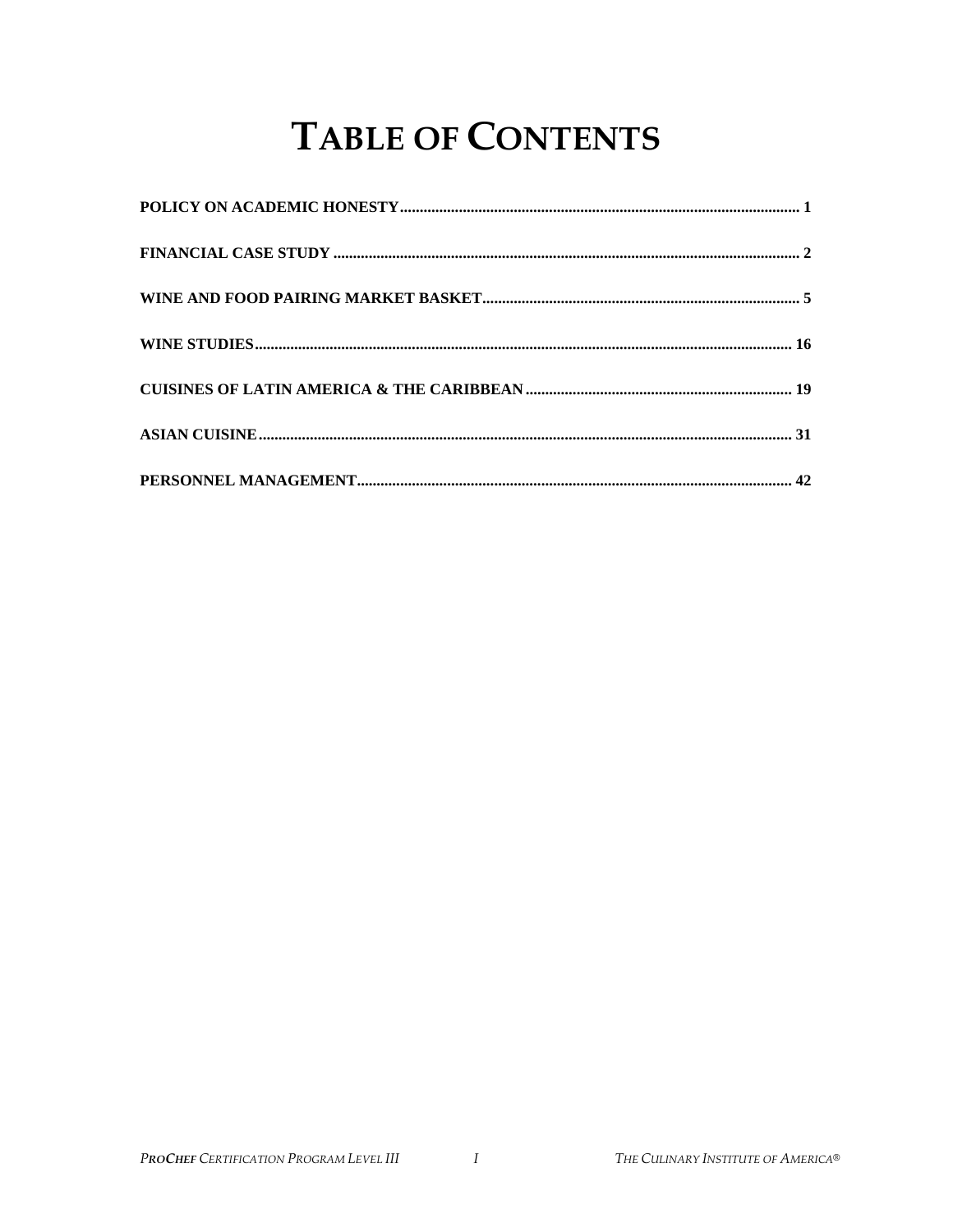# **POLICY ON ACADEMIC HONESTY**

At The Culinary Institute of America, students are expected to develop their own ideas and to consult research materials in the process of their studies.

Borrowing original ideas, recipes, research, or wording from another source without giving credit is plagiarism; using prepared materials from an organization whose primary business is selling research papers is dishonest; submitting a paper prepared for one course to a faculty member in another course without prior permission is cheating; copying from another source is stealing; presenting food or drink that was prepared by someone else for evaluation as your own and cheating in any form is dishonest. This behavior, or assisting any one else in this behavior, represents a serious violation of professional and academic standards at the CIA and will not be tolerated.

Since such behavior is demeaning to the academic integrity of the degree and certification programs, students who do not record the sources of their information will fail that assignment and may be required to complete another equivalent assignment. Students who copy materials that are not their own and present that material as their own work will fail the assignment and possibly the course. Students found cheating will automatically fail the test or assignment involved and may also fail the course.

Serious violations of these standards will lead to suspension or dismissal from the CIA and its programs. A faculty member who identifies academically dishonest behavior will tell the student about it, explain what is wrong, ask for an explanation, and inform the student of the consequences for the dishonesty.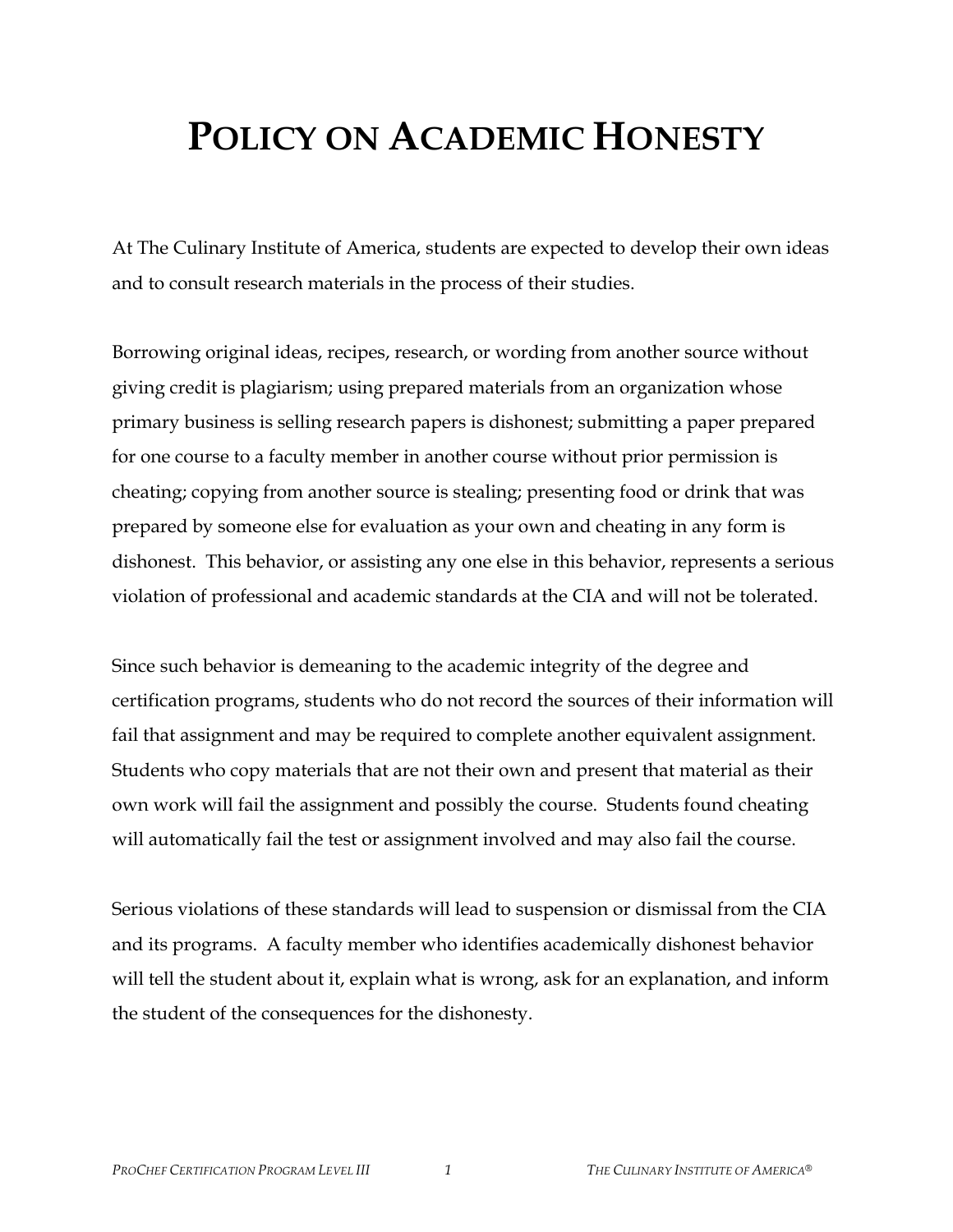# **FINANCIAL CASE STUDY**

For the financial segment of the Level III exam you must be able to identify, understand, and resolve financial problems within a complex food-service operation. You will be provided with assorted data such as a profit and loss statement, POS reports, inventory sheets, invoices, menus, etc. Using your financial skills, you will analyze this data and make recommendations on how to improve the financial performance of the operation.

On the first day of the exam you will be assigned a case study. The case study will contain all the information you need to analyze the financial situation of the operation. You will also receive a letter from Mr. August Marlow, the owner of the operation. You are the executive chef of Mr. Marlow's restaurant. He will be inviting you to attend a meeting on day four to discuss the restaurants poor financial performance for the last quarter. You have three days to analyze the data. When you meet with Mr. Marlow you need to present and defend your findings. You are also expected to make recommendations for future improvement. This meeting will be scheduled for one hour and will be a one-on-one conversation and evaluation. At the conclusion of the meeting Mr. Marlow will either accept your suggestions and financial analysis, or your resignation.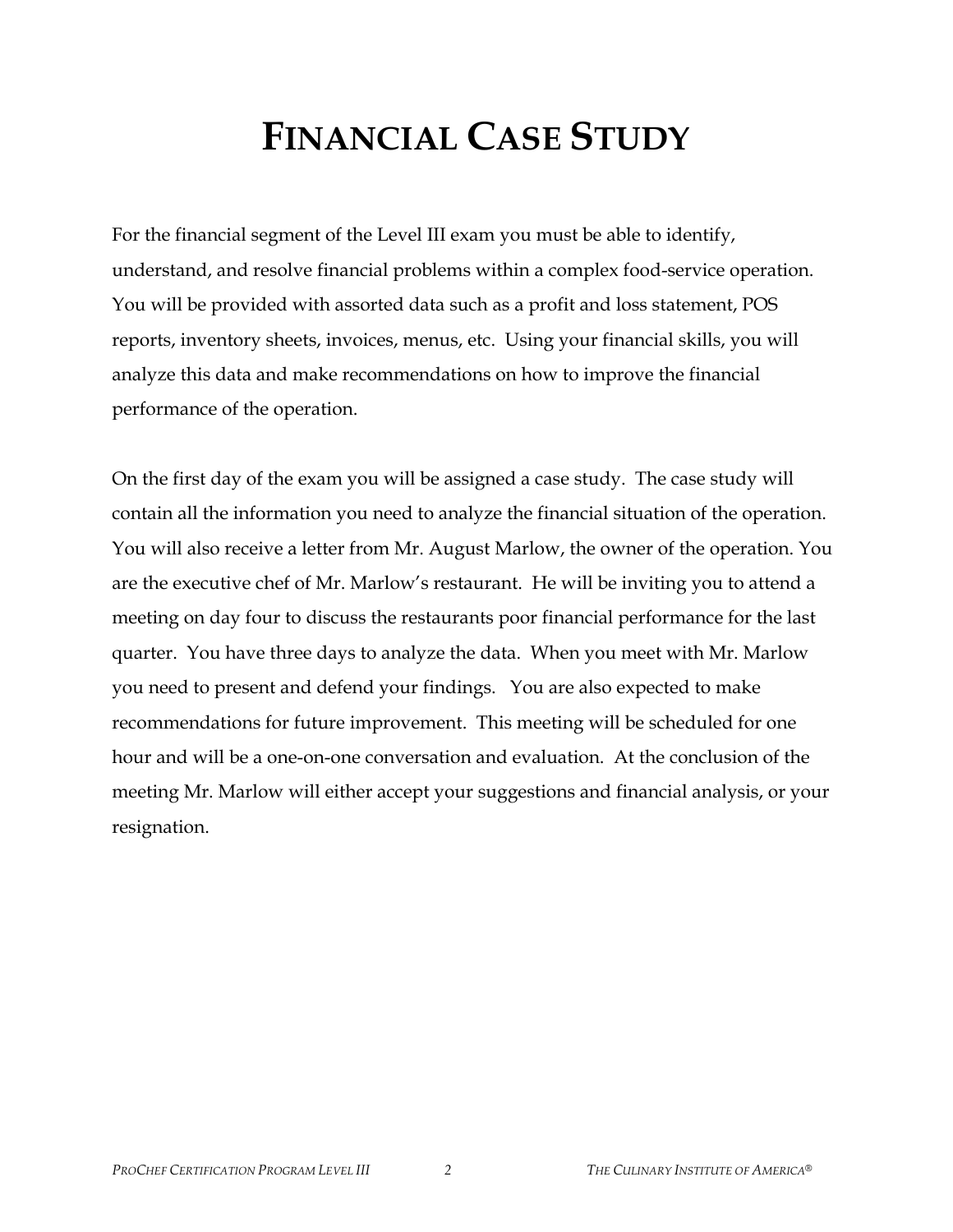### **SUCCESSFUL CANDIDATES ARE ABLE TO…**

- analyze a P&L and implement changes based on financial data.
- analyze and prepare an annual operating budget for a complex food operation.
- analyze and explain basic financial concepts such as ROI, depreciation, cost accounting, cash flow, etc.
- prepare a capital budget with effective project justifications and payback analysis.
- differentiate between beverage costs and food costs.
- analyze menu sales mix and make menu adjustments based on data.
- discuss and evaluate the effects inventory adjustments have on food cost.

## **RESOURCES AND REFERENCES**

### **EDUCATIONAL PROGRAMS AT HYDE PARK CAMPUS**

Financial Understanding for Chefs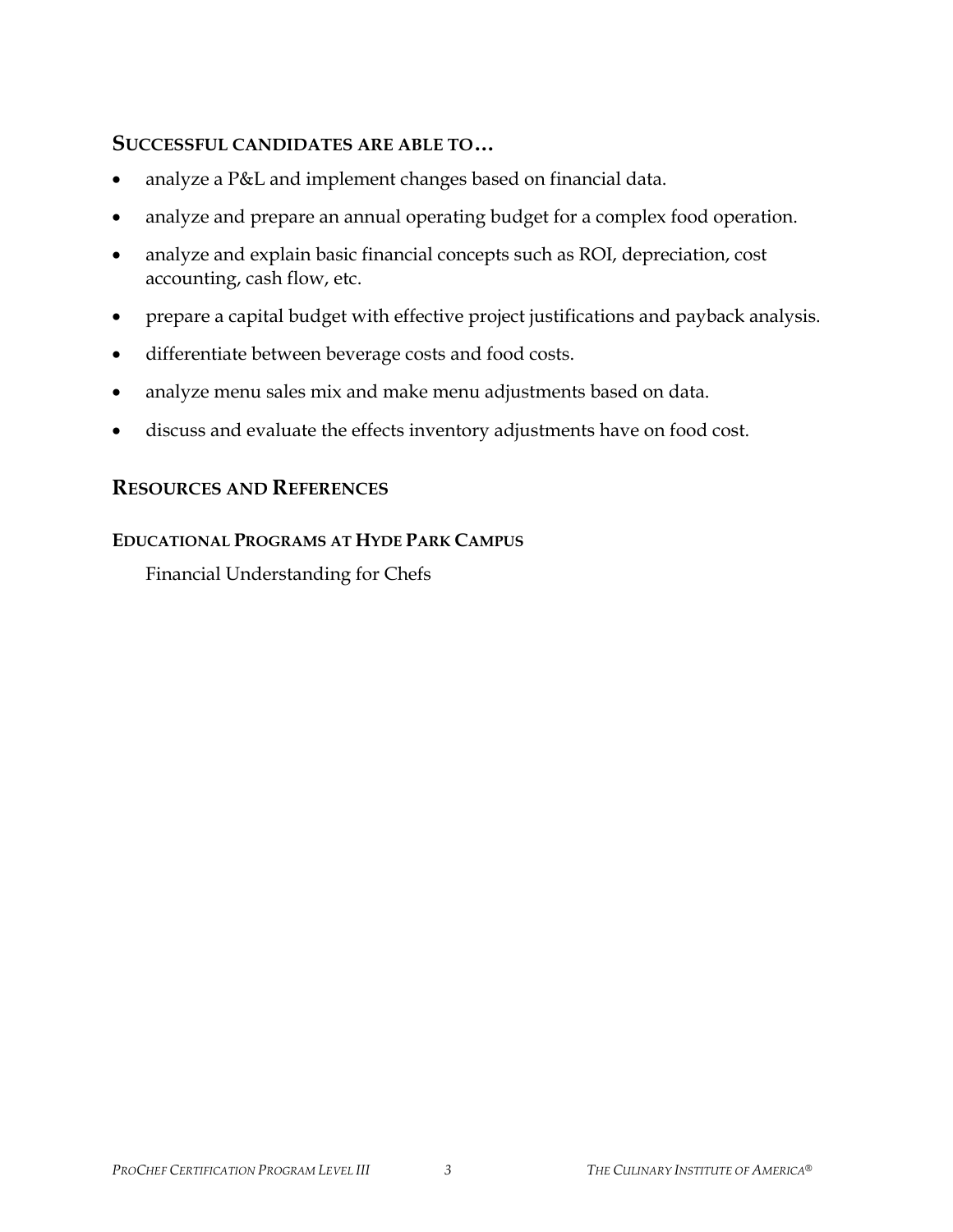# **GRADING CRITERIA**

| Criteria                                      | <b>Score</b> | <b>Comments</b> |
|-----------------------------------------------|--------------|-----------------|
| Depth of<br>Analysis                          | /10          |                 |
| Accuracy of<br>Financial<br>Analysis          | /10          |                 |
| Usefulness<br>of<br>Suggestions<br>for Change | /10          |                 |
| Clarity of<br>Explanations                    | /10          |                 |
| Creativity                                    | /10          |                 |
| Comfort<br>with<br>Numbers                    | /10          |                 |
| Range of<br>Insight &<br>Confidence           | /10          |                 |
| Quality of<br>Questions<br>Raised             | /10          |                 |
| Examples<br>and Support<br>for Analysis       | /10          |                 |
| Confidence                                    | 10           |                 |
|                                               |              |                 |
| Total<br>Pass/Fail                            | 100          |                 |

**A score of 65% or above is required to pass this segment of the exam**.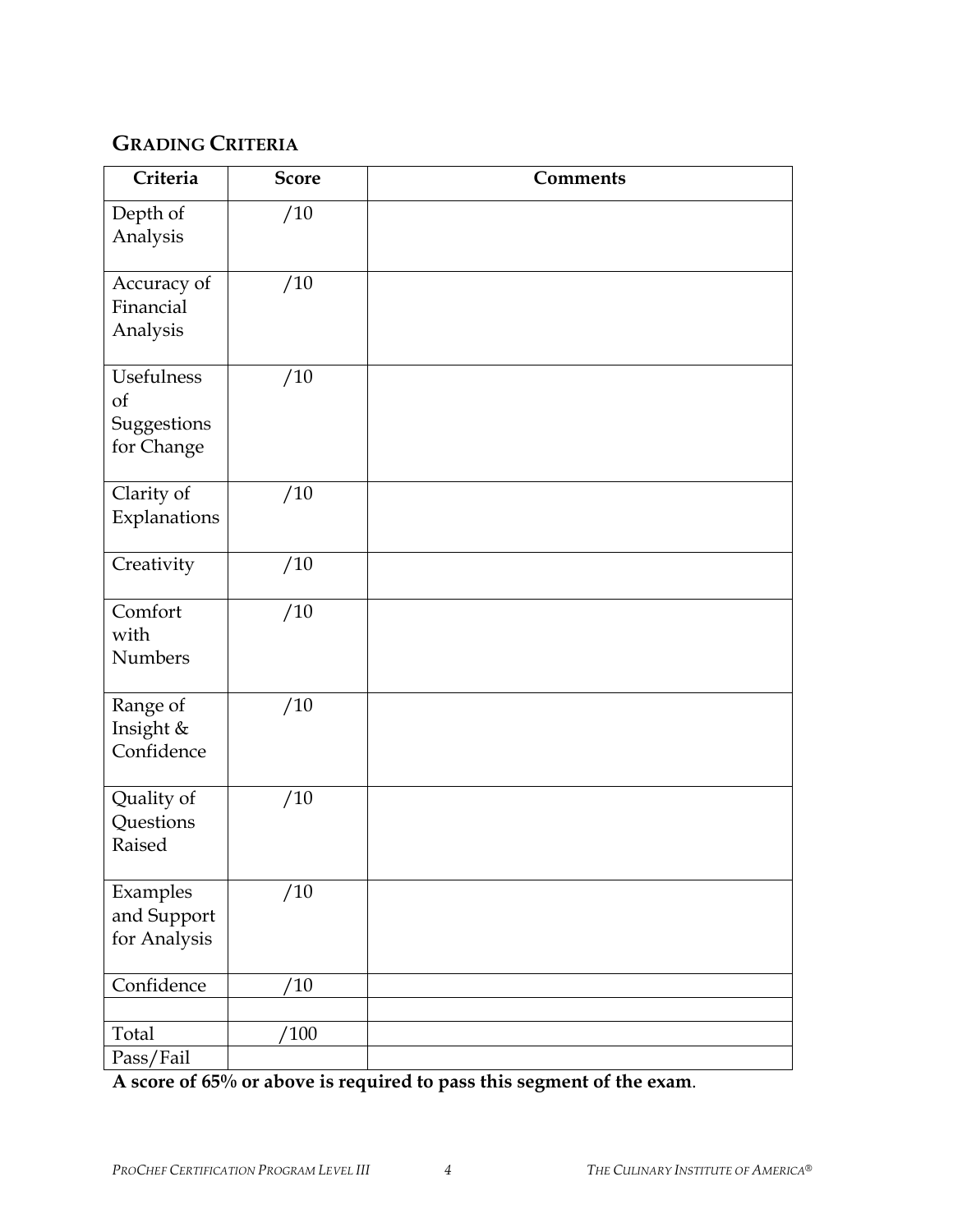# **WINE AND FOOD PAIRING MARKET BASKET**

#### **SUCCESSFUL CANDIDATES ARE ABLE TO…**

- create a four course menu based on given ingredients and wines.
- evaluate the combination of wines with certain dishes.
- execute the menu they created in the allotted time.
- supervise an apprentice during the production of a menu.
- successfully complete a written test on wines and food.

## **RESOURCES AND REFERENCES**

#### **RECOMMENDED READING**

Exploring Wine, 3rd Edition by Steven Kolpan, Brian H. Smith, and Michael A. Weiss of The Culinary Institute of America

WineWise: Your Complete Guide to Understanding, Enjoying, and Selecting Wine by Steven Kolpan, Brian H. Smith, and Michael A. Weiss of The Culinary Institute of America

### **RECOMMENDED VIDEOS**

| The Perfect Match: Wine and Food | #2840 |
|----------------------------------|-------|
| <b>Wine Service</b>              | # 232 |

## **EDUCATIONAL PROGRAMS AT HYDE PARK CAMPUS:**

An Exploration of Food and Wine for Chefs

### **EDUCATIONAL PROGRAMS AT GREYSTONE CAMPUS:**

Sensory Analysis of Wine Mastering Wine I Mastering Wine II Wine and Food Pairing for Chefs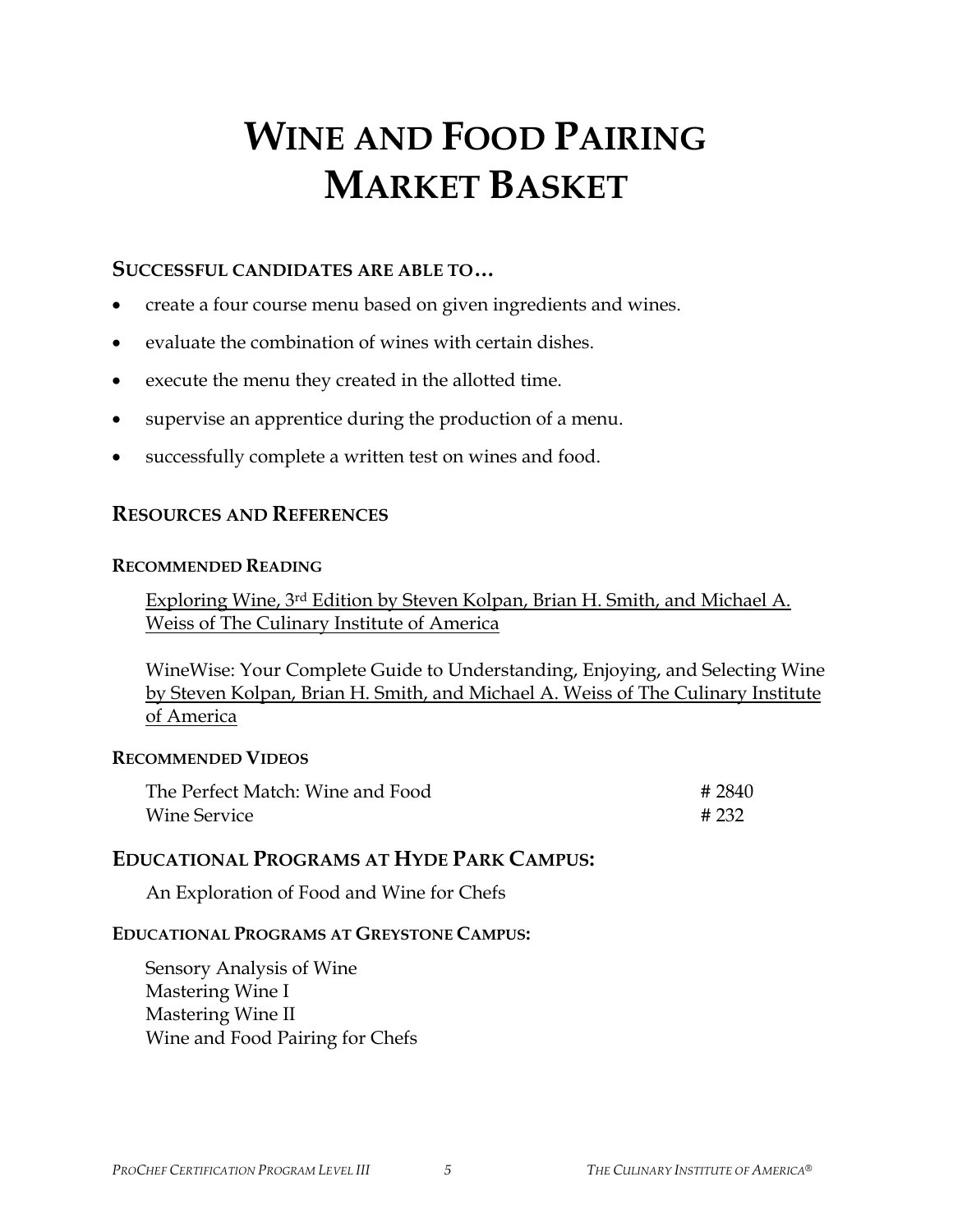# **PRODUCTION**

Candidates will be given a tray of ingredients with which they will need to create a four-course menu for 4 people. A community basket of common items will be available as well (an example of the community basket is included here). The menu shall include a soup or appetizer, fish course, salad, and entrée with appropriate accompaniments. The candidates will have 2 hours to plan their basket, 4 hours to cook, and 20 minutes to plate and serve. The Market Basket will include 2 wine selections that are to be served with the menu. The candidate must consider these wines when planning their menu. The wines may be paired with a particular course, or served with the meal as a whole. The wines will be available for tasting during the time allotted for planning.

A written exam on wine information will follow the market basket practical.

| <b>Quantity</b> | Description                |
|-----------------|----------------------------|
| 1 ea.           | Leg of Lamb                |
| 4 lb.           | Snapper, whole             |
| 1 lb.           | <b>Bay Scallops</b>        |
| 1 lb.           | <b>Russet Potatoes</b>     |
| .5 lb.          | Green Beans                |
| 1 ea.           | Eggplant                   |
| 2 ea.           | Lola Rosa Lettuce          |
| 2 ea.           | <b>Broccolirabe</b>        |
| 4 oz.           | Walnuts                    |
| 2 ea.           | Apples (Golden Delicious)  |
| 1 ea.           | Jicama                     |
| 2 hd.           | Radicchio                  |
| 1 root          | Ginger, fresh              |
| 2 ea.           | Plantains                  |
| 2 ea.           | <b>Yellow Bell Peppers</b> |
| 2 bottles       | Pouilly Fume               |
| 2 bottles       | Columbia Crest Merlot      |

### **SAMPLE MARKET BASKET**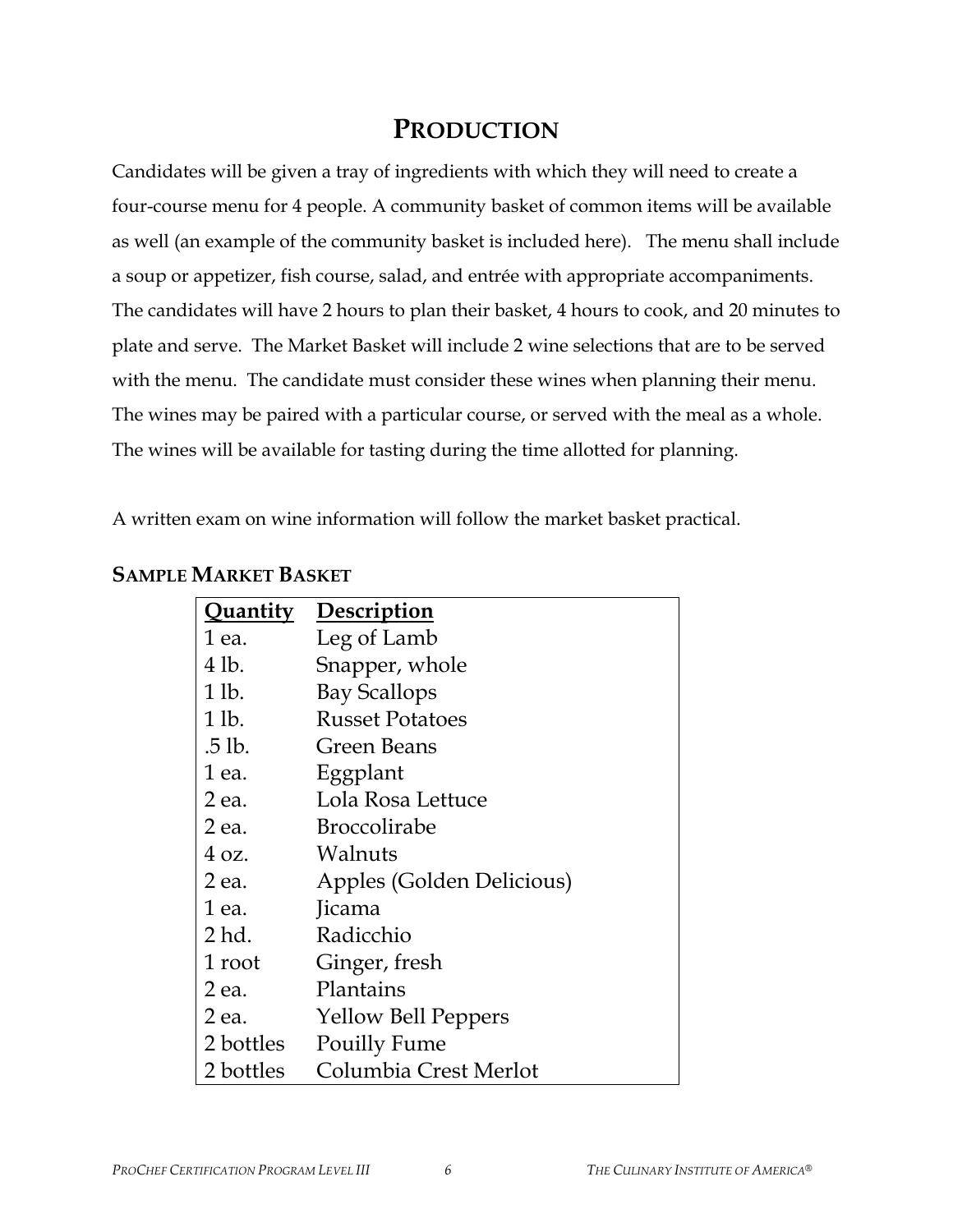#### **SAMPLE COMMUNITY BASKET**

#### **Produce**

Carrots **Celery** Garlic Baking potatoes Onions (Spanish & Bermuda) Red Bliss Potatoes Root Vegetable Shallots

**Fruits** 

Minimum Five Seasonal

#### **Staples**

**Cornstarch** Barley Bread Crumbs Cornmeal Bread

#### **Mushrooms**

Minimum Two Species

**Rice** Rice (short & long grain) White Brown

**Groceries** Dijon Style Mustard Gelatin (power and sheet) Three Essential Oils Sugar Soy Sauce Tabasco Style Sauce Teriyaki Sauce Tomato Paste or Puree' Worcestershire

**Spice and Seasoning Selection** 

#### **Flour**

All Purpose Flour/ Bread Flour Cornmeal Flour Whole Wheat Flour

#### **Dairy**

Butter Cream Cream Cheese Milk Sour Cream Yogurt Eggs Margarine

#### **Fresh Herbs**

Minimum Five

**Stocks** White Brown

#### **Pastry Items**

Brown Sugar Powder Sugar Vanilla Beans Cocoa Powder Almonds Corn Syrup High Gluten Flour Milk Chocolate Dark Chocolate **Shortening**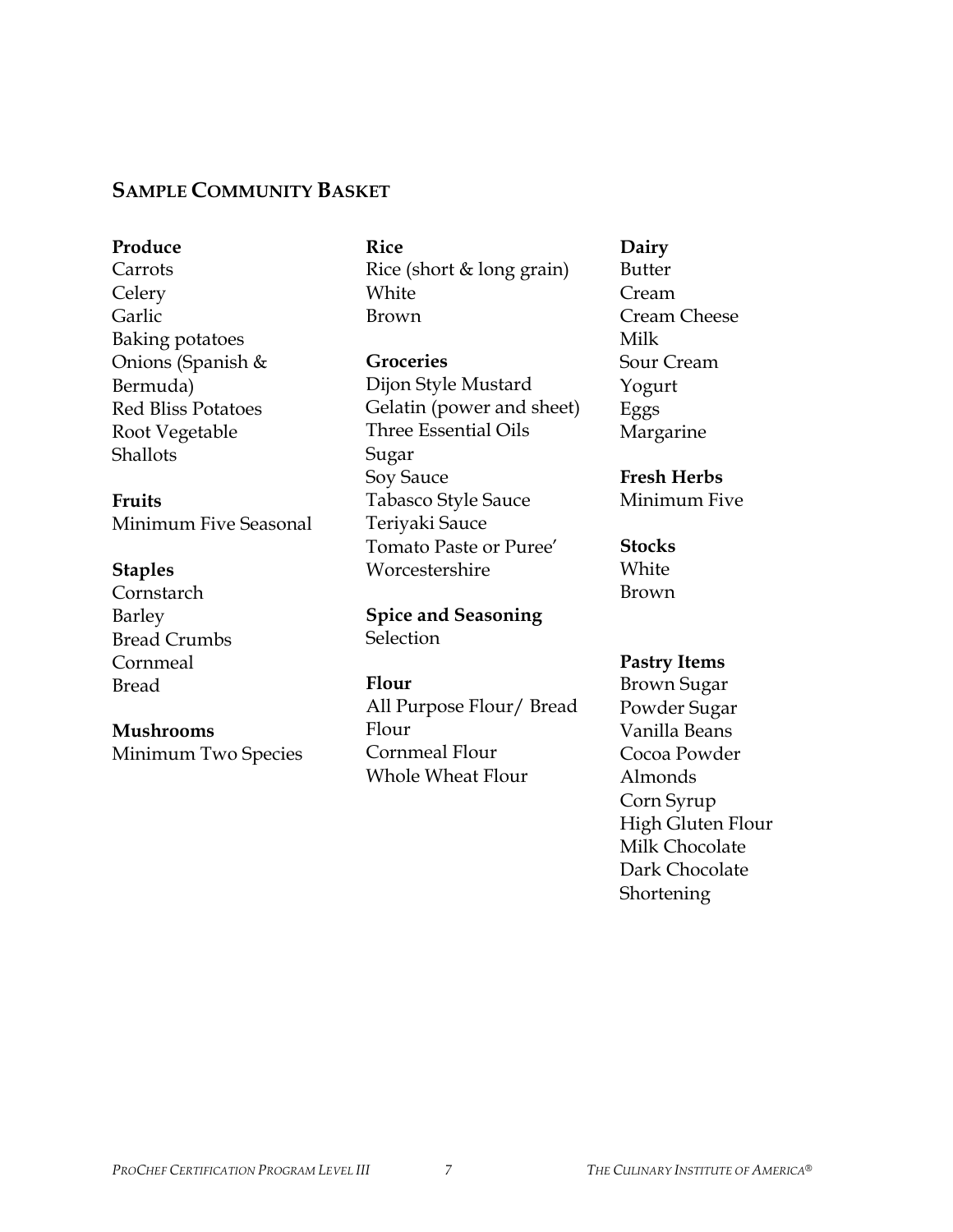## **HELPFUL INFORMATION FOR THE MARKET BASKET EXERCISE**

Overall impression of the presentation plays a major role in evaluation. Using this single, subjective criterion, however, can offer little in the way of objective evaluation feedback. It is therefore necessary to identify those factors which are responsible for imparting the positive or negative impressions and evaluate each on an individual basis.

These factors comprise the four areas of judging criteria.

- Presentation
- Creativity
- Workmanship
- Composition

#### **1. PRESENTATION**

- Acceptable Containers for Hot Food
	- − Copper dishes
	- − Stainless Steel Platters
	- − Earthenware Dishes
	- − Dinner Plates
	- − Imitation Pewter
	- − Silver Platter
	- − Pyrex
- Tips on China Selection
	- − Design
		- Shape of china
		- Depth of eating surface to rim
	- − Color
		- Color or pattern should reflect food concept
		- Generally light and neutral
		- Must complement the food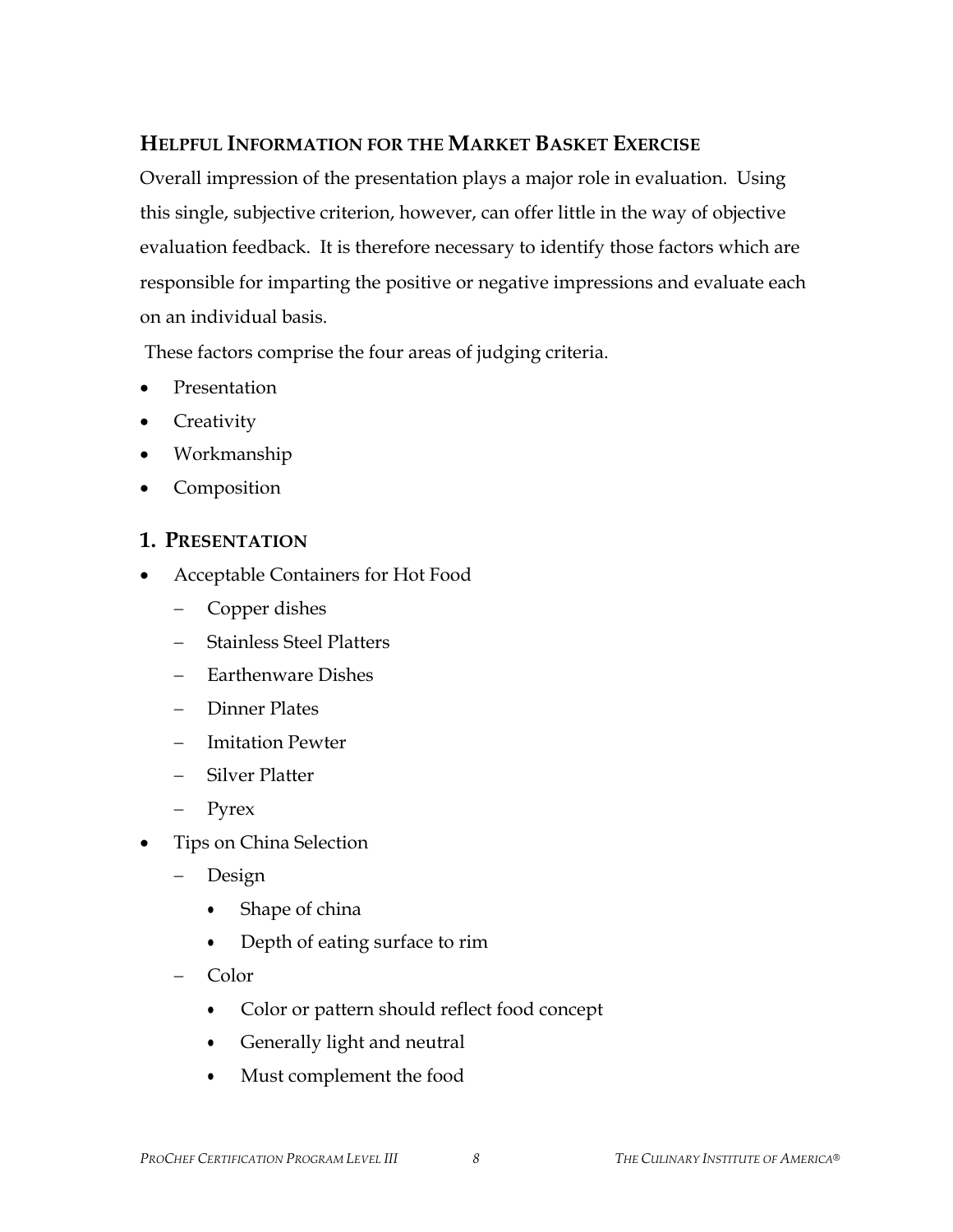- Size
	- Compatible with portion size
	- Ability to use with a variety of courses
- Practicality
	- Delicacy of china, especially the rim
	- Size of rim and eating surface
	- Quality of decals
- Trends
	- Using mixed china
	- Variety of shapes

# **2. CREATIVITY**

This section considers the degree of innovation and originality exhibited and is closely related to the other 3 judging criteria.

- New food combination
- New shapes
- New layout ideas
- New garnishes (functional)
- Reworking or modernizing traditional techniques and presentation

## **3. WORKMANSHIP**

This section considers the degree of workmanship or skill exhibited in terms of:

#### **PROPER HANDLING OF INGREDIENTS**

- Cleaning (squid eyes, shrimp veins)
- Peeling (avocado, tomatoes, kiwi, etc.)
- Scaling fish
- Trimming meat (proper deboning, correct thickness of fat layer, etc.)
- Proper preparation of forcemeats (smooth texture, moist, good color)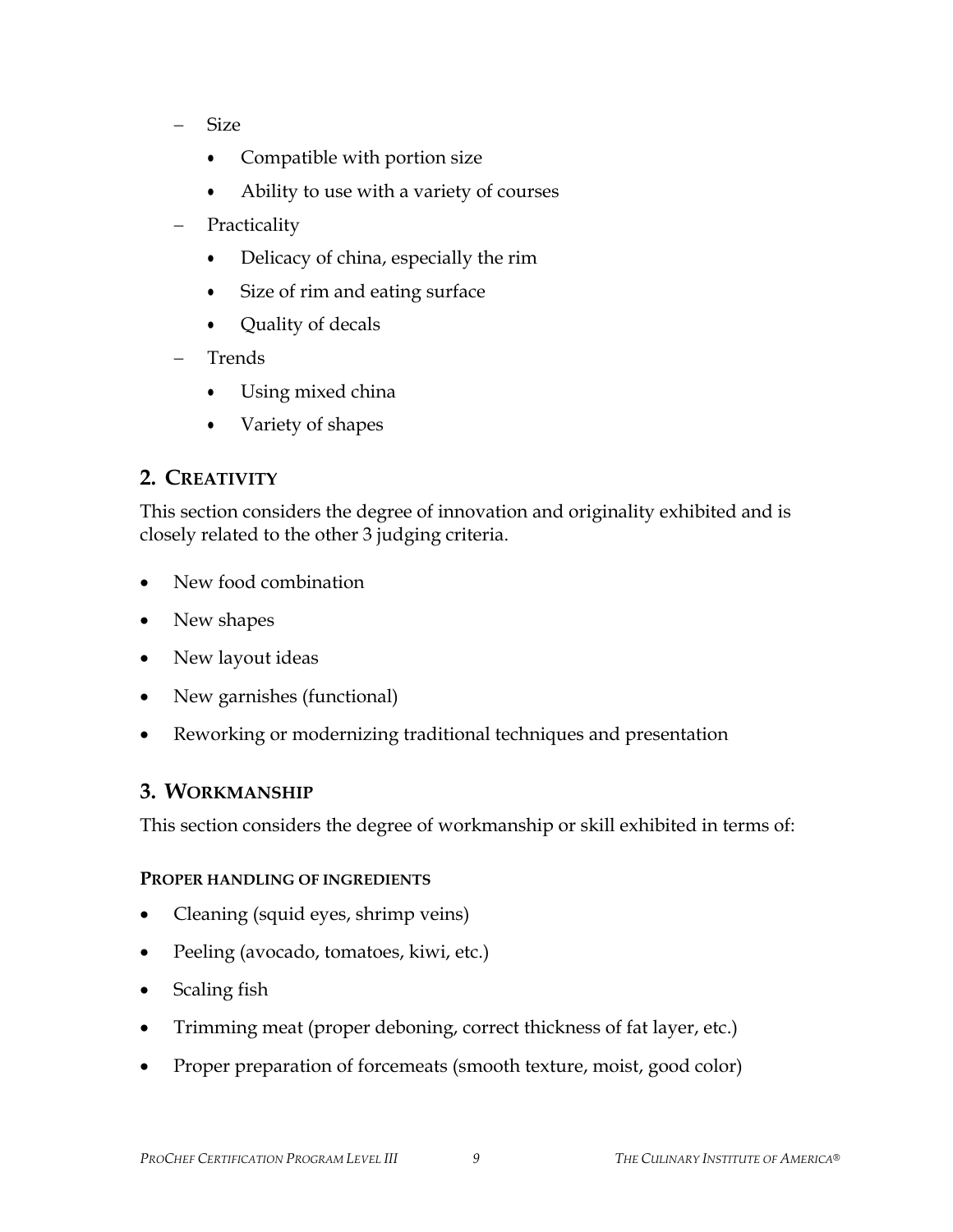#### **EXACTNESS AND CONSISTENCY IN KNIFE SKILLS**

- Carving (complete, even slices, clean edges)
- Slicing: thin slices are more desirable than thick slices
	- − Bias
	- − Bevel
	- − Straight
	- − Wedge
- Shaping (tourné, basic knife cuts, etc.)

#### **EXACT ASSEMBLY OF GARNISHES**

It is commonly felt that inlays, if attempted, must be exact. If an inlay is even slightly "off" the highly structured configuration of this type of garnish is magnified. In most instances a random garnish is preferred over an exact inlay garnish, particularly in hot food.

#### **SKILLFUL ASSEMBLY OF**

- Hot terrines
	- − No air pockets
	- − Size
	- − Position of inlay, if any
- Hot galantines and ballotines
	- − Size
	- − Meeting of skin, color of skin after cooking
- Hot mousseline
	- − Consistency
	- − Smoothness of forcemeat
- Tarts and Pies
	- − Thickness of crust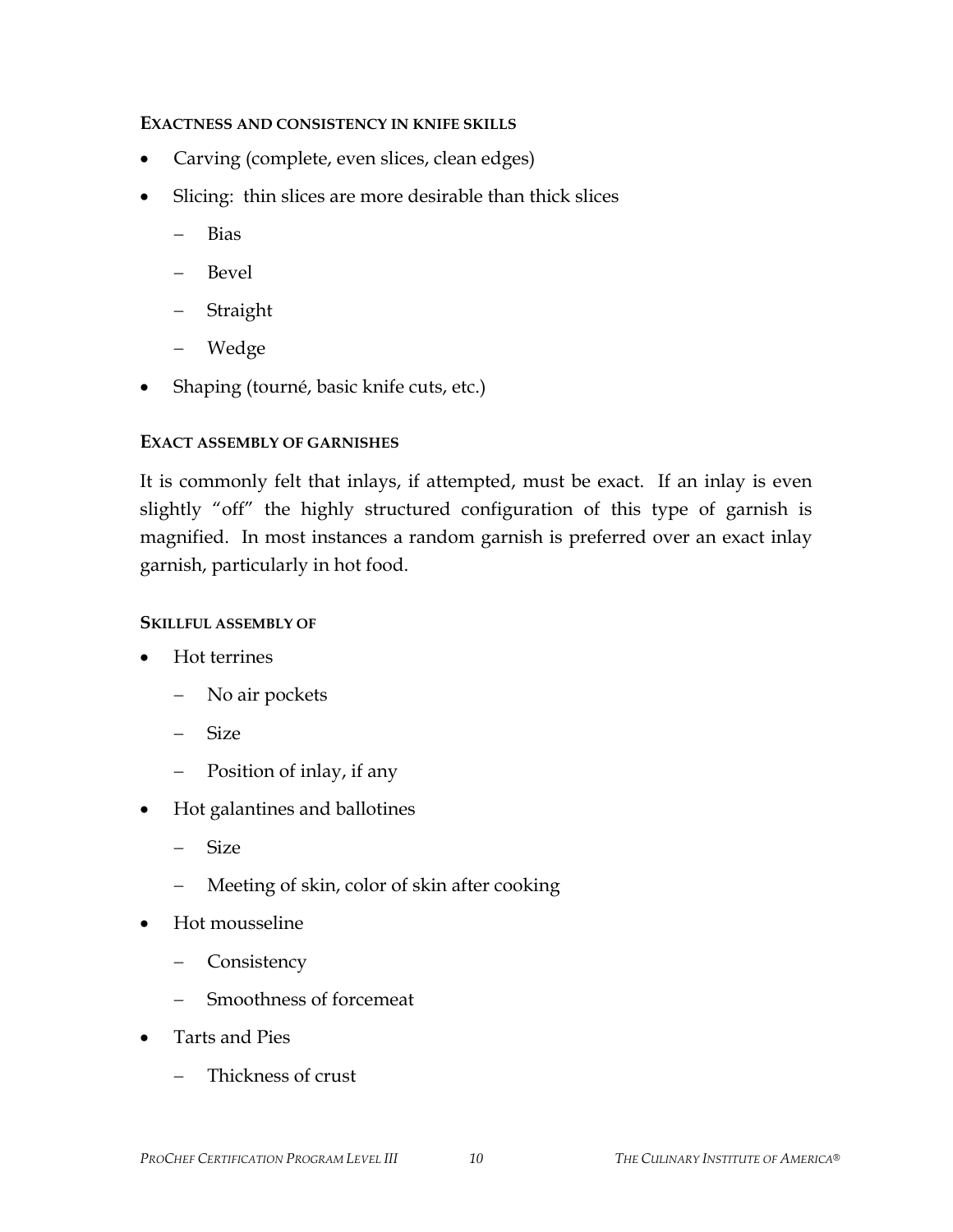#### **PROPER COOKING TECHNIQUES**

- Braising: not stringy when sliced
- Poaching: moist, not overcooked
- Roasting: proper color, pink and not bloody
- Smoking: rich color, proper cure
- Sautéing: evenly browned, moist
- Steaming: proper color
- Baking: proper crust thickness and color
- Deep-fat frying: no greasiness

### **4. COMPOSITION**

*This section considers the compatibility and relationship of the food items in terms of:* 

#### **FLAVOR**

- This aspect of composition is considered first because foods that work well together in flavor lend themselves to easy and natural presentation in all other aspects.
- Flavors should be complementary:
	- − Rich with lean
	- − Spicy with bland
	- − Smoky with sweet
	- − Sweet with sour
	- − Sweet with spicy

#### **TEXTURE**

- This aspect works closely with flavor in determining the success of food combinations.
	- − Physical Texture
		- Smooth, coarse, Solid, Soft
	- − Visual Texture
		- Smooth, Specked, Patchy
- A variety in textures, both physical and visual, should be exhibited in a single offering.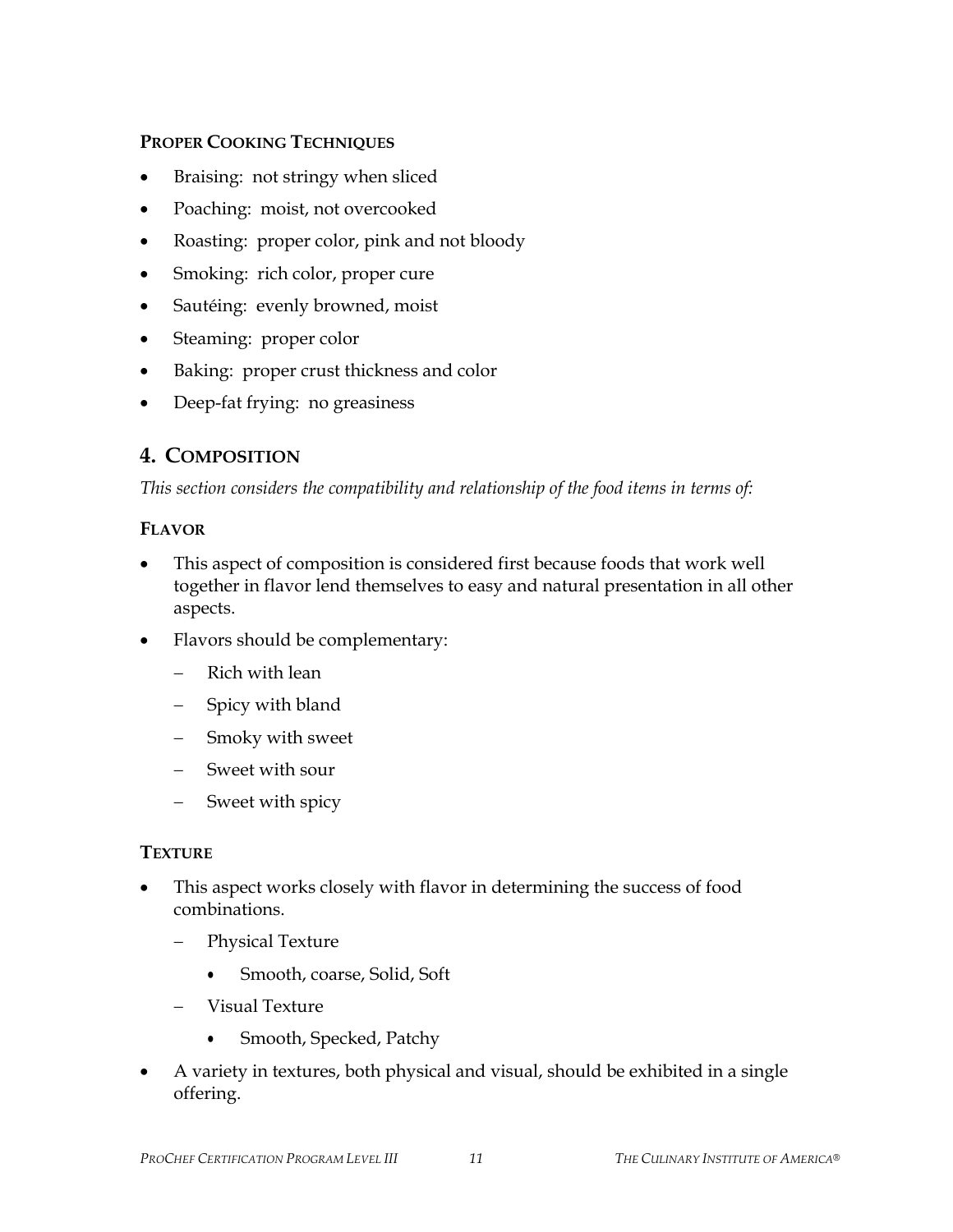#### **COOKING TECHNIQUES**

- A variety of cooking techniques will automatically add a variety of textures to an exhibit.
	- Roasted whole meat with poached sausage
	- Baked crust with braised meats
	- − Deep-fried fish with boiled vegetable

#### **COLOR**

- Always important in food, but especially so in this type of food display.
- From color we pick up clues as to freshness, naturalness, moisture, and proper cooking.
- Variety
	- Show a variety in color without giving a circus effect.
	- Use of pastel colors with one strong color is often successful.
	- − Choose foods that taste good together; they will naturally harmonize in color.
- Appropriate color
	- − Color should highlight the cooking techniques used.
- Natural
	- Smooth, homogenous colors may at times appear to be artificial, even when obtained from natural means.
		- One remedy to this problem may be the addition of visual texture (i.e., chopped herbs to a smooth green forcemeat; or saffron threads to a smooth yellow fish mousseline)
- Appetizing
	- Textured colors, mentioned above, tend to be more appetizing than pure colors.

#### **NUTRITIONAL BALANCE**

Exhibits should display an understanding of current nutritional balance.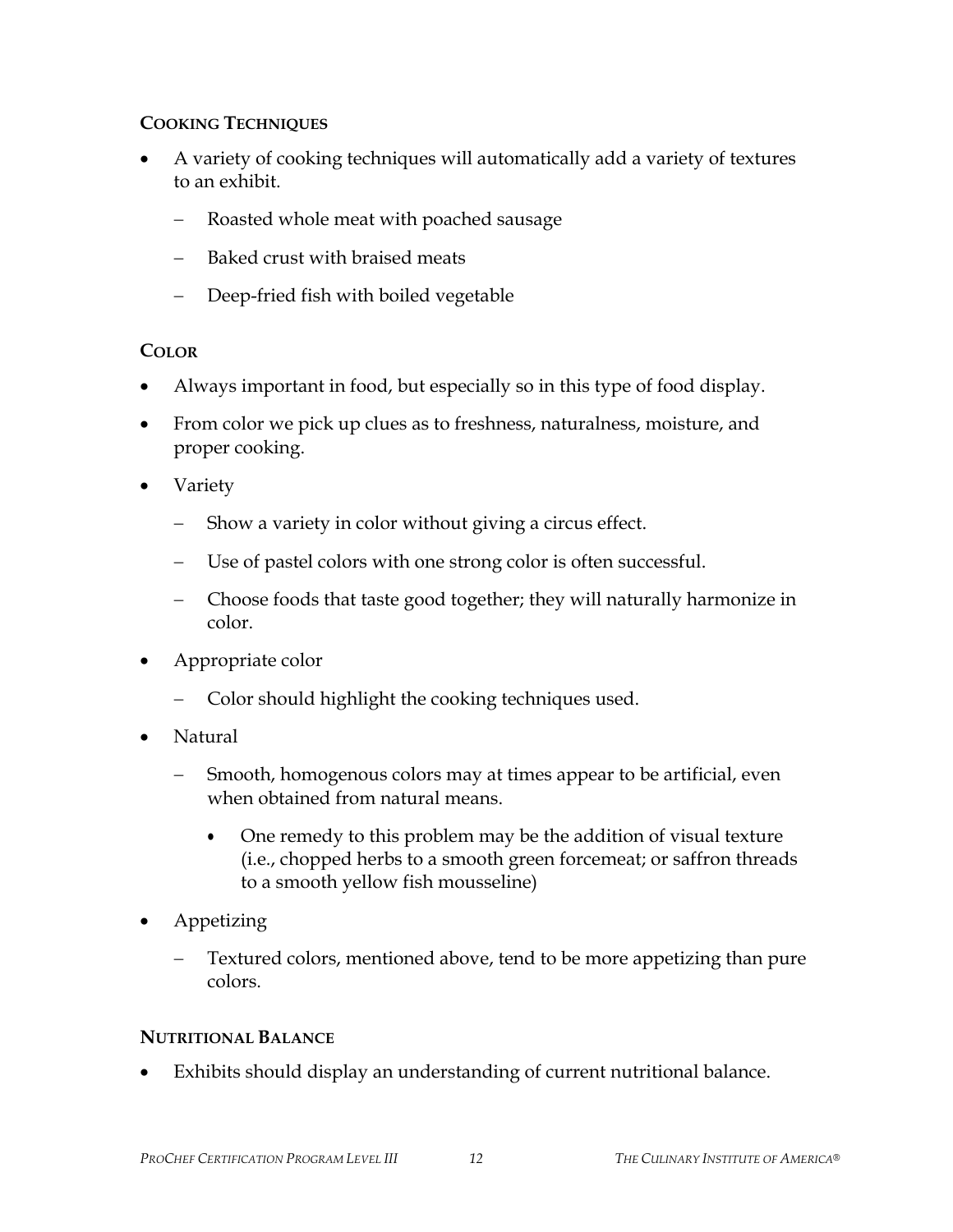#### **GENERAL GUIDELINES FOR CANDIDATES:**

- Unnecessary ingredients should be avoided and practical, acceptable cooking methods should be implemented.
- Dressing the rims of plates results in an unacceptable appearance.
- Meat should be carved properly and cleanly. Roast beef should be done medium.
- Meat and vegetable juices should not make a dish look unappetizing.
- Vegetables must be cut or turned uniformly.
- Plate arrangement and decoration should be practical yet appealing and should comply with daily standards.
- Avoid all non-edible items, such as bases. (Croutons, however, are permitted.)
- Food prepared hot should not be placed on mirrors.
- Plated portions must be proportional to the dish itself and the number of persons specified.
- Sauce boats should be only half full.
- In general, portion weight should be in keeping with the norms of accepted practice and nutritional balance.
- Meat slices should be served with the carved surface upwards and not left as when carved.
- If fruit is used to garnish meat it should be cut into small pieces or sliced thinly.
- Cleanliness to the degree possible is of utmost importance.

#### **CANDIDATES SHOULD CONCENTRATE ON:**

- Originality new ideas
- Presenting a natural, appetizing look
- Numerical harmonizing of meat portions
- Properly cooked meats (not too rare) and garnishes
- Sliced meats presented properly (arranged in order and size)
- Practical portion size (cost and nutritional considerations)
- Precisely cut vegetables
- Nutritional quality, variety, balance, moderation.
- Proper color, presentation, and flavor combination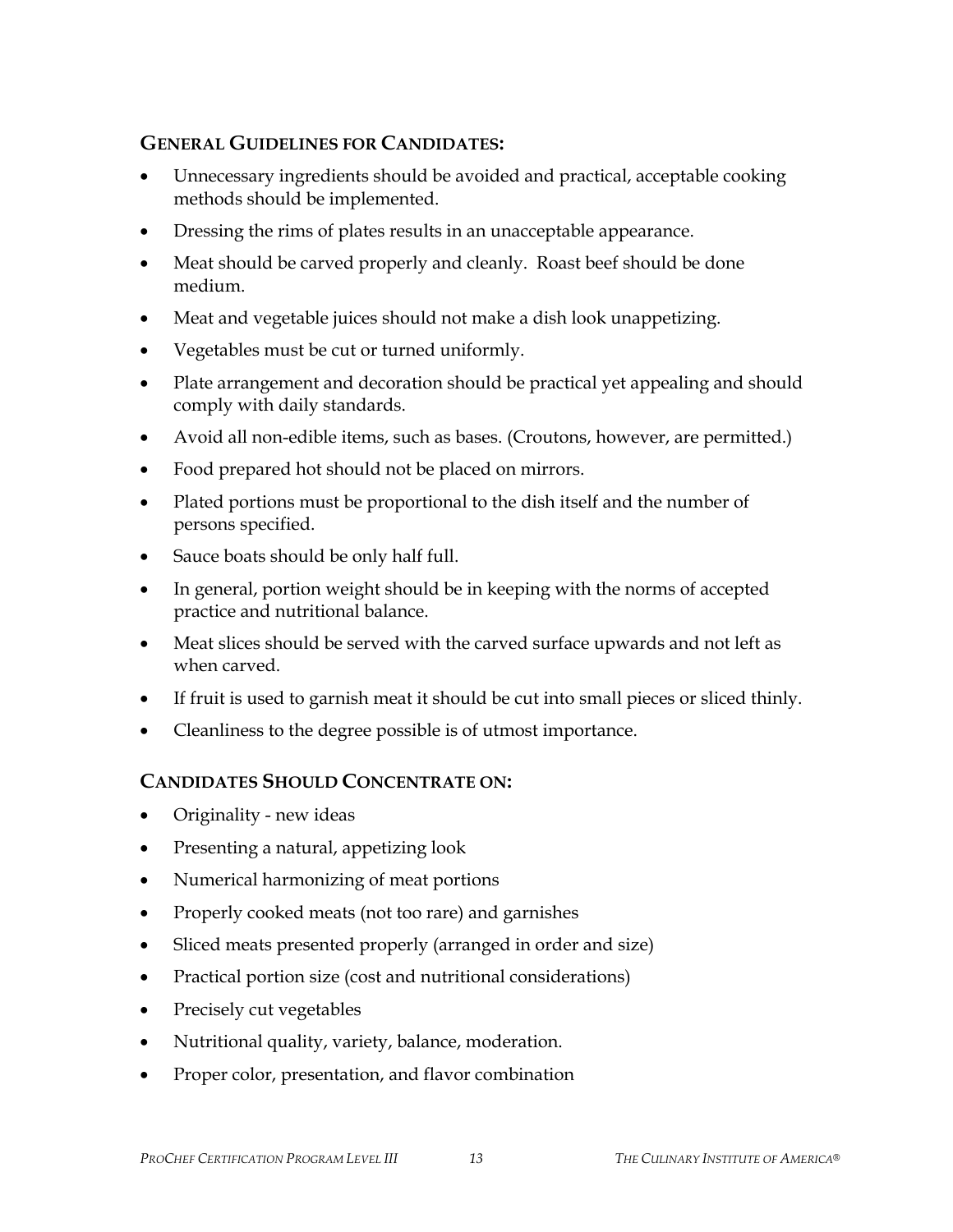# **CREATION CATALYSTS FOR HOT FOOD**

# **IDEA STIMULATING CHECKLIST FOR MENU ITEM DEVELOPMENT**

#### **ITEM**

| Finfish | Shellfish | Vegetables |
|---------|-----------|------------|
| Pork    | Beef      | Veal       |
| Poultry | Game      |            |

#### **MODIFY**

- Texture: leave whole, chop, grind, mince, puree, add egg or cream
- Shape: molded, rolled diced, sliced and shingled, stacked, filets or whole
- Form: cut in  $\frac{1}{2}$  lengthwise, crosswise, diagonally, wrap it in something (forcemeat, pastry, leaf vegetables, meat)
- Temperature: serve it hot, cold or in between
- Flavor: seasoning herbs, spices, marinades
- Cooking method: sauté, deep-fry, smoke roast, broil, bake, poach, stew

#### **REVERSE**

- What's opposite
- Turn inside out
- Turn upside down

#### **REARRANGE**

- Place on top
- Place underneath
- Place inside
- Place around
- Place on the sides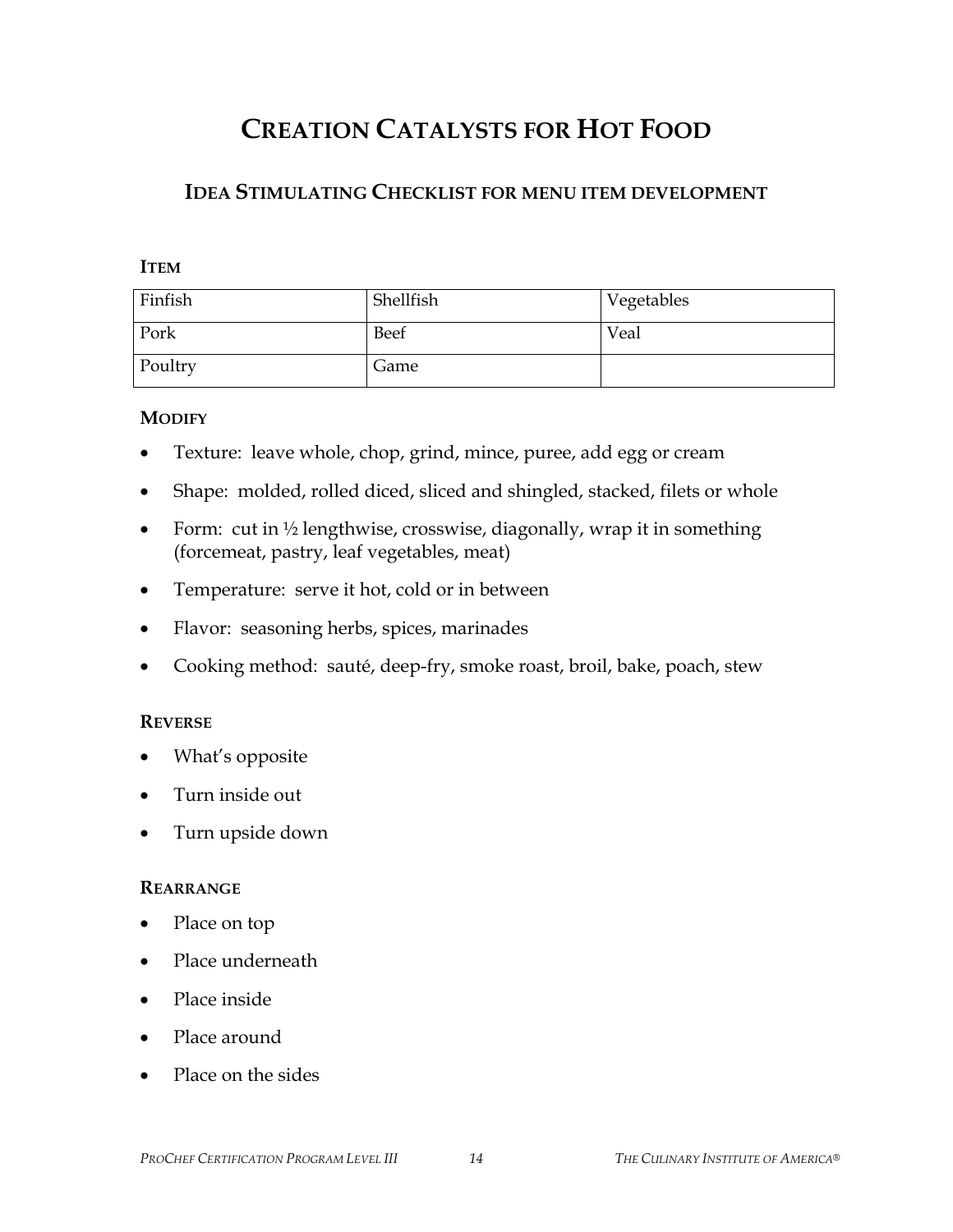#### **MAGNIFY**

- What can you add?
	- − Vegetables, fruit, cream, fat, cheese, forcemeat, salpicon, duxelle, pastry, meat, fish, poultry
- Enrichen
- Enlarge

#### **MINIFY**

- Cut it in half
- Make it lighter, smaller

#### **COMBINE**

- Make it a blend
- Make it an assortment

#### **SUBSTITUTE**

• What else could be used instead?

#### **PUT IT TO OTHER USES**

• Appetizer, entree, salad, soup, dessert etc.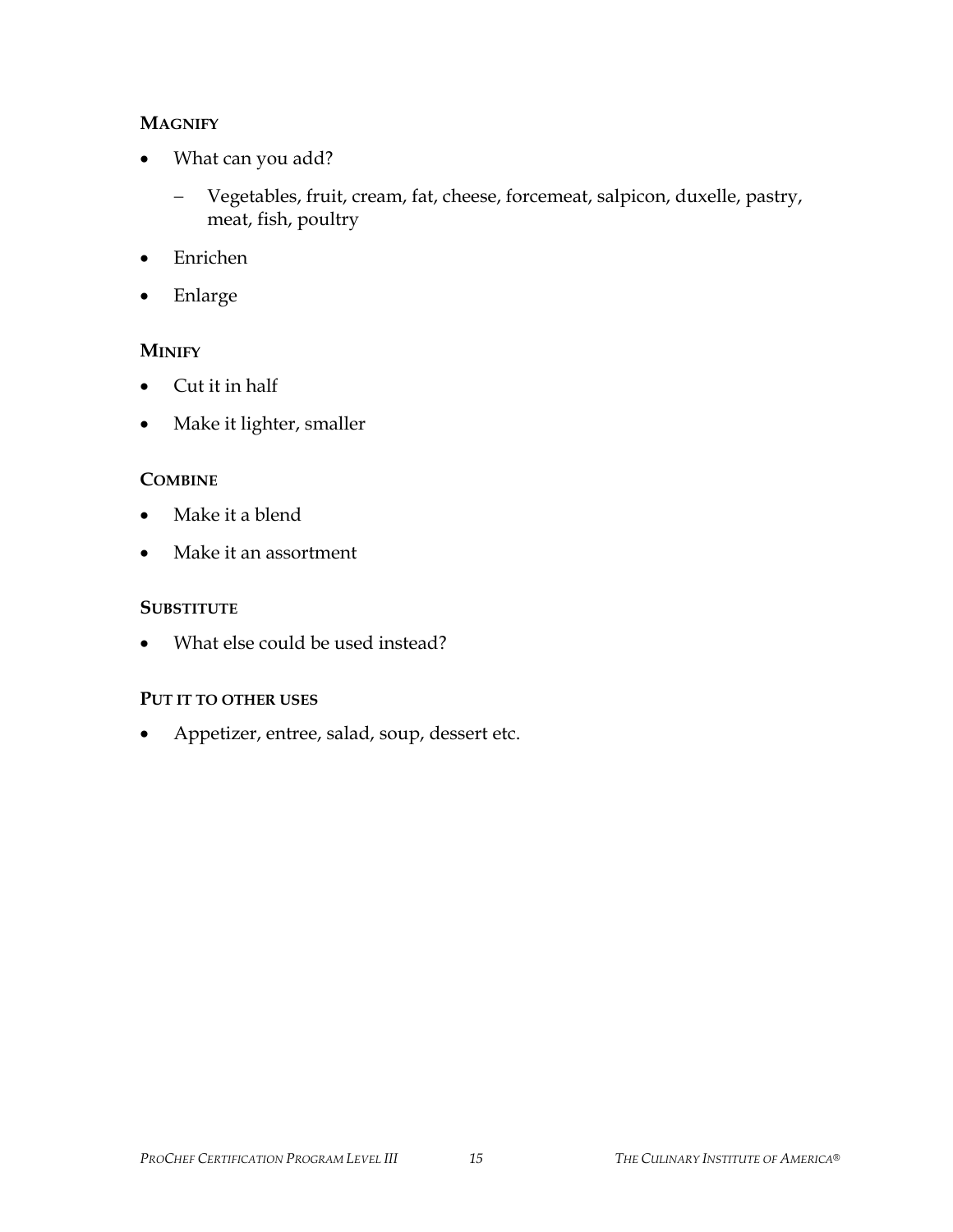# **WINE STUDIES**

### **WINE COMPETENCIES**

For the wine competency assessment of the Level III exam you must be able to exhibit an understanding of classical grape varietals, wines produced from these grapes, and the intricacies of pairing food and wine. To demonstrate your wine knowledge, you must pass a written examination.

Use the following list of competencies and key terms to prepare for the written examination. The written examination will take place during the PM session and will consist of twenty-five questions. You will have one hour to complete this examination.

#### **SUCCESSFUL CANDIDATES ARE ABLE TO…**

- describe the vinification process.
- discuss the effects climatic changes and temperature have on viticulture.
- identify and discuss the flavor characteristics of various wines and the grapes from which they are produced.
- identify and discuss the four major influences on the final characteristics of a wine.
- analyze a wine label to discern important information about the wine.
- identify the various classifications used for wine labeling.
- pair various dishes with appropriate wines that best complement the major flavor elements.
- discuss the effects different cooking methods have on wine selections.
- discuss the appellation systems developed by the major wine–producing countries.
- explain the proper techniques used for opening different types of wine bottles.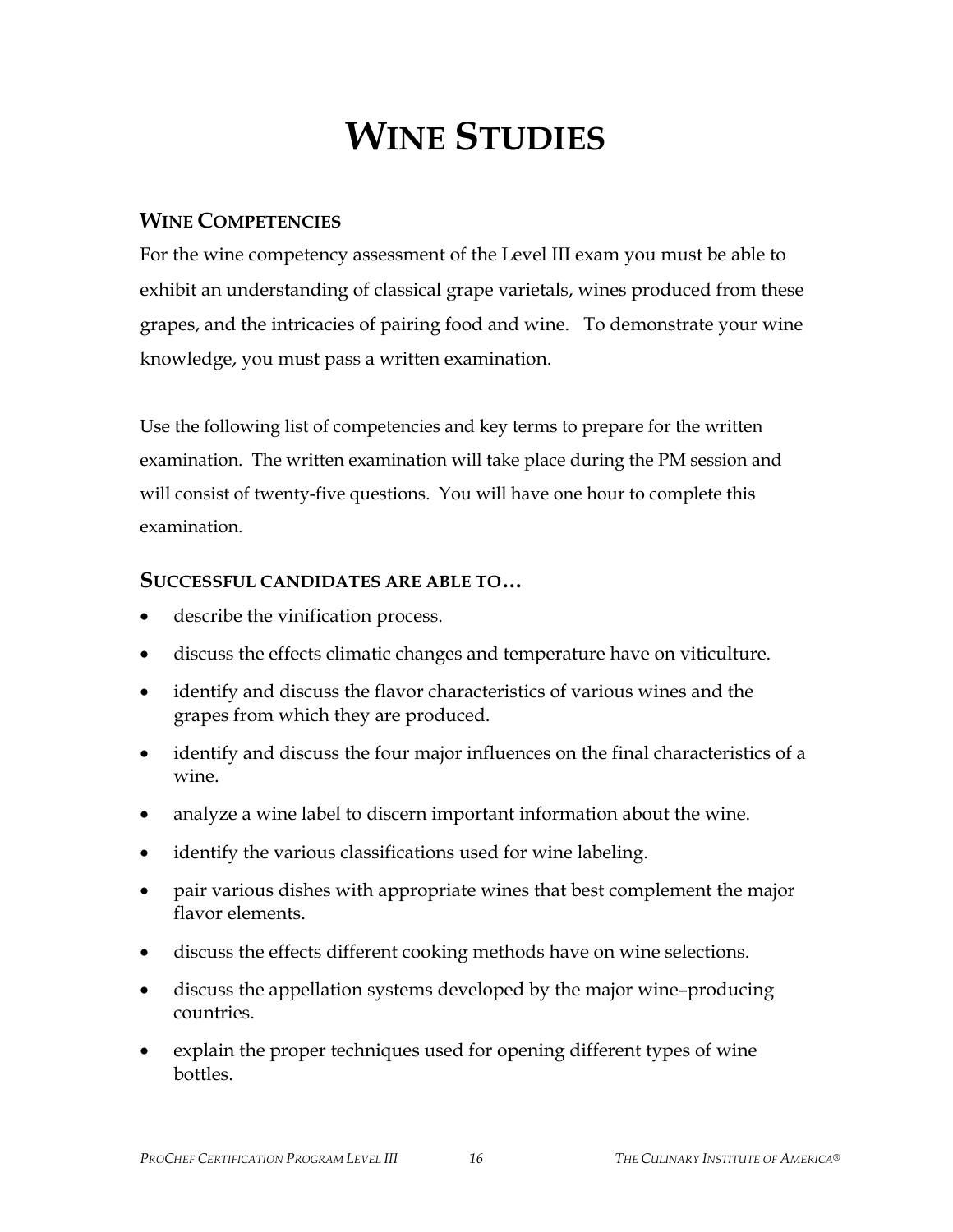#### **KEY TERMS**

Acidity AOC Appellations Aroma Astringency Barbaresco Barbera Botytis Bouquet Cabernet Sauvignon Chardonnay Grape Chardonnay Wine Chianti Dessert Wine Distillation Dolcetto Dry Fortified Wines Fumé Blanc Late Harvest Maleolactic Fermentation Muscadet

Nebbiolo Phylloxera Pinot Grigio Pinot Noir Port Proprietary Labeling Red Wine Rosé Wine Sangiovese Sauvignon Blanc Sauvignon Blanc Sparkling Wines Syrah Tannic Acid Tannins Territorial Labeling Trebbiano Varietal Labeling Viticulture Vinification White Wine

#### **RESOURCES AND REFERENCES**

#### **RECOMMENDED READING**

Exploring Wine, 3rd Edition by Steven Kolpan, Brian H. Smith, and Michael A. Weiss of The Culinary Institute of America

WineWise: Your Complete Guide to Understanding, Enjoying, and Selecting Wine by Steven Kolpan, Brian H. Smith, and Michael A. Weiss of The Culinary Institute of America

#### **RECOMMENDED VIDEOS**

| The Perfect Match: Wine and Food | #2840 |
|----------------------------------|-------|
| <b>Wine Service</b>              | # 232 |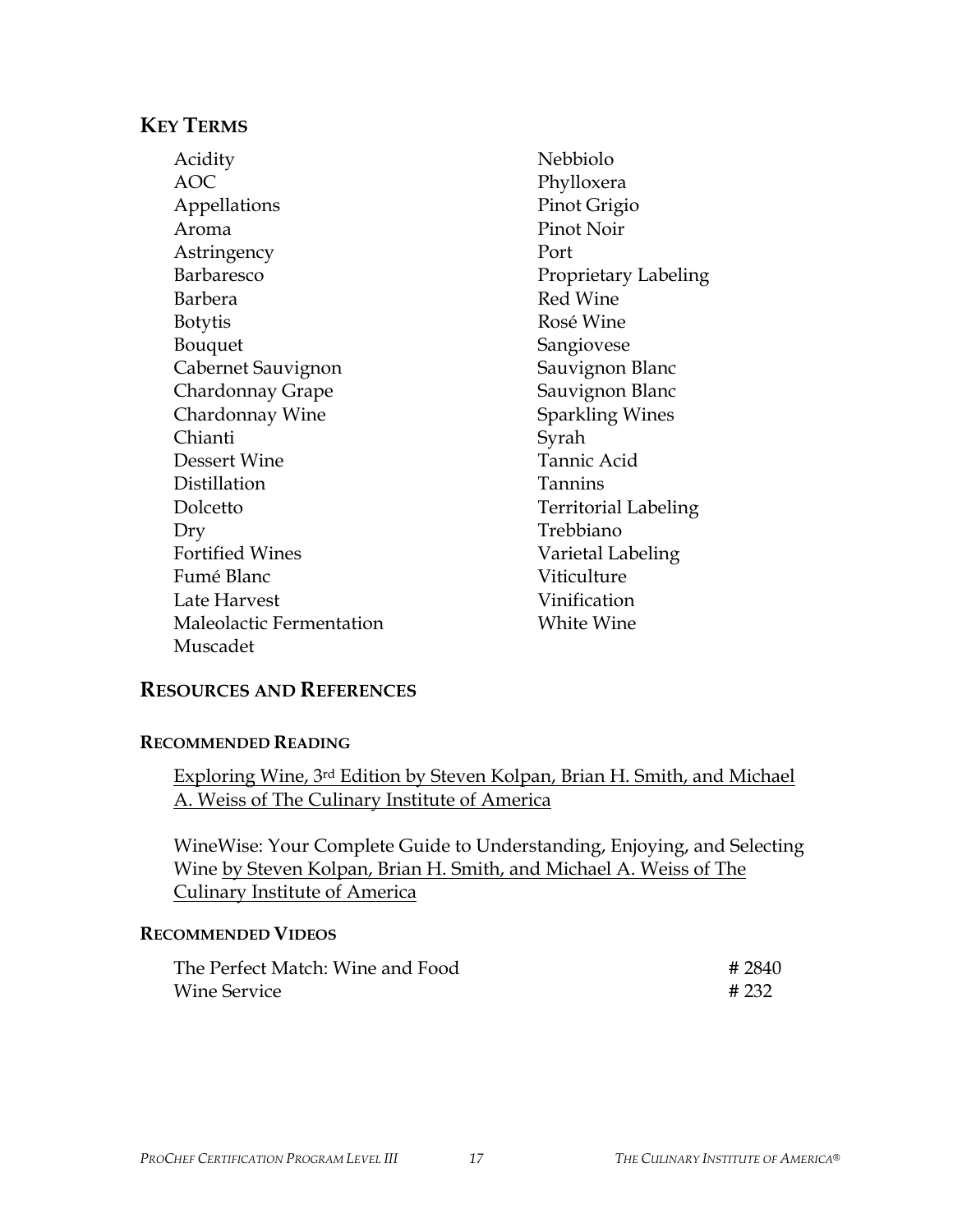## **EDUCATIONAL PROGRAMS AT HYDE PARK CAMPUS:**

An Exploration of Food and Wine for Chefs

#### **EDUCATIONAL PROGRAMS AT GREYSTONE CAMPUS:**

Sensory Analysis of Wine Mastering Wine I Mastering Wine II Wine and Food Pairing for Chefs Wine and Food Pairing I Wine and Food Pairing II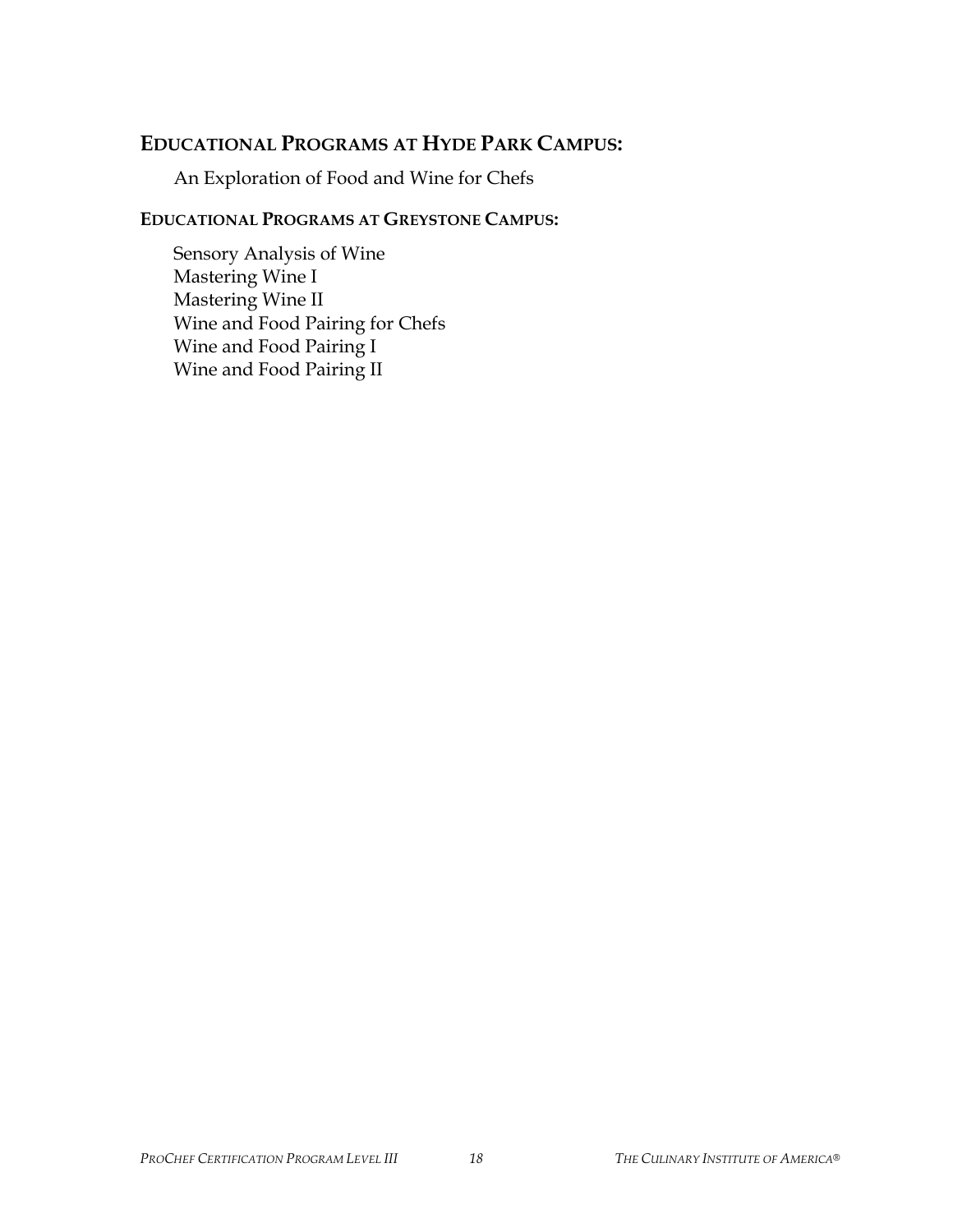# **CUISINES OF LATIN AMERICA & THE CARIBBEAN**

#### **LATIN AMERICA AND THE CARIBBEAN COMPETENCIES**

For the Cuisines of Latin America and the Caribbean competency assessment of the **ProChef** Certification Program Level III, you must exhibit an understanding of the flavor, cooking methods, ingredients and techniques involved in the cuisines of Latin America and the Caribbean. Due to the vast size of the region and its many countries, it has been broken down into the following areas of study: Mexico, Central America, South America, Greater Antilles, and the Lesser Antilles.

In addition to written and oral examinations, you will also take a practical examination demonstrating your skill in the fundamentals of the cuisines. Successful completion of this segment is based on a combination of scores received during the written examination, kitchen practical and product identification and evaluation.

Use the following list of competencies and key terms to prepare for the written and practical examinations. The written examination will take place during the AM session and will consist of twenty-five multiple choice questions. You will have one hour to complete the written examination. The practical examination will take place the PM session. You will have three hours to complete production. You will be assigned specific proteins, a region and a competency based on that region's cuisine. You will design three dishes from that region, utilizing your main ingredients. One of your dishes should incorporate the assigned competency. You will be asked to submit a food order for all of the ingredients needed to produce your menu. Two copies of a typed menu will need to be submitted to the tasting judges on the day of the practical.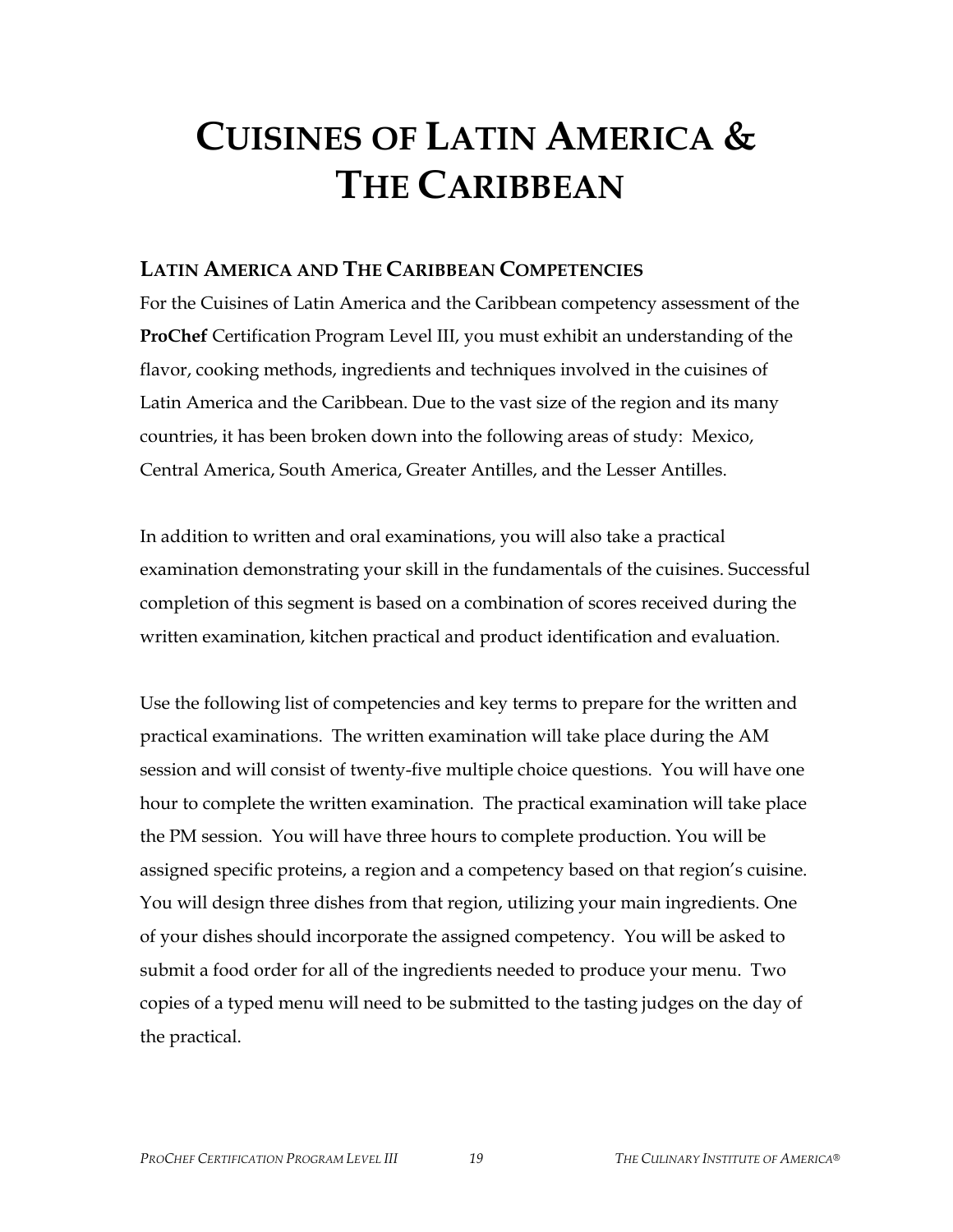#### **SUCCESSFUL CANDIDATES ARE ABLE TO…**

- list the types of ingredients (vegetables, fruits and proteins) used for preparation of South American cuisine.
- prepare food typical of the style of South American cuisine.
- discuss the importance of South American cuisine today.
- list the different cultures that influenced today's Caribbean cuisine.
- list the types of ingredients used for preparation of Lesser Antilles cuisine.
- explain Creole cuisine.
- prepare food typical of the style of Lesser Antilles Caribbean cuisine.
- prepare food typical of the style of Greater Antilles Caribbean cuisine.
- list the cultural influences that affect today's Caribbean cuisine.
- list the types of ingredients used for preparation of Mexican Cuisine.
- list the types of salsas, sauces, dry and fresh chiles used in Mexican cookery.
- explain the different flavor profiles from Mexican cuisine.
- prepare food typical of the style of Mexican cuisine.
- identify the countries of Central America.
- prepare food typical of the style of Central American cuisine.
- explain the importance of corn, beans and squash to Central American Cuisine.
- identify the culinary techniques that are basic to the Mexican kitchen and how they are used to develop flavor.
- list the ingredients which are used in Mexican cooking that act as a "vehicle" for the flavor of chiles.
- identify the importance of quinoa to the people of Peru.
- identify dende oil and describe its uses in South American cuisine.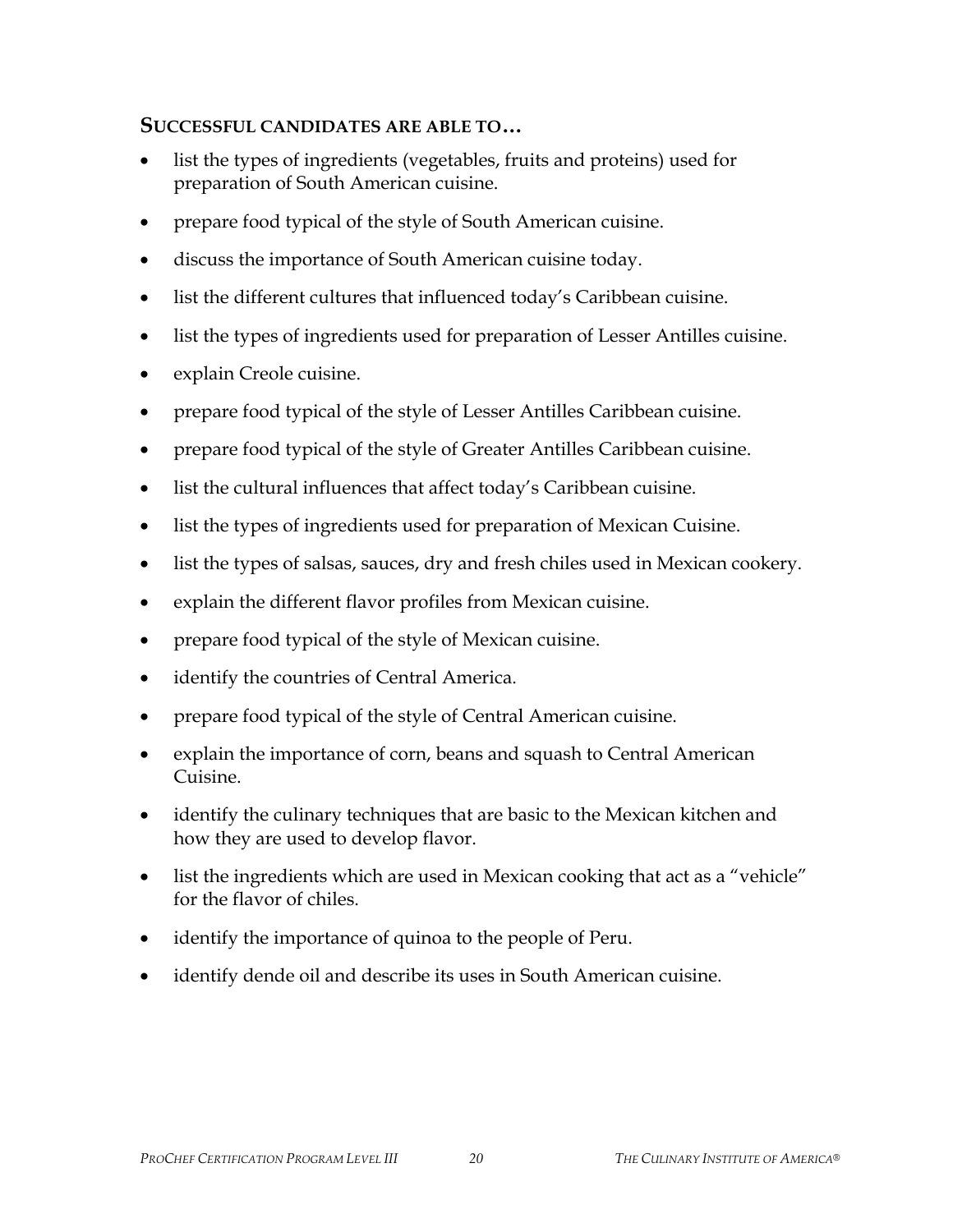#### **KEY TERMS**

Achiote Achiote paste Ackee Adobo Ajilimojili Albondiga Alcapurias Alegria Allspice (Pimento) Amaranth Anaheim Ancho Annatto Antojitos Arbol Arepa Avocado Banana leaves Bananas Beans Black beans Bread fruit Cachucha pepper Cajeta Calabazitas Callaloo Capers Cazuela Ceviche Chalupas Chayote squash (Mirliton, Cho-Cho) Cherimoya Chicharones Chilaca Chilaquiles Chiles Chiles en Escabeche Chimichangas Chipotle chiles Chipotle Colorado Chipotle en Adobo

Chipotle Meco Chipotle Mora Chorizo Chuños Cilantro Coconut Comal Conch Coo Coo Corn Corn husks Corvina Cozinha Bahian Cubanela pepper Culantro Cumin Curry Dende oil Efrijolada Empanadas Enchilada **Enjitomatadas** Entrada Epazote Fideo Flautas Fresno Frijoles Ginger Gorditas Guacamole Guajillo Guanábana (Soursop) Guava Habañero Hearts of Palm Hominy Huancaina sauce Huitlacoche Jamaican Patties Jerk Jerk seasoning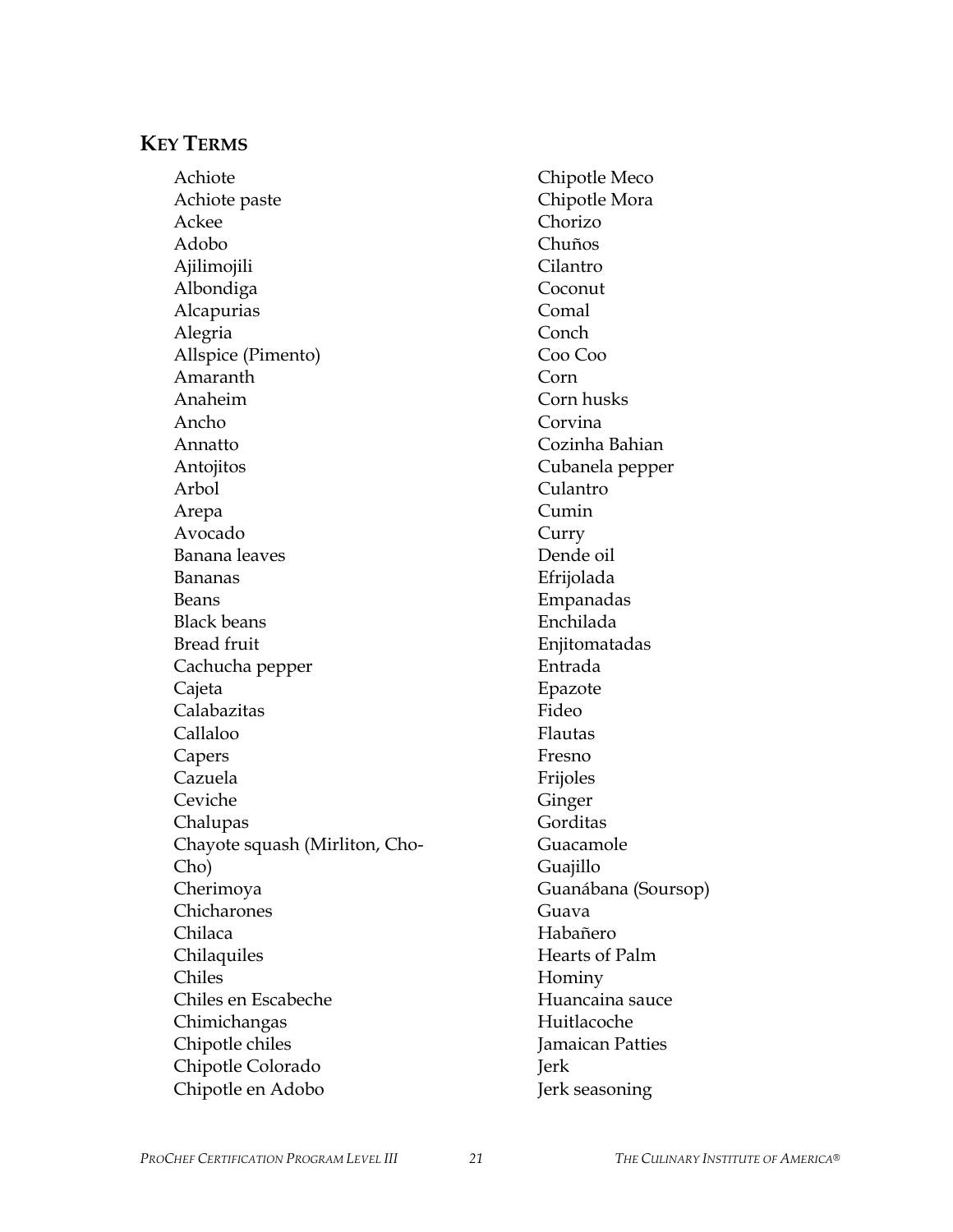Lemons and limes Long Beans Malanga Manchamanteles Mango Mango chutney Manioc Mannish water (Goat soup) Masa Masa harina Matambre Metate Mexican chocolate Mirasol pepper Mojo Molcajete Mole Molinillo Molotes Moros y Cristianos Mulato New Mexico Nixtamal Nixtamalization Okra Palillo Panela sugar Panela sugar Panuchos Papa seca Papaya (Pawpaw) Pasilla Negro Pasilla Oaxaca Passion Fruit Pastel de choclo Pelau Picadillo Pico de Gallo Pigeon Peas Piloncillo Pine nuts Pineapple Pinto beans Pipian Pipian Verde

Piquillo pepper Piquin/Tepin Plantains, Green Plantains, Ripe Platillo Fuerte -- Main Course Poblano Postre Pozole Pumpkin Pumpkin seeds Pupusas Quesadillas Queso blanco Queso fresco Quinoa Rice Rice and peas Roti bread Rum Salsa Salsa Verde Salted cod fish Sauce Ti-Malice Scotch bonnet chiles Seviche Sofrito Sopa -Soup Sopa Seca Sopes Sour oranges Spinach Star fruit (Carambola) Sugar cane Sweet corn Taco Tamales Tamarind Tamarind paste Taro (Dasheen) Tomatillo Tortillas Tostata Tostones Vatapa Yuca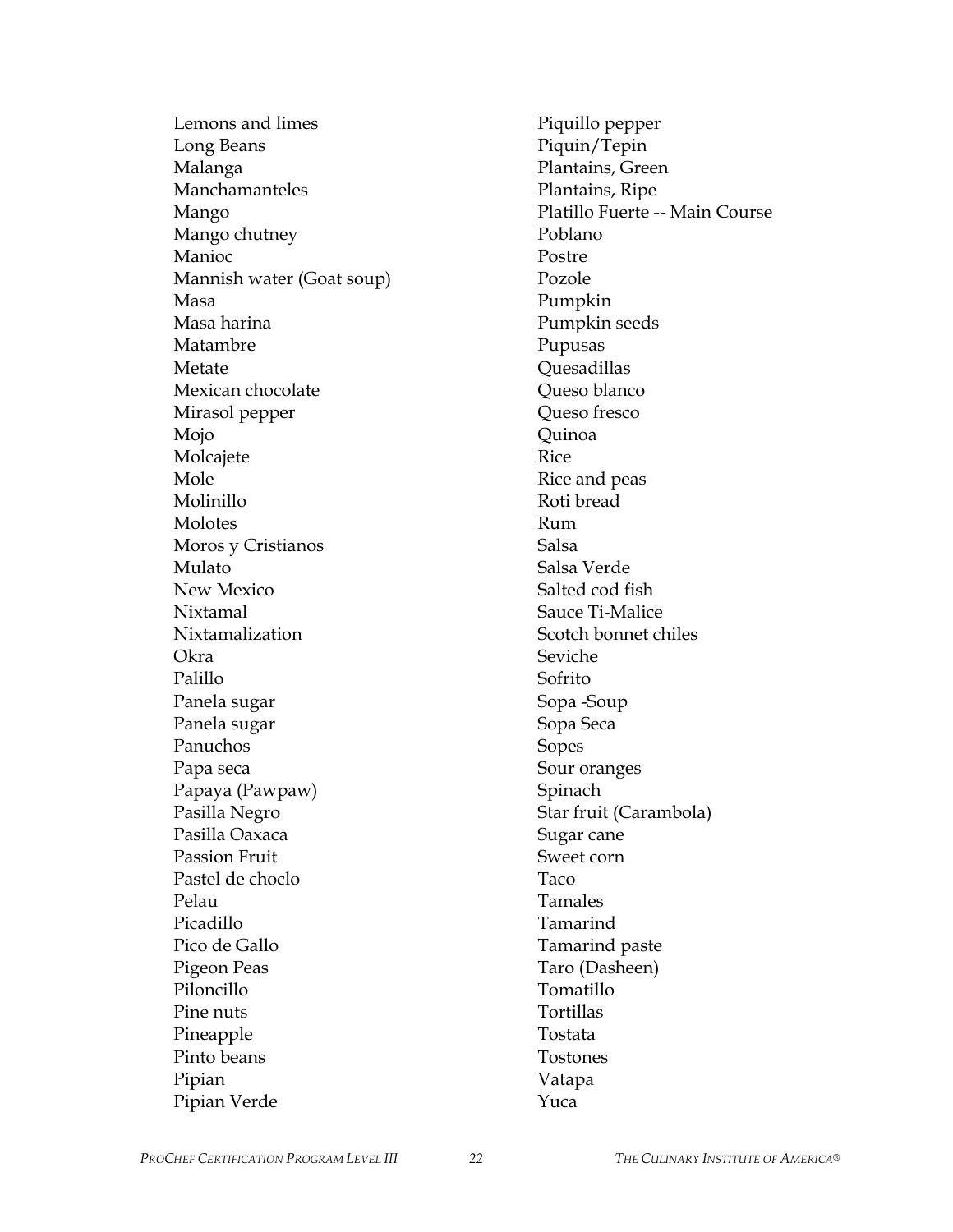# **RESOURCES AND REFERENCES**

#### **EDUCATIONAL PROGRAM AT HYDE PARK CAMPUS**

Vibrant Dishes of Latin America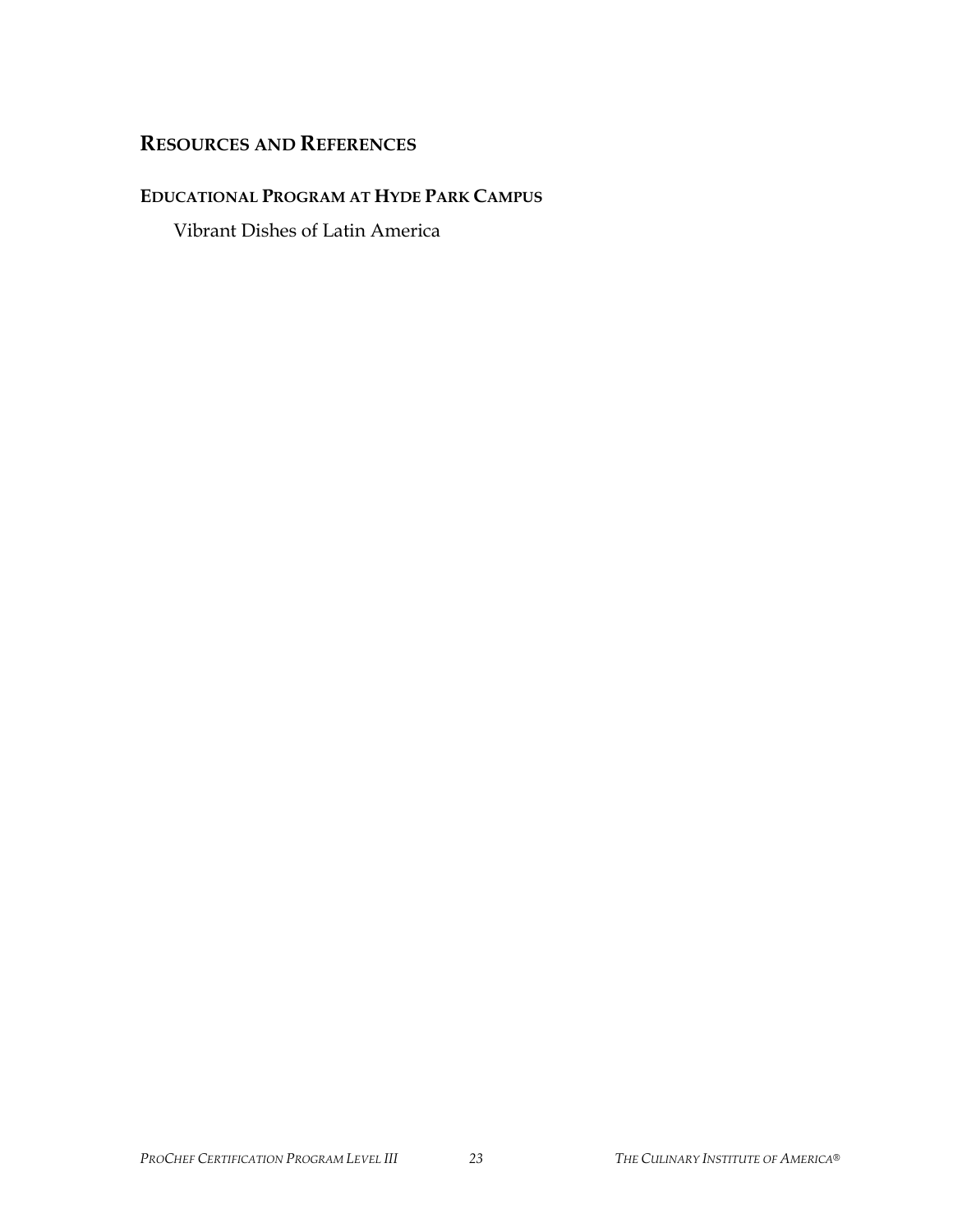# **CUISINES OF LATIN AMERICA AND THE CARIBBEAN PRACTICAL EXAMINATION GUIDELINES SAMPLE MENUS**

This represents sample menu ideas based on possible assigned countries or regions, proteins, and competencies.

| <b>Country or Region</b>            | <b>First Course</b> | <b>Second Course</b>    | <b>Third Course</b>          |
|-------------------------------------|---------------------|-------------------------|------------------------------|
| <b>South America</b>                | Albondigas          | Avocado Salad           | Fejoada                      |
| Central America<br>Arepas con Queso |                     | Papas a la<br>Huancaina | Carne en Pipian<br>Verde     |
| Mexico                              | Quesadilla          | Pozole                  | Mole Poblano<br>de Guajolote |
| <b>Greater Antilles</b>             | Alcapurias          | Asopao                  | Arroz con Pollo              |
| <b>Lesser Antilles</b>              | Salt-fish Fritters  | Cassava Salad           | Curried Chicken              |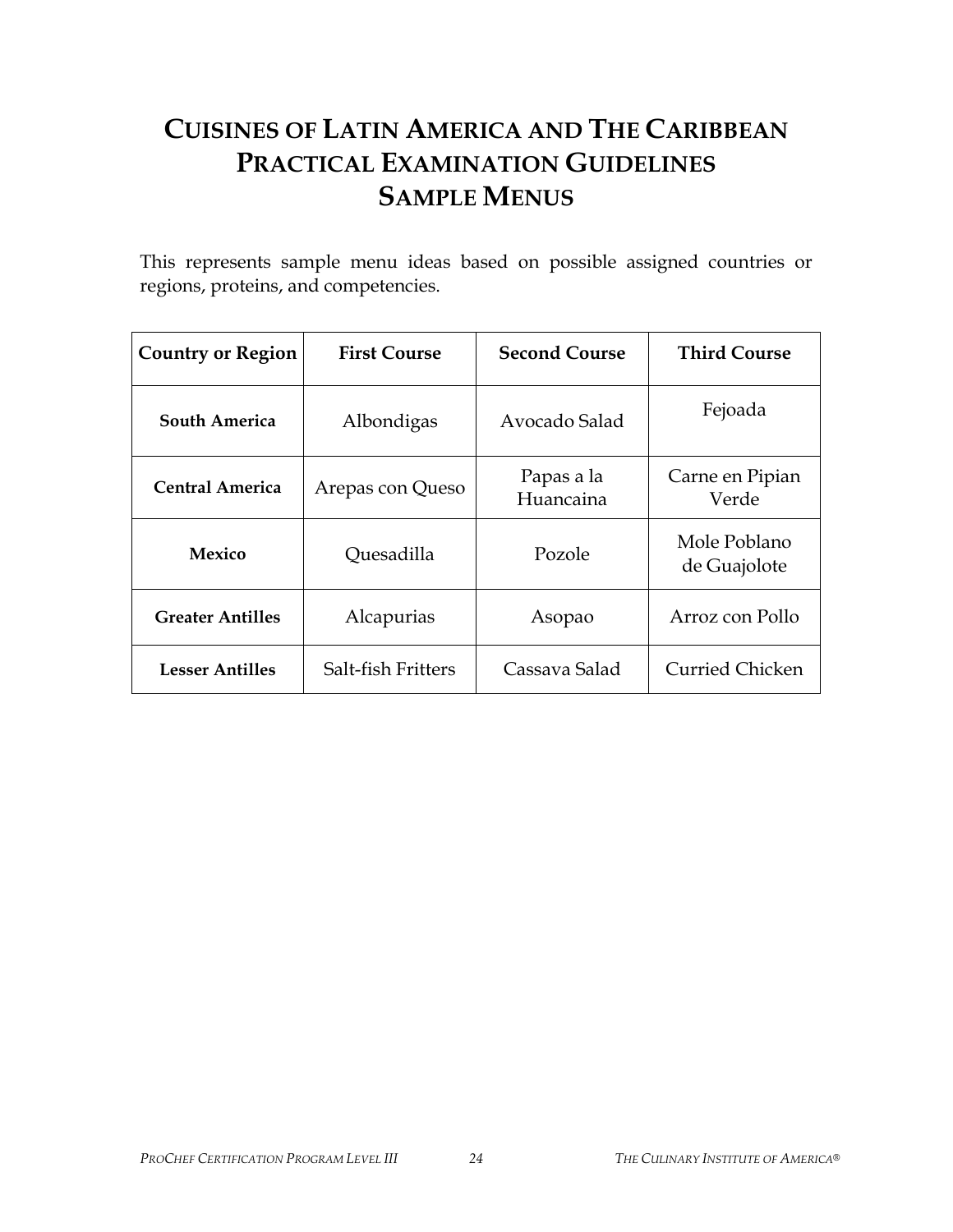# **SAMPLE INGREDIENT TRAYS AND COMPETENCY ASSIGNMENTS FOR PROCHEF LATIN AMERICA AND THE CARIBBEAN PRACTICAL EXAM**

| <b>TRAY ONE:</b><br><b>MEXICAN CUISINE</b>                    |                                                      |                                                      | <b>TRAY FIVE:</b><br><b>CENTRAL AMERICAN CUISINE</b> |
|---------------------------------------------------------------|------------------------------------------------------|------------------------------------------------------|------------------------------------------------------|
| <b>3 LB. TURKEY BREAST</b><br>O COMPETENCY: MOLE              |                                                      |                                                      | • 1 CHICKEN<br>O COMPETENCY EMPANADAS                |
| <b>TRAY TWO:</b><br><b>SOUTH AMERICAN CUISINE</b>             |                                                      | <b>TRAY FOUR:</b><br><b>GREATER ANTILLES CUISINE</b> |                                                      |
| <b>1 FLANK STEAK</b><br><b>COMPETENCY: BRAISE</b><br>$\Omega$ |                                                      |                                                      | <b>2 CHICKENS</b><br>O COMPETENCY: JERK              |
|                                                               | <b>TRAY THREE:</b><br><b>LESSER ANTILLES CUISINE</b> |                                                      |                                                      |
|                                                               | 2 LB. SHRIMP<br><b>COMPETENCY: CURRY</b><br>O        |                                                      |                                                      |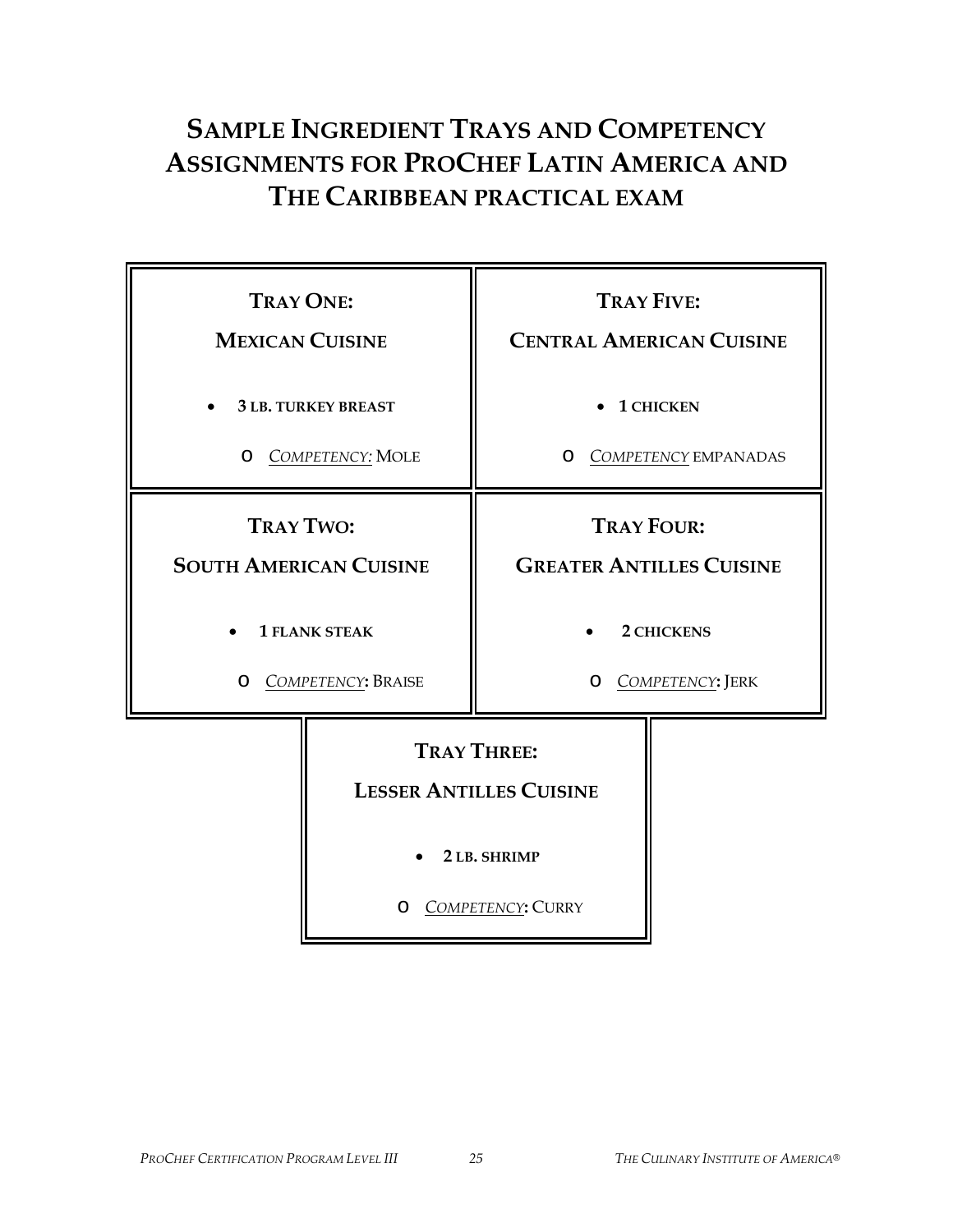# **CUISINE PRACTICAL EXAMINATION SCHEDULE**

Please note that the following schedule is a sample. Actual start times may vary.

# **SKILLS KITCHEN 1**

| <b>Station 1</b> |                     |
|------------------|---------------------|
| $2:00 - 5:00$ PM | Kitchen Production  |
| $5:00 - 5:15$ PM | Service and Judging |
| 5:20 PM          | Clean Up            |
| $7:00 - 7:15$ PM | Judge's Review      |
| <b>Station 2</b> |                     |
| $2:20 - 5:20$ PM | Kitchen Production  |
| $5:20 - 5:35$ PM | Service and Judging |
| 5:35 PM          | Clean Up            |
| 7:15 - 7:30 PM   | Judge's Review      |
| <b>Station 3</b> |                     |
| $2:40 - 5:40$ PM | Kitchen Production  |
| $5:40 - 5:55$ PM | Service and Judging |
| 5:55 PM          | Clean Up            |
| $7:30 - 7:45$ PM | Judge's Review      |
| <b>Station 4</b> |                     |
| $3:00 - 6:00$ PM | Kitchen Production  |
| $6:00 - 6:15$ PM | Service and Judging |
| 6:15 PM          | Clean Up            |
| $7:45 - 8:00$ PM | Judge's Review      |
| <b>Station 5</b> |                     |
| $3:20 - 6:20$ PM | Kitchen Production  |
| $6:20 - 6:35$ PM | Service and Judging |
| 6:35 PM          | Clean Up            |
| $8:00 - 8:15$ PM | Judge's Review      |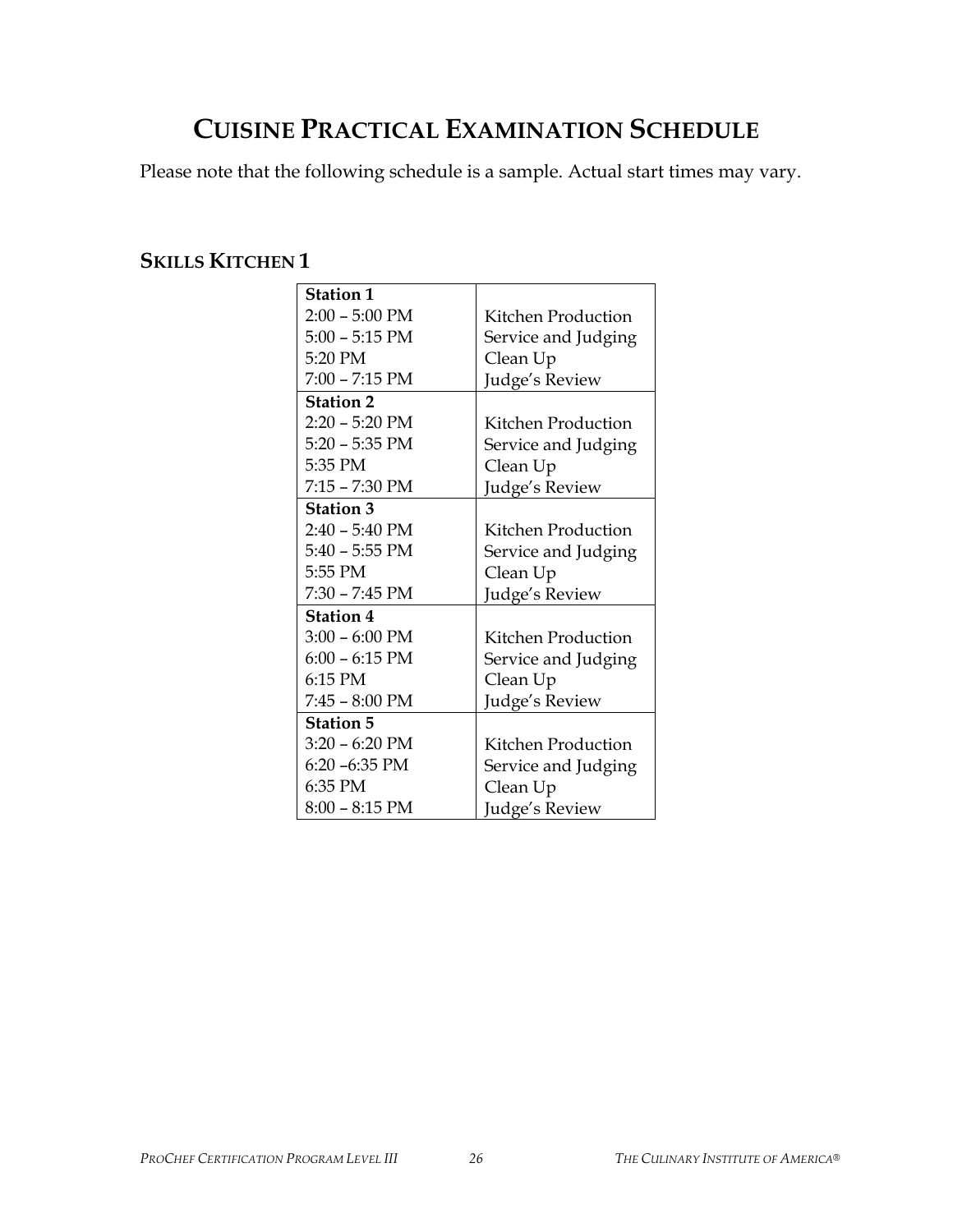# **CUISINES OF LATIN AMERICA AND THE CARIBBEAN PRACTICAL EXAMINATION: STANDARDS OF QUALITY**

#### **OVERALL QUALITY OF EACH DISH WILL BE EVALUATED ON THE FOLLOWING CRITERIA**

- Authenticity and integrity of the dishes and preparations
- Seasoning
- Flavor profile
- Knowledge and execution of techniques
- Temperature
- Doneness

#### **RICE DISHES WILL BE EVALUATED ON THE FOLLOWING CRITERIA**

- Choice of appropriate ingredients for the region
- Proper cooking techniques.
- Ratio of ingredients

#### **SOUPS WILL BE EVALUATED ON THE FOLLOWING CRITERIA**

- Viscosity (if applicable)
- Clarity (if applicable)
- Ratio of ingredients

#### **SAUCES WILL BE EVALUATED ON THE FOLLOWING CRITERIA**

- Appropriate ingredients for the region
- Flavor profile
- Seasoning

#### **ALL FISH AND MEAT DISHES WILL BE EVALUATED ON THE FOLLOWING CRITERIA**

- Fabrication techniques
- Appropriate cooking methods
- Appropriate accompaniments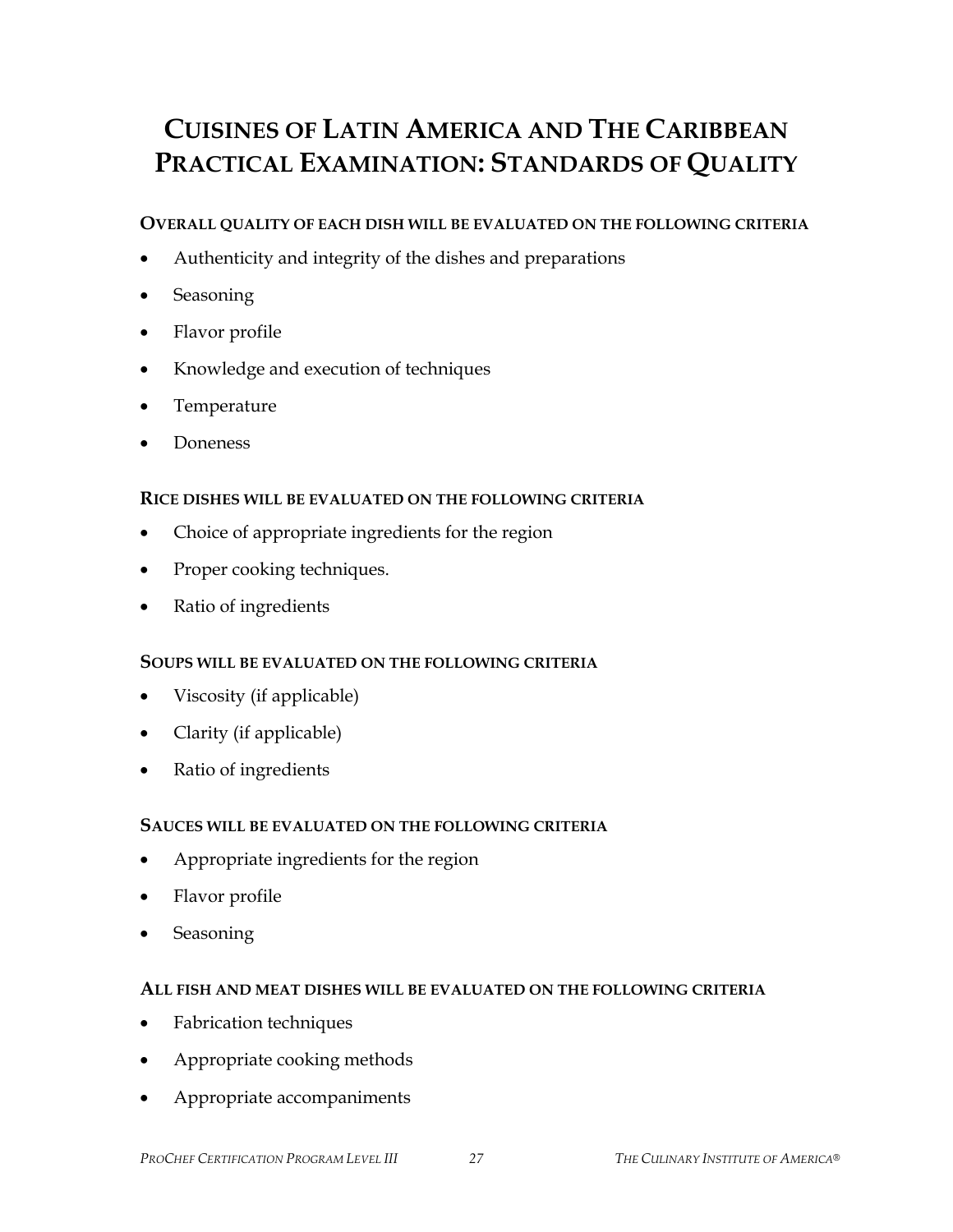#### **FLATBREADS WILL BE JUDGED ON THE FOLLOWING CRITERIA**

- Doneness
- Color and crumb
- Texture

### **EMPANADAS AND OTHER STUFFED BREAD ITEMS WILL BE JUDGED ON THE**

#### **FOLLOWING CRITERIA**

- Stuffing
- Wrapper or skin
- Doneness
- Wrapping technique

#### **STEWS, BRAISES, AND CURRIES WILL BE JUDGED ON THE FOLLOWING CRITERIA**

- Doneness
- Ratio of ingredients
- Seasoning/Flavor
- Sauce
- Correct use of ingredient

#### **JERK ITEMS WILL BE JUDGED ON THE FOLLOWING CRITERIA**

- Doneness
- Correct use of ingredients
- Balance of heat to spice

#### **MOLES WILL BE JUDGED ON THE FOLLOWING CRITERIA**

- Correct use of ingredients
- Flavor development
- Balance of heat to spice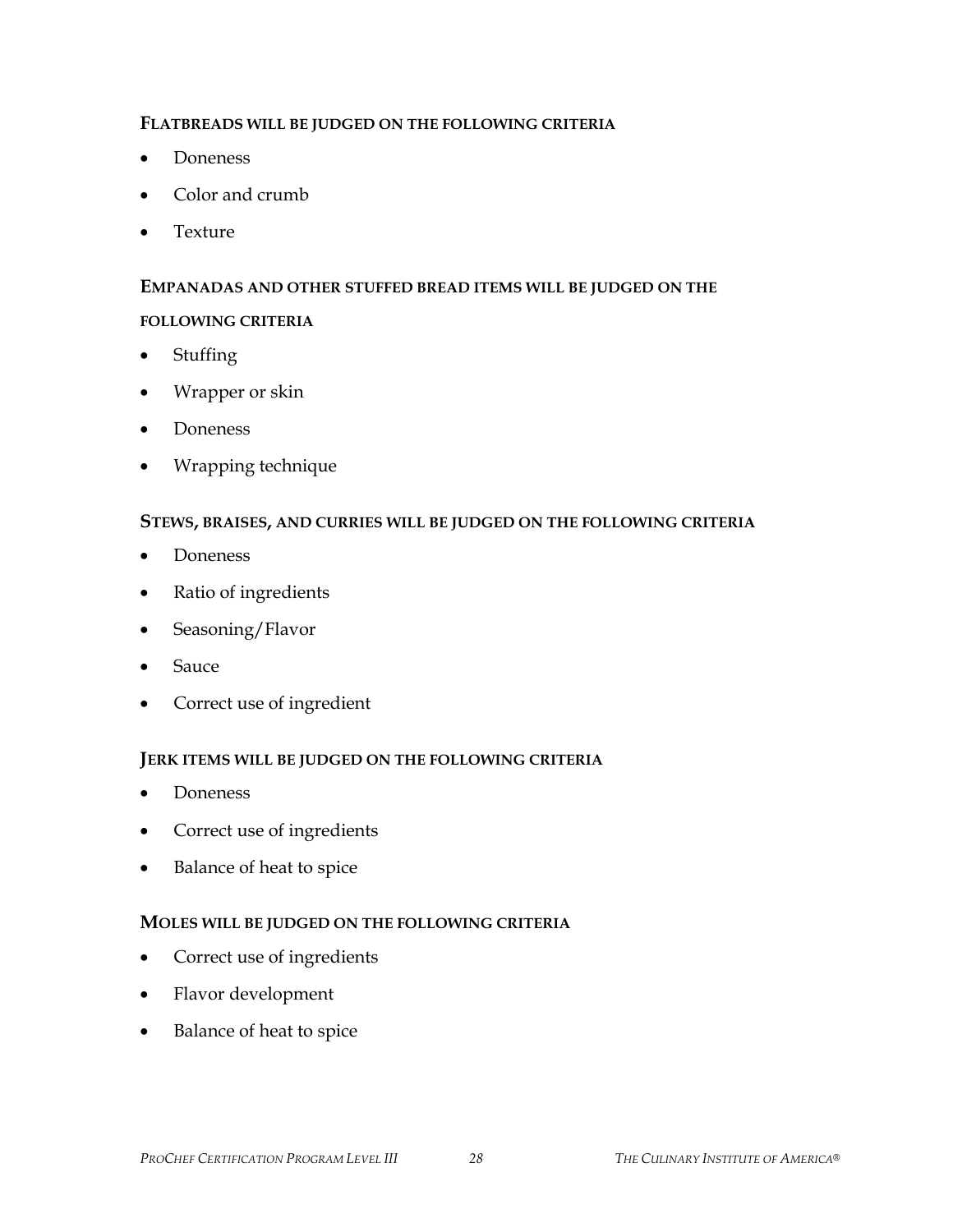# **KITCHEN FLOOR JUDGE PROCHEF LEVEL III PRACTICAL EXAMINATION**

Candidate Judge

| Criteria                         | <b>Maximum Points</b> | <b>Score</b> |
|----------------------------------|-----------------------|--------------|
| Mise en Place and                | 5                     |              |
| Organization                     |                       |              |
| <b>Sanitation Procedure and</b>  | 5                     |              |
| <b>Cleanliness</b>               |                       |              |
| <b>Proper Utilization of</b>     | 5                     |              |
| <b>Ingredients and Leftovers</b> |                       |              |
| <b>Timing of Service</b>         | 10                    |              |
|                                  |                       |              |
| <b>Cooking Techniques,</b>       | 10                    |              |
| <b>Skills and Fundamentals</b>   |                       |              |
| <b>Total Score</b>               | 35                    |              |
|                                  |                       |              |

Comments: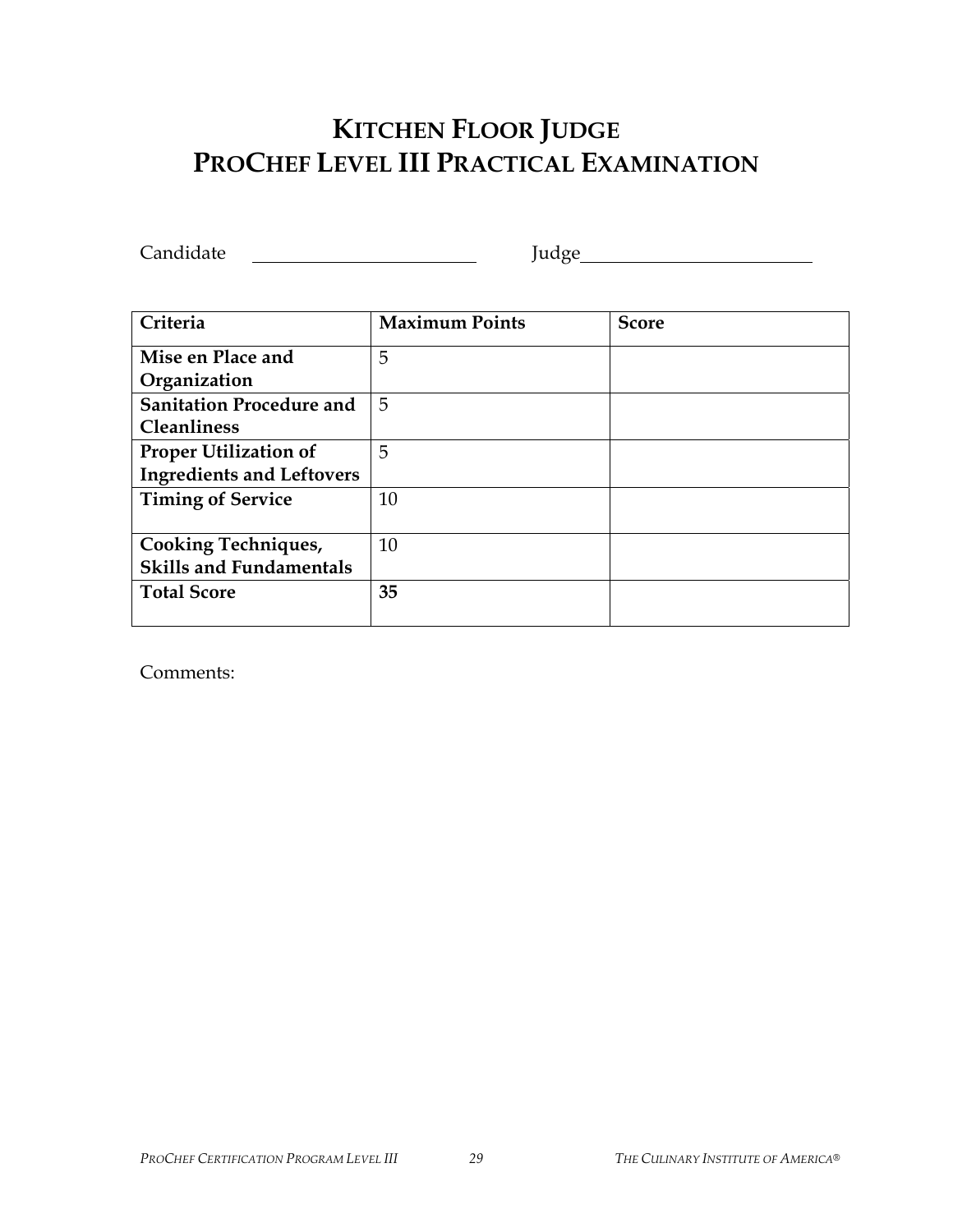# **TASTING SHEET PROCHEF LEVEL III PRACTICAL EXAMINATION**

Candidate Judge

| Criteria                       | <b>Maximum Points</b> | <b>Score</b> |         |          | Average |
|--------------------------------|-----------------------|--------------|---------|----------|---------|
|                                |                       | Dish I       | Dish II | Dish III |         |
| <b>Taste</b>                   | 30                    |              |         |          |         |
| Presentation                   | 10                    |              |         |          |         |
| Authenticity/Integrity         | 5                     |              |         |          |         |
| Execution                      | 10                    |              |         |          |         |
| <b>Ability to Discuss Menu</b> | 10                    |              |         |          |         |
| <b>Total Score</b>             | 65                    |              |         |          |         |

Comments: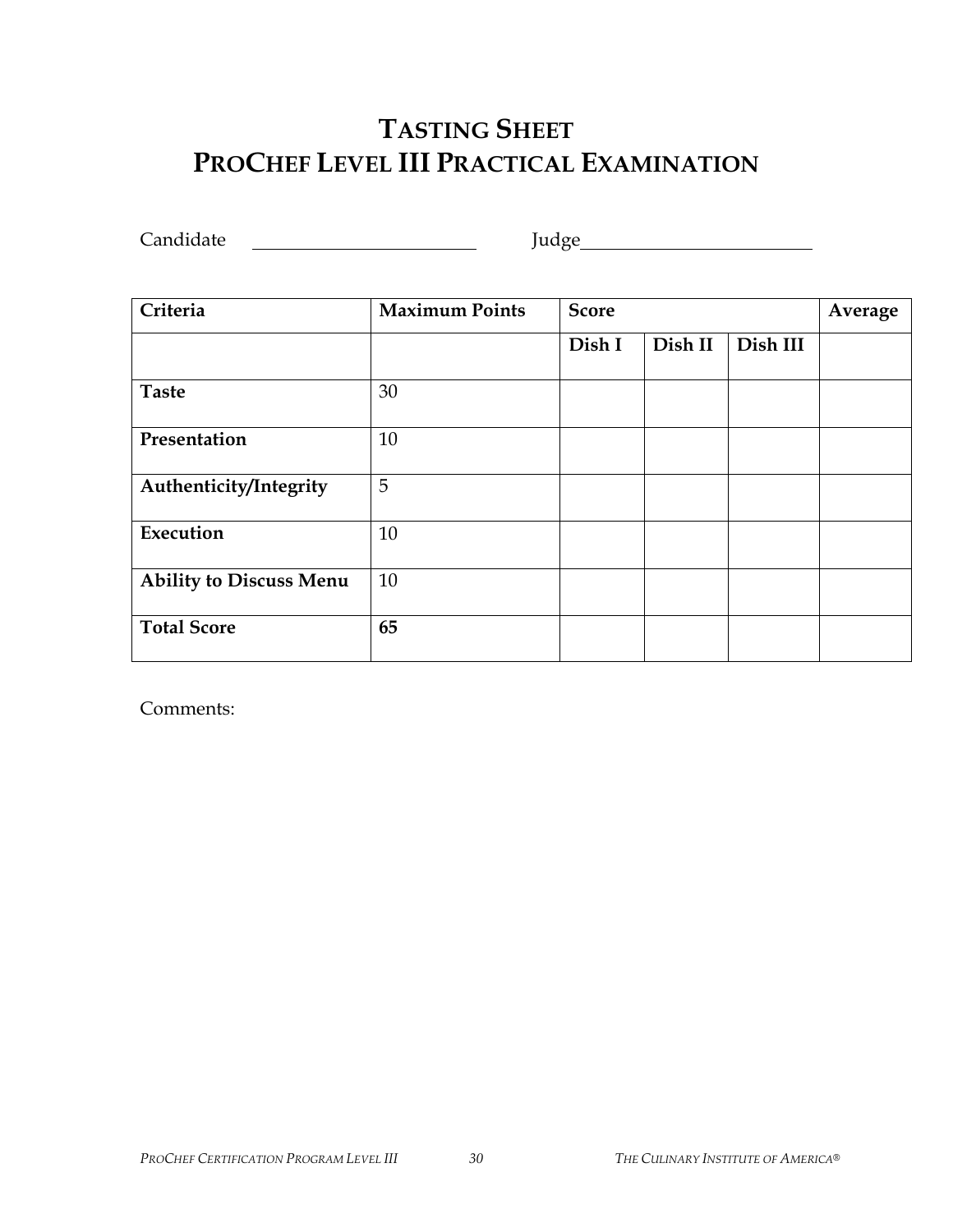# **ASIAN CUISINE**

#### **ASIAN CUISINE COMPETENCIES**

For the Cuisines of Asia competency assessment of the **ProChef** Certification Program Level III, you must exhibit an understanding of the flavor profiles, cooking methods, ingredients and techniques involved in the cuisines of Asia. Due to the vast size of the region, and it's many countries it has been broken down into the following areas of study: China, Korea, Japan, South East Asia and India

In addition to written and oral examinations, you will also take a practical examination demonstrating your skill in the fundamentals of the cuisines. Successful completion of this segment is based on a combination of scores received during the written examination and the hands on kitchen practical.

Use the following list of competencies and key terms to prepare for the written and practical examinations. The written examination will take place during the AM session and will consist of twenty-five multiple choice questions and a ten item product identification test. You will have one hour to complete the written examination.

The practical examination will take place in the PM session. You will have three hours to complete production. On day one, you will be assigned a basket of food items, a region and a competency based on that regions cuisine. The items in the basket will be suitable for the region and must be incorporated into your menu. You will design three dishes from that region utilizing at least a portion of every ingredient in your basket. Create the dishes in a way that they can be served family style or in sequential courses as dictated by the specific cuisine or region. At least one of your dishes should incorporate the assigned competency. You will be asked to submit a food order for any additional ingredients needed to produce your menu. The food order list is due on day two at 12:00 noon. Two copies of a typed menu should be submitted to the kitchen judge on the day of the practical.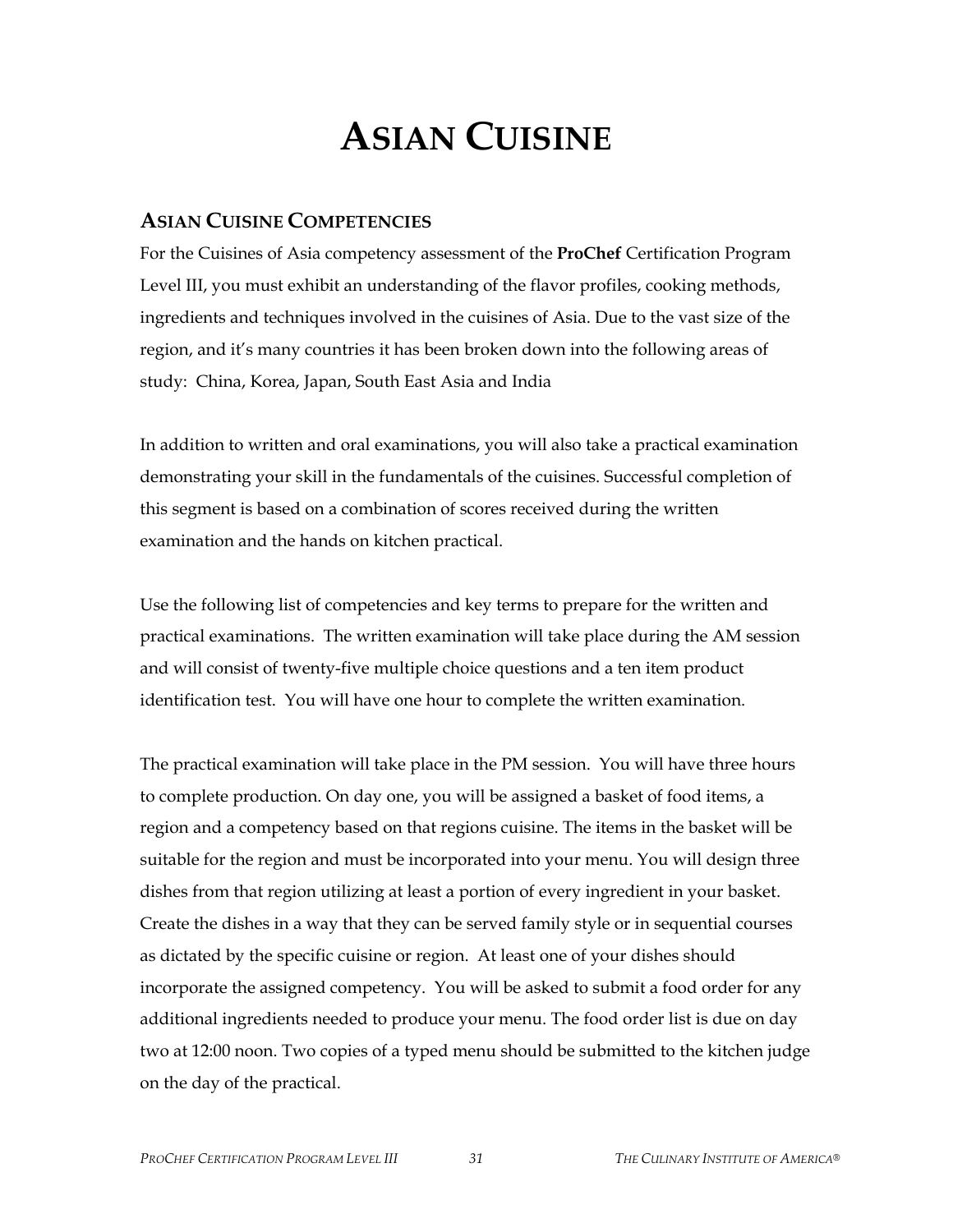#### **SUCCESSFUL CANDIDATES ARE ABLE TO...**

- explain the importance of presentation in the composition of a Japanese meal.
- list and explain key ingredients used in Japanese cuisine.
- apply key methods in the preparation of a Japanese dish.
- explain and prepare sushi.
- list and explain key ingredients of Chinese cuisine.
- explain and produce Chinese dumplings.
- identify specialized cooking tools used in Chinese cooking.
- identify the steps of stir-frying.
- list and explain key ingredients of Korean cuisine.
- identify specialized cooking tools used in Korean cooking.
- explain and prepare a Korean noodle dish.
- list and explain the herbs and spices common to Indian cuisine.
- list and explain traditional ingredients common to India's cuisine.
- describe the use of whole and ground spices in India's cuisine.
- identify special equipment used in the preparation of Indian foods.
- explain and prepare an Indian flatbread.
- list and explain basic characteristics of South East Asian cuisines.
- identify and describe primary flavor components of Southeast Asian cuisines.
- explain and prepare a Thai curry.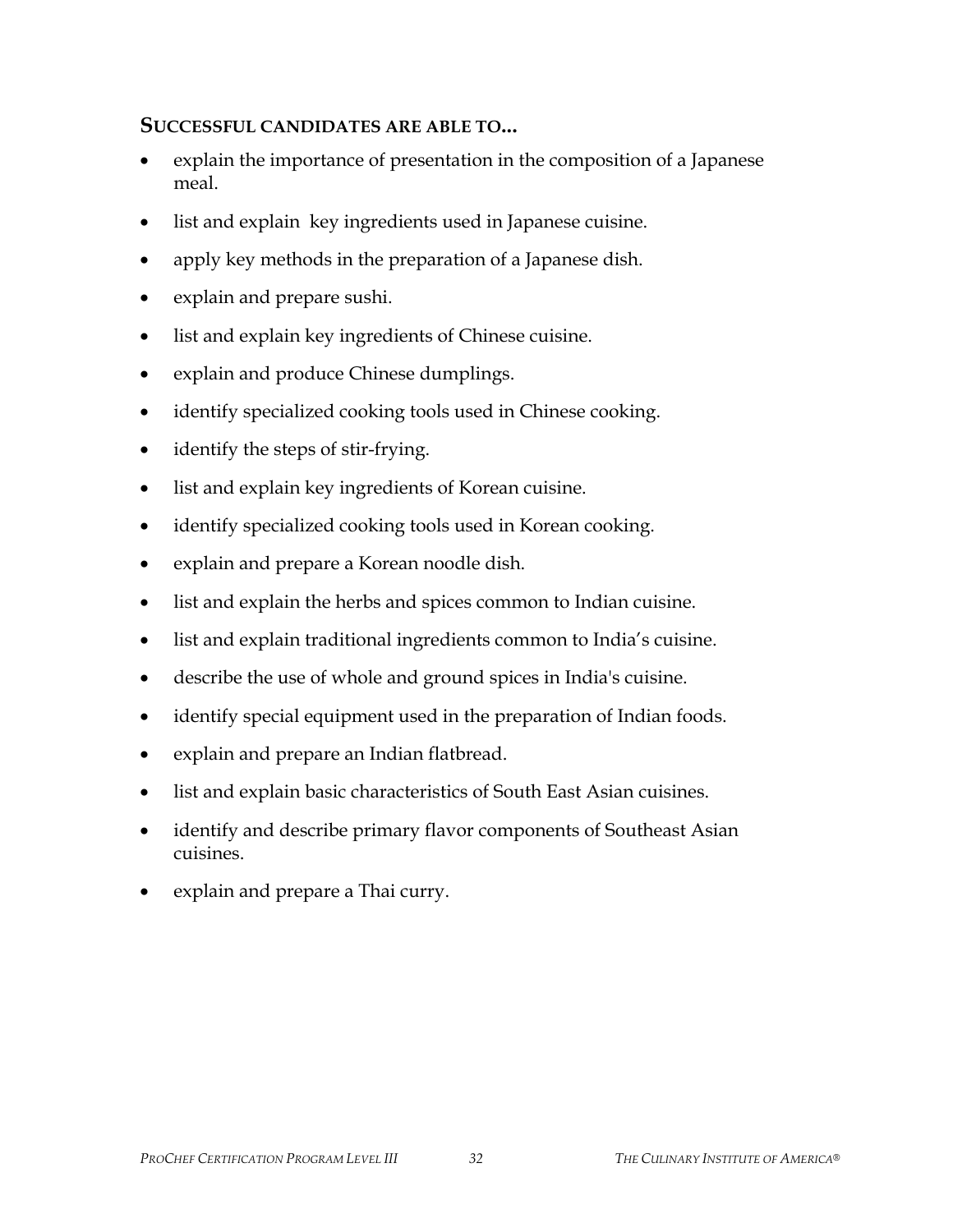#### **KEY TERMS: JAPAN**

Abura-age (deep fried tofu pouches) Aji-no-moto (MSG) Bamboo rolling mats Daikon (White Radish) Dashi (bonito & seaweed stock) Edamame Goma (Black and White Sesame Seeds) Hijiki Japanese eggplant Kinugoshi tofu (silky bean curd) Kona Sansho (Japanese Pepper) Konbu Koyodo-fu (freeze-dried bean curd) Mirin (Sweet Sake) Mushrooms: Nameko, Matsutake, Shiitakes, Enoki Napa cabbage Nori sheets Pickled yellow radish, Red pickled ginger (gari)

Sake (Rice Wine) Sashimi (uncooked fish) Sesame Oil Shichimi togarashi (Seven-Pepper Spice) Shinshu-miso Shoyu (Soy sauce) Soba Somen Su (Rice Vinegar) Sukiyaki Sushi (vinegared rice dish) Tamago (egg cake) Tataki (seared raw meat) Tempura Teriyaki Tonkatsu Udon Wakame Wasabi Yakitori (grilled chicken) Yuzu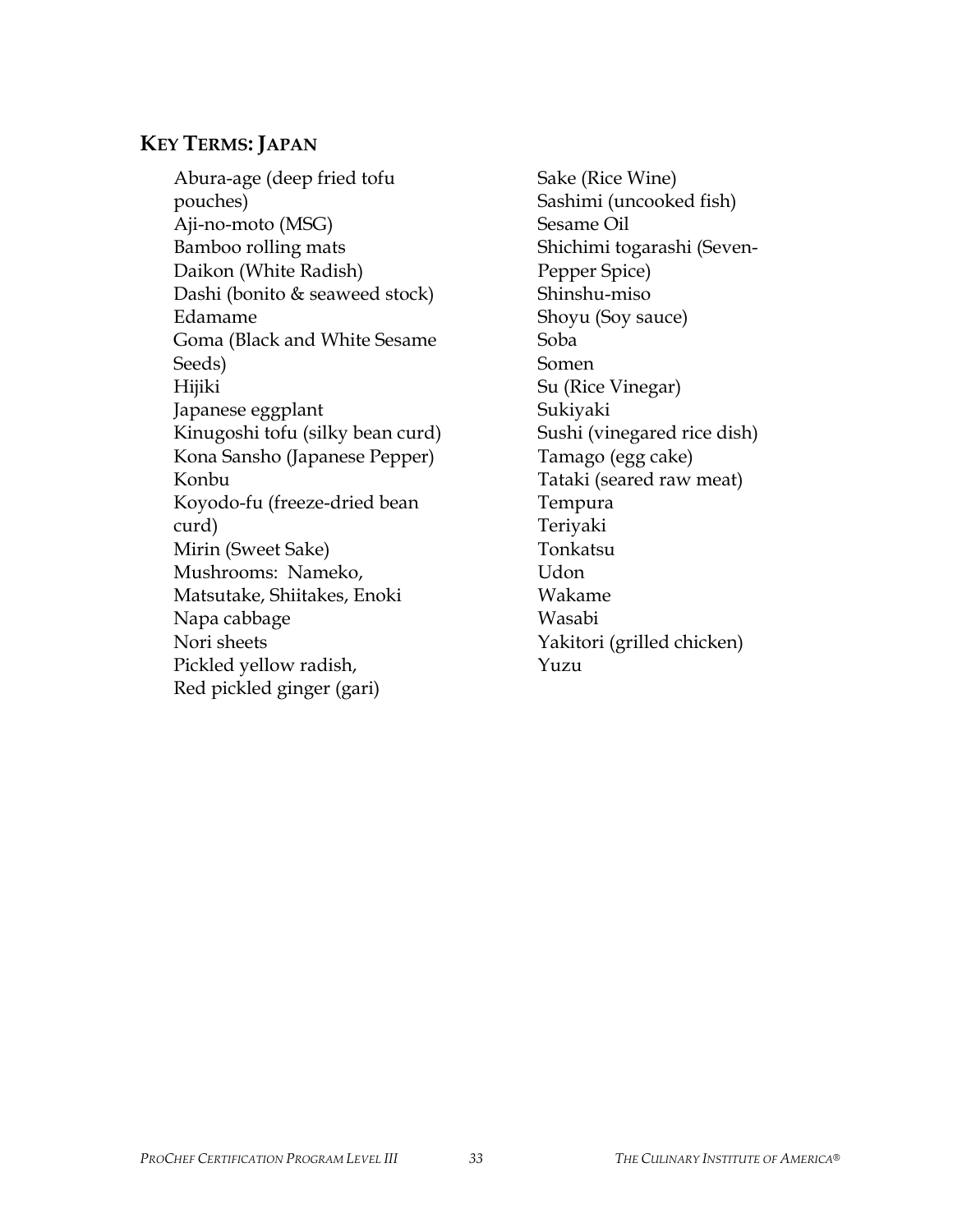#### **KEY TERMS: CHINA**

Bean sprouts Black bean sauce Black mushrooms Black mushrooms Black Vinegar Bokchoy Cantonese Chili oil Chili sauce Chinese chives Chinese long beans Chinese Noodles - Chinese sausage Chinese spinach Congee Dim sum Dried red chiles Dried shrimp Dumpling Wrappers Five spice mix Fuzhu (Dried bean curd skins) Garlic chili sauce Wok

Hoisin sauce Hot bean paste Hunan Hundred year old eggs Lily buds Lotus leaves Lotus root Oyster sauce Peking Plum sauce Pot stickers Preserved vegetables Red-Cooking Rice - Glutinous Rice - Long grain Rice - Short grain Rice vinegar – Sesame oil Salted black beans Scallion cakes Sesame paste Shanghai Shao mai

Shaoxing wine Shrimp paste Sichuan pepper Soy sauce – dark and light Spring roll Sprouts Star anise Steamed buns Straw mushrooms Szechwan Tapioca starch Taro Dumplings Tea smoking Tofu (Bean curd) Tree ear mushrooms Turnip Cakes Velveting Water chestnuts Water-chestnut flour Wheat starch Winter melon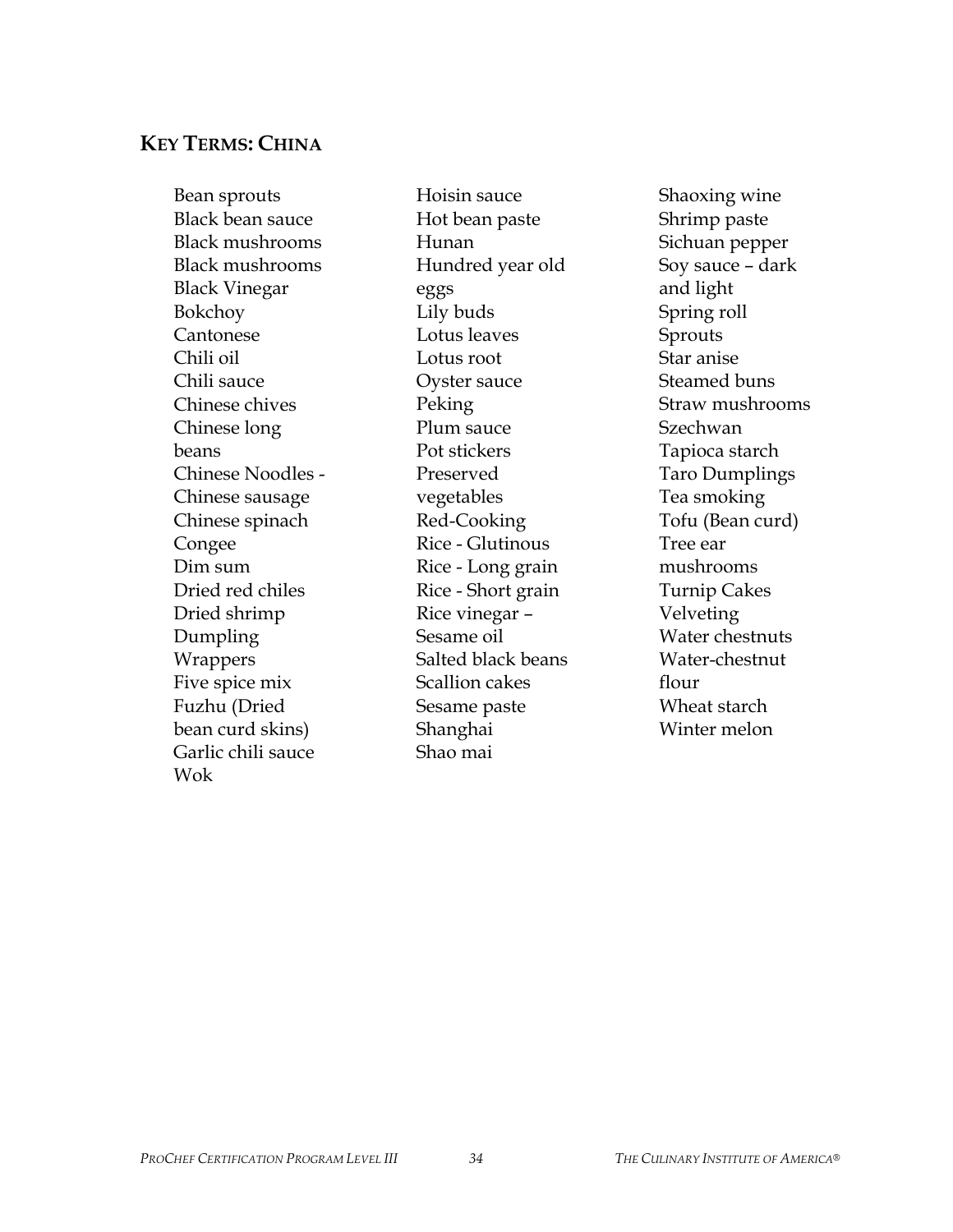#### **KEY TERMS: KOREA**

Air – drying Asian pear Bamboo shoots Bean sprouts Bitter melon Black fungus Black mushrooms Bulgogi **Chestnuts** Chinese chives Chinese Eggplant Chinese spinach Chrysanthemum leaves Cilantro Dried anchovy Dried shrimp Dried squid Fernbracken (similar to fiddlehead ferns) Ginger Gingko nuts Ginseng Gochujang (Red bean paste) Green onions Hoch'ujang (Korean hot red pepper paste) Kalbi – jim Kim chi

Koch'u karu (korean hot red pepper powder) Korean chives Korean Dumpling Wrappers Korean Noodles Korean radish Lettuce wraps Lotus root Naengmyŏn (chilled buckwheat noodles) Namul Napa cabbage Oyster mushrooms Pajon (griddle cakes with scallions & vegetables) Persimmons Pibimbap (rice with vegetables and meat) Rice flour Rice Vinegar Scallion bread Seaweed Sesame oil Sesame seeds Snow peas Toenjang (fermented soy bean paste) Tofu Yam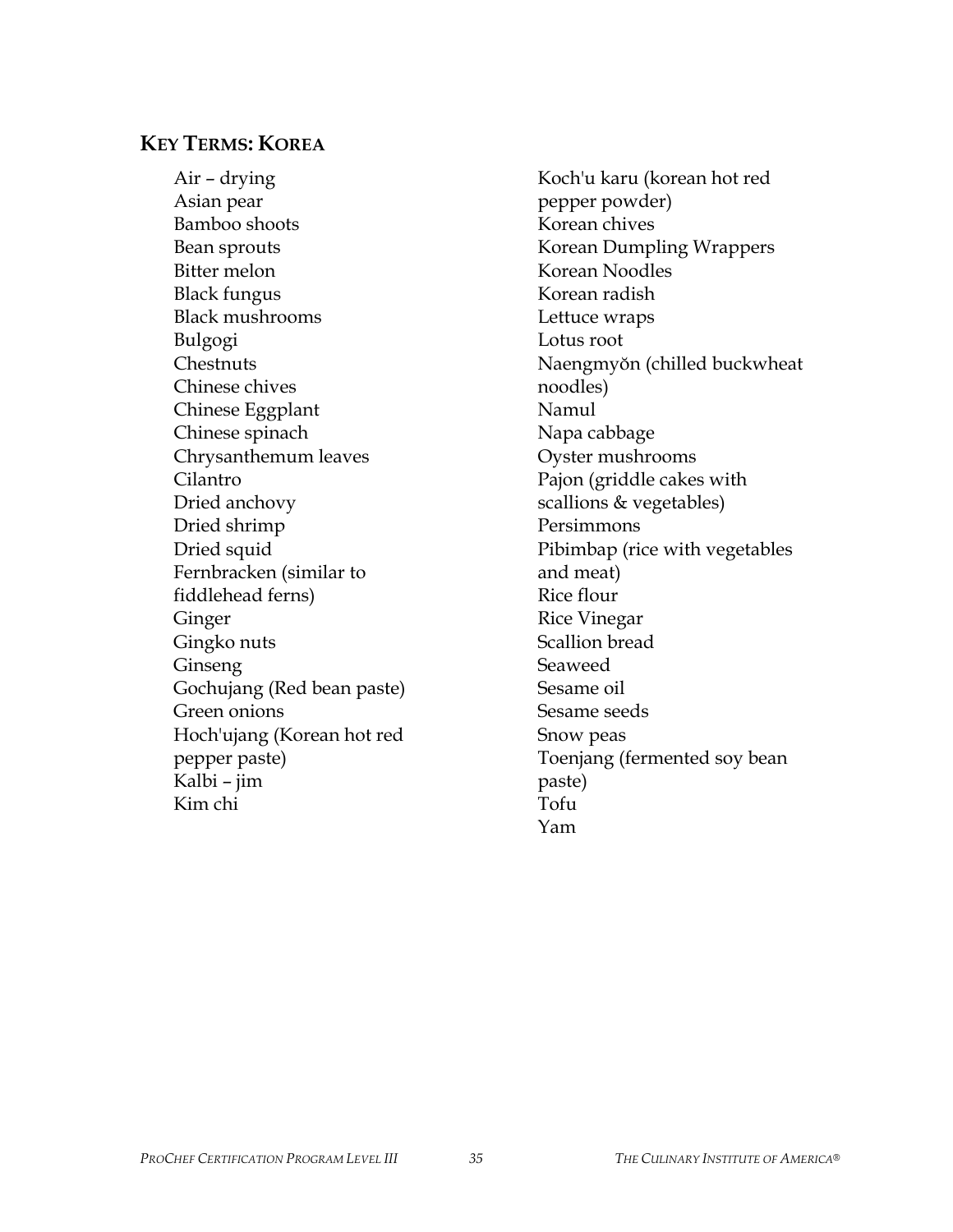# **KEY TERMS: INDIA**

| Achar                       | Kardhai                     |
|-----------------------------|-----------------------------|
| Amchur (dried mango powder) | Kofta                       |
| Anardana (pomegranate seed) | Korma                       |
| Arhar dal                   | Lassi                       |
| Asafoetida                  | Lotus seeds                 |
| Basmati rice                | Mustard Oil                 |
| Besan flour                 | <b>Mustard Seeds</b>        |
| Bharta                      | Naan                        |
| Biryani                     | Nigella                     |
| <b>Bondas</b>               | Pakoras                     |
| Cardamom – black and green  | Panch phoran                |
| Chapati                     | Paneer                      |
| Chat                        | Pappadum                    |
| Chutney                     | Raita                       |
| Coconut milk                | Rose water                  |
| Curry leaves                | Roti                        |
| Dal                         | Masala, Garam, Sambal, etc. |
| Dosas                       | Samosas                     |
| Dry masala                  | Tamarind                    |
| Eggplant-Indian             | Tandoori Oven               |
| Fennel seed-                | Turmeric - (haldi)          |
| Fenugreek                   | Vindaloo                    |
| Ghee                        | Wet masala                  |
| Jaggery                     |                             |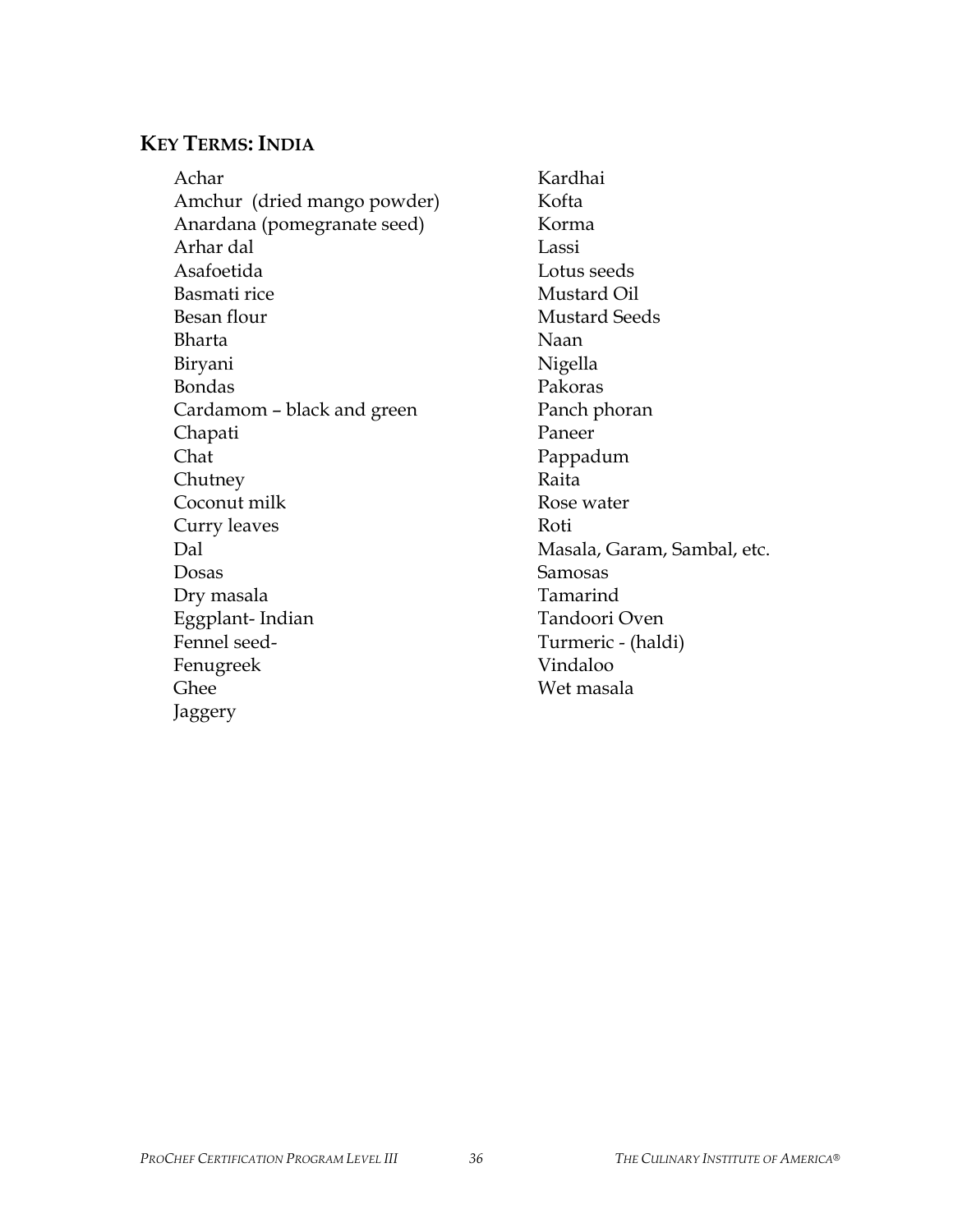#### **KEY TERMS: SOUTH EAST ASIA**

Acar Banana blossoms Banana leaves Bean paste – hot Bean paste - soy Bean paste – sweet Bean sprouts Bean thread noodles Black bean sauce Black sticky rice pudding Black vinegar Candlenuts Cilantro leaves and roots Coconuts and its products Coconut cream Crispy shallots and garlic Dried shrimp Durian Fish sauce Fried shallots or garlic Galangal Garlic chili sauce Glutinous rice powder Vietnamese salad rolls Green mango Green papaya Hoisin sauce Holy basil Kaffir lime leaves Kaffir limes Lemon grass Lotus root

Lotus rootlets Lumpia Mee goreng Mee crop Thai curry paste Thai curries and paste Mustard greens Napa cabbage Nasi goreng Oyster sauce Palm sugar Pea eggplant Peanut sauce Phàt thai Pho – beef or chicken Poh piah Preserved salted fish Rempah Rice - Black sticky Rice - Glutinous Rice - Jasmine Rice - Thai sticky Rice noodles Rice papers Rice powder Roasted chili paste Sago Salted black beans Salted preserved vegetables Salted radish Satay Soy sauce Tamarind Tapioca Tempeh Thai bird chiles

Thai eggplants Thai oyster sauce Tôm khà kài (Chicken coconut soup) Tôm yam kûng Water chestnuts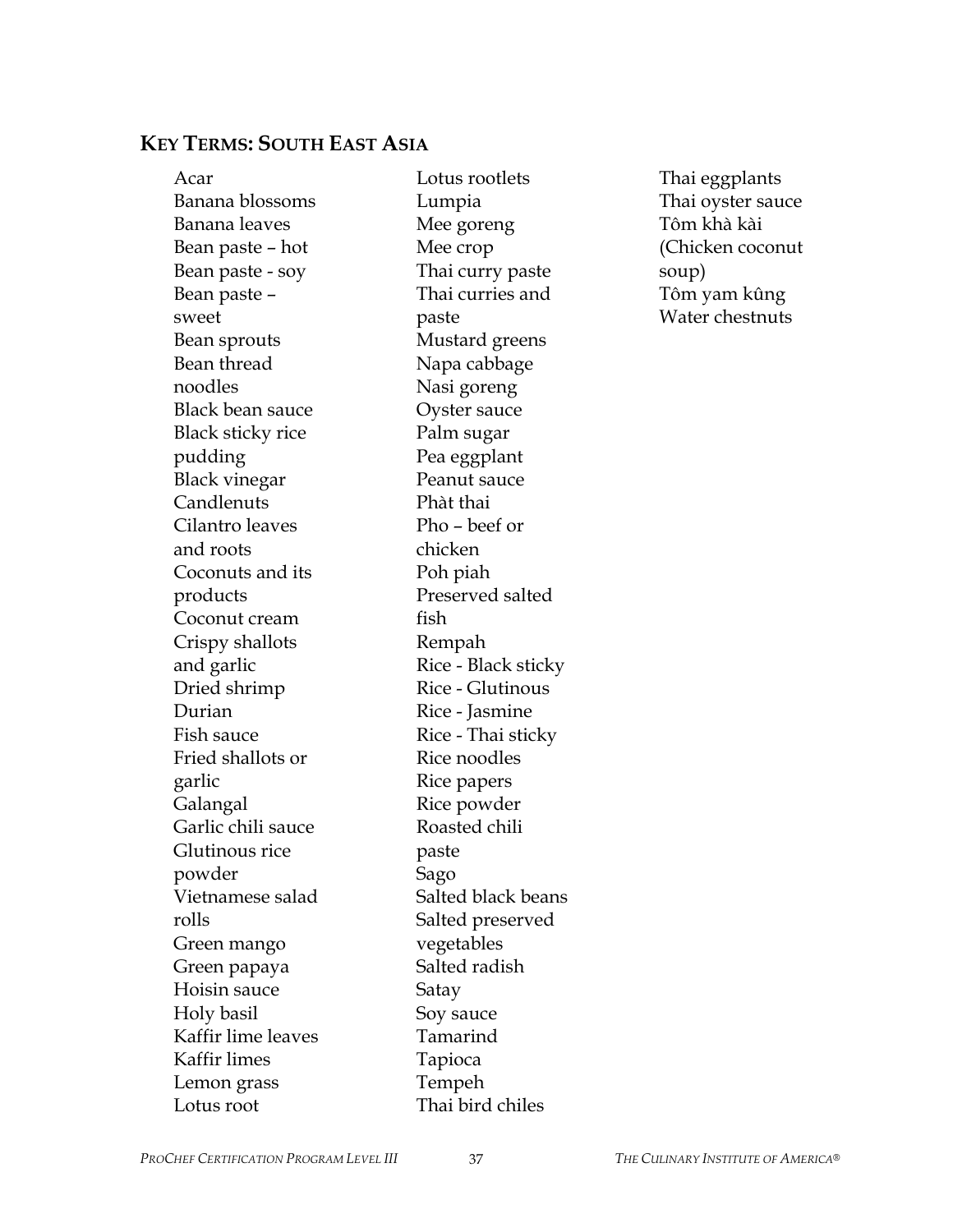# **RESOURCES AND REFERENCES**

#### **EDUCATIONAL PROGRAM AT HYDE PARK CAMPUS:**

Asian Cuisine: Ingredients and Techniques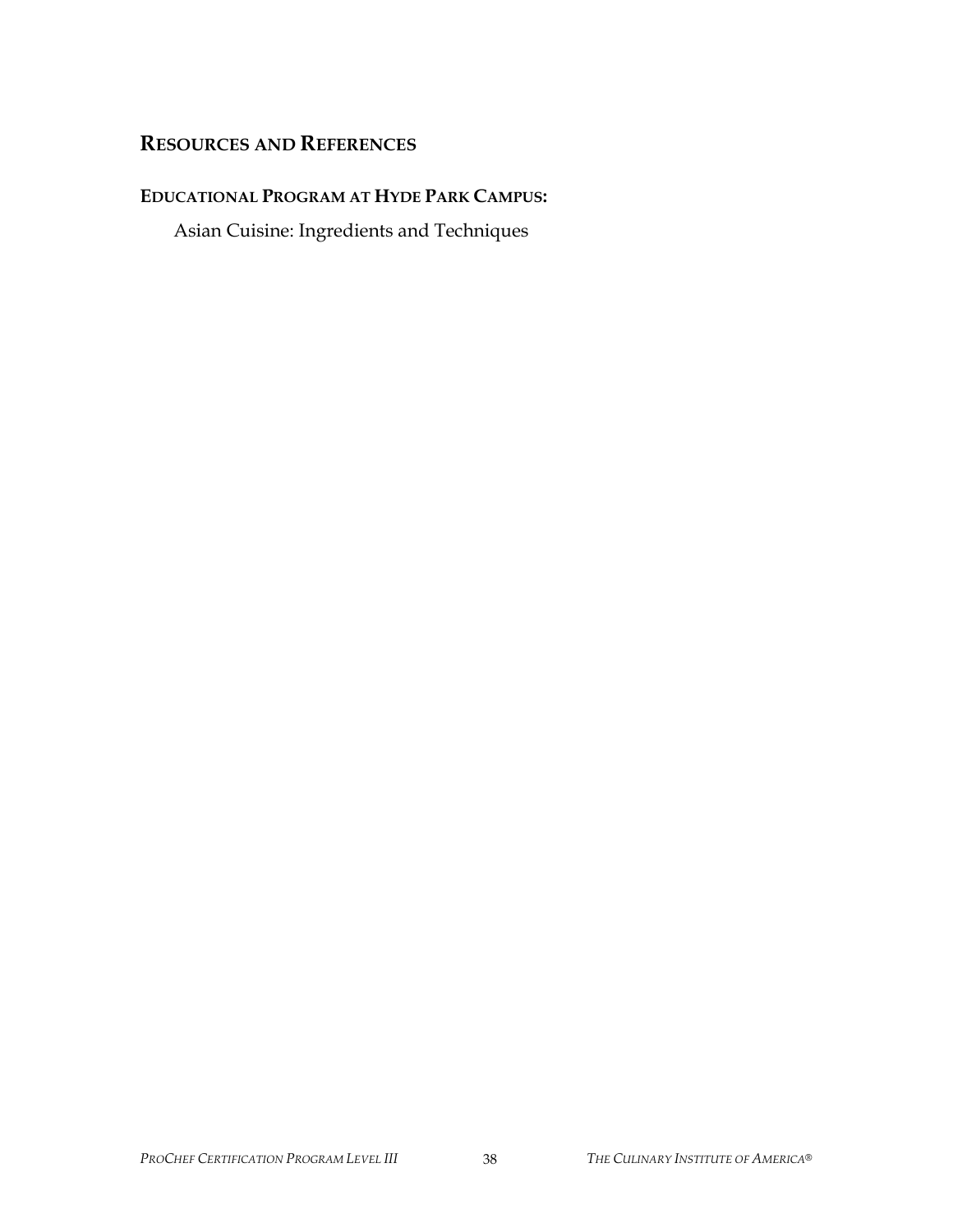# **ASIAN CUISINE PRACTICAL EXAMINATION GUIDELINES**

See below for a choice of possible menus. Based on your assigned ingredient tray, and competency, you will design and prepare three dishes.

| THESE MENU SAMPLES ARE FOR INFORMATIONAL PURPOSES ONLY!!!!!!!!!!!! |                                                   |                                                                          |                                                                                                 |  |
|--------------------------------------------------------------------|---------------------------------------------------|--------------------------------------------------------------------------|-------------------------------------------------------------------------------------------------|--|
| Country and<br>Competency                                          | <b>First Dish</b>                                 | <b>Second Dish</b>                                                       | <b>Third Dish</b>                                                                               |  |
| Japan/Sushi                                                        | Assorted<br>Sashimi / Sushi                       | Udon Noodles in a<br>Bowl with Tempura                                   | Chicken Yakitori<br>with Soba Noodle<br>Salad and Pickled<br>Vegetables                         |  |
| Korea/<br><b>Korean Noodle Dish</b>                                | Pan-fried Scallion<br>Pancakes with<br>Condiments | Jap Chae                                                                 | Kalbi Tshim                                                                                     |  |
| China/<br>Dumplings                                                | Won Ton Soup                                      | Chinese Spring<br>Rolls with Dipping<br>Sauce                            | Sweet and Tangy<br><b>Braised Spare Ribs</b><br>with Stir-fried Bok<br>Choy and Steamed<br>Rice |  |
| Thailand/<br>Thai Curry                                            | Tom Yam Kung                                      | Pad Thai                                                                 | Green Chicken<br>Curry with Steamed<br>Jasmine Rice                                             |  |
| Vietnam/<br><b>Rice Paper Wrap</b>                                 | Salad Rolls with<br><b>Dipping Sauces</b>         | Rice Paper WrappedSour and Spicy Bean<br>Threads with Crab<br>and Shrimp | Grilled Shrimp<br>Paste with Table<br>Salad                                                     |  |
| India/<br>Flatbread                                                | Samosas with<br>Dipping Sauces                    | Saag Paneer                                                              | Lamb Korma<br>with Poori Bread,<br><b>Yellow Rice</b><br>and Lentil Tamarind<br>Chutney         |  |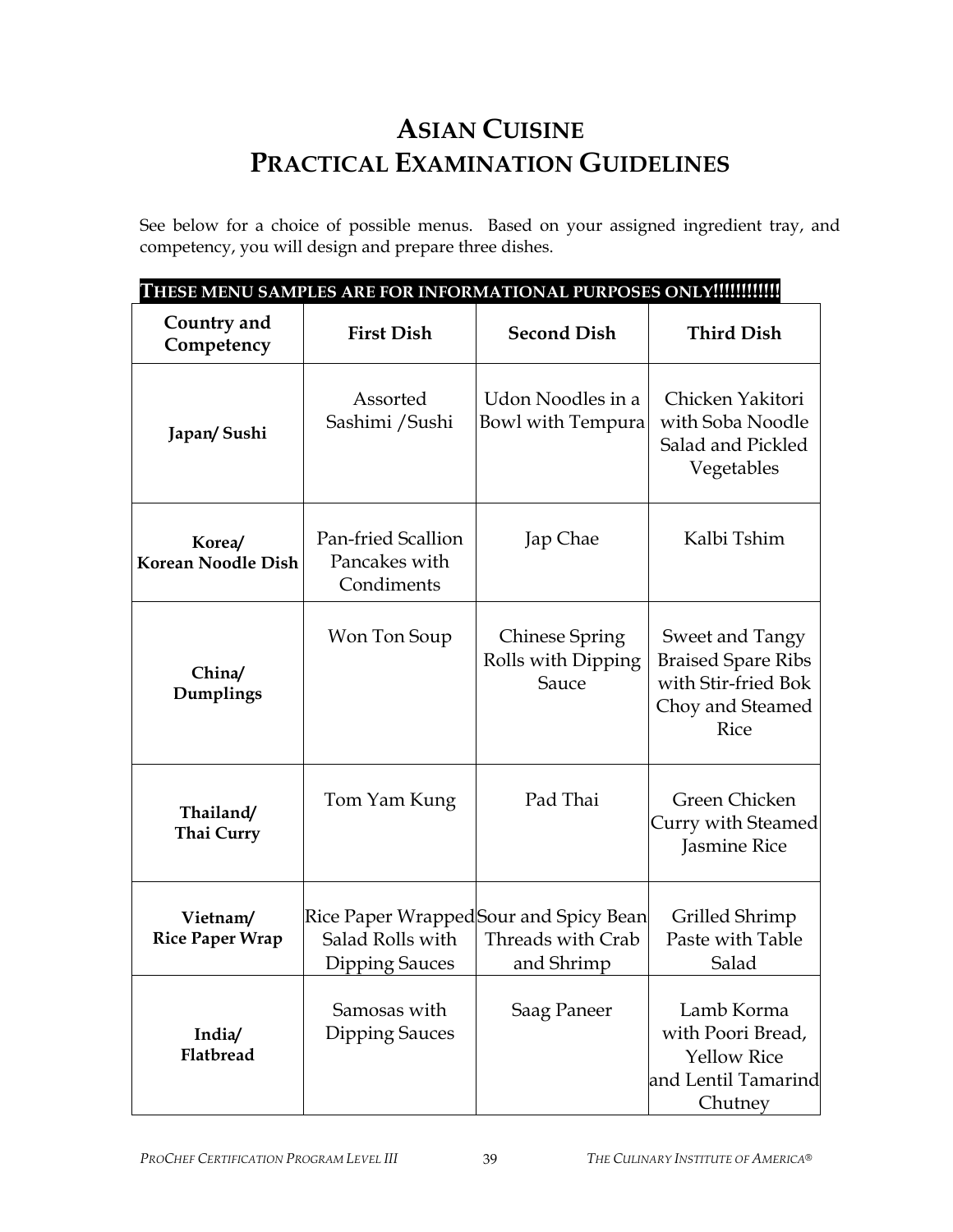# **ASIAN CUISINES PRACTICAL EXAMINATION STANDARDS OF QUALITY**

#### **OVERALL QUALITY OF EACH DISH WILL BE EVALUATED ON THE FOLLOWING CRITERIA**

- Authenticity and integrity of the dishes and preparations
- **Seasoning**
- Flavor profile
- Knowledge and execution of techniques
- Temperature
- Doneness

#### **RICE AND NOODLE DISHES WILL BE EVALUATED ON THE FOLLOWING CRITERIA**

- Choice of appropriate ingredients for the region
- Proper cooking techniques.
- Ratio of ingredients

#### **SOUPS WILL BE EVALUATED ON THE FOLLOWING CRITERIA**

- Viscosity (if applicable)
- Clarity (if applicable)
- Ratio of ingredients

#### **STIR-FRIED DISHES WILL BE EVALUATED ON THE FOLLOWING CRITERIA**

- Use of appropriate spices and aromatics
- Doneness
- Knife cuts

#### **DIPPING SAUCES WILL BE EVALUATED ON THE FOLLOWING CRITERIA**

- Appropriate ingredients for the region
- Flavor profile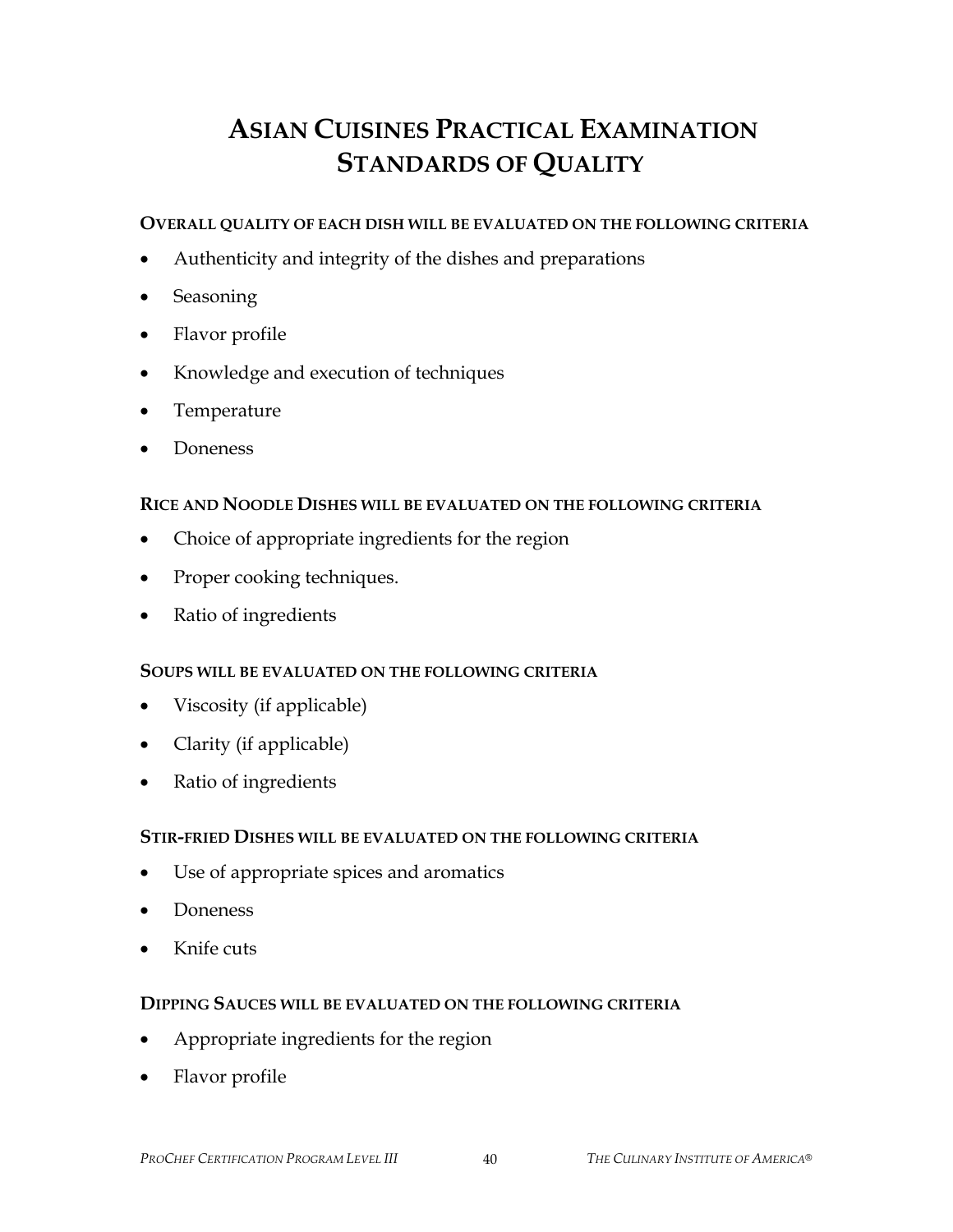#### **ALL FISH AND MEAT DISHES WILL BE EVALUATED ON THE FOLLOWING CRITERIA**

- Fabrication techniques
- Appropriate cooking methods
- Appropriate accompaniments

#### **FLATBREADS WILL BE JUDGED ON THE FOLLOWING CRITERIA**

- Doneness
- Color and crumb
- Texture

#### **DUMPLINGS WILL BE JUDGED ON THE FOLLOWING CRITERIA**

- Stuffing
- Wrapper or skin
- Doneness
- Wrapping technique

#### **SUSHI WILL BE JUDGED ON THE FOLLOWING CRITERIA**

- Rice
- Garnish
- Rolling/Shaping techniques

#### **STEWS WILL BE JUDGED ON THE FOLLOWING CRITERIA**

- Doneness
- Ratio of ingredients
- Seasoning/Flavor
- Sauce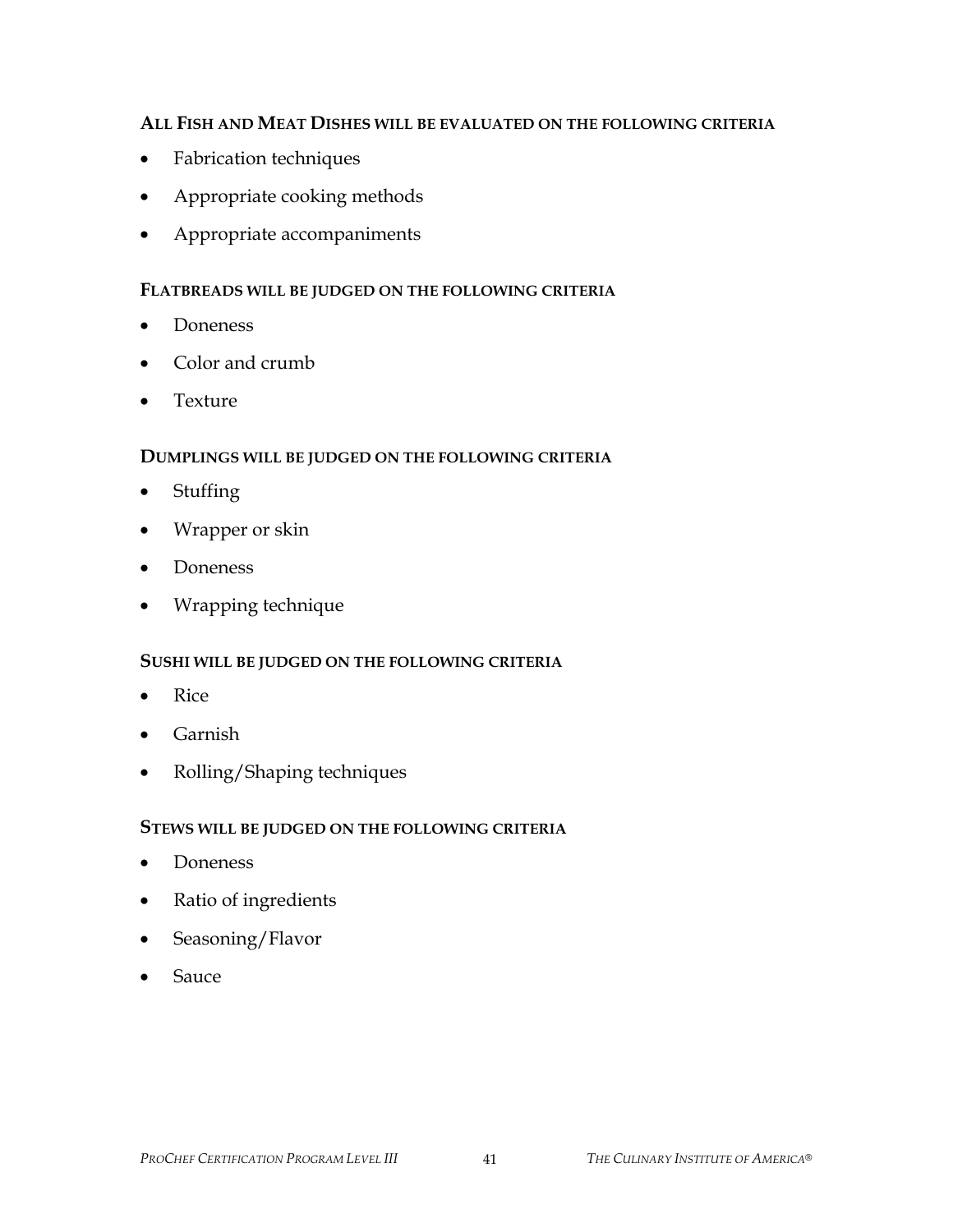# **PERSONNEL MANAGEMENT**

#### **PERSONNEL MANAGEMENT COMPETENCIES**

For the Personnel Management competency assessment of the Level III exam, you must be able to demonstrate your knowledge and ability to apply management practices, employment laws, policies and procedures. The focus will be on people, processes, and financial aspects of management decisions.

You will view 5 management vignettes. You will be given time to formulate an approach and strategy to each situation. The assessment process will be conducted in an interview format with two proctors. You will respond to various questions regarding your comprehension of the situation, the ability to manage the situation and the application of company procedures and employment laws. You may also be asked to role play. Your thought process will be challenged. Therefore, it is important to use logic to support your approach.

#### **SUCCESSFUL CANDIDATES ARE ABLE TO...**

- identify conflict resolution approaches.
- identify the various types of training.
- list the guidelines for conducting a termination interview**.**
- explain the importance of follow-up.
- define essential elements of successful discipline and explain the importance of each.
- identify performance issues and the effects they have on the organization.
- explain the impact decisions have on people, processes, and finances.
- correlate employee behaviors to your organization's policies, procedures, and practices.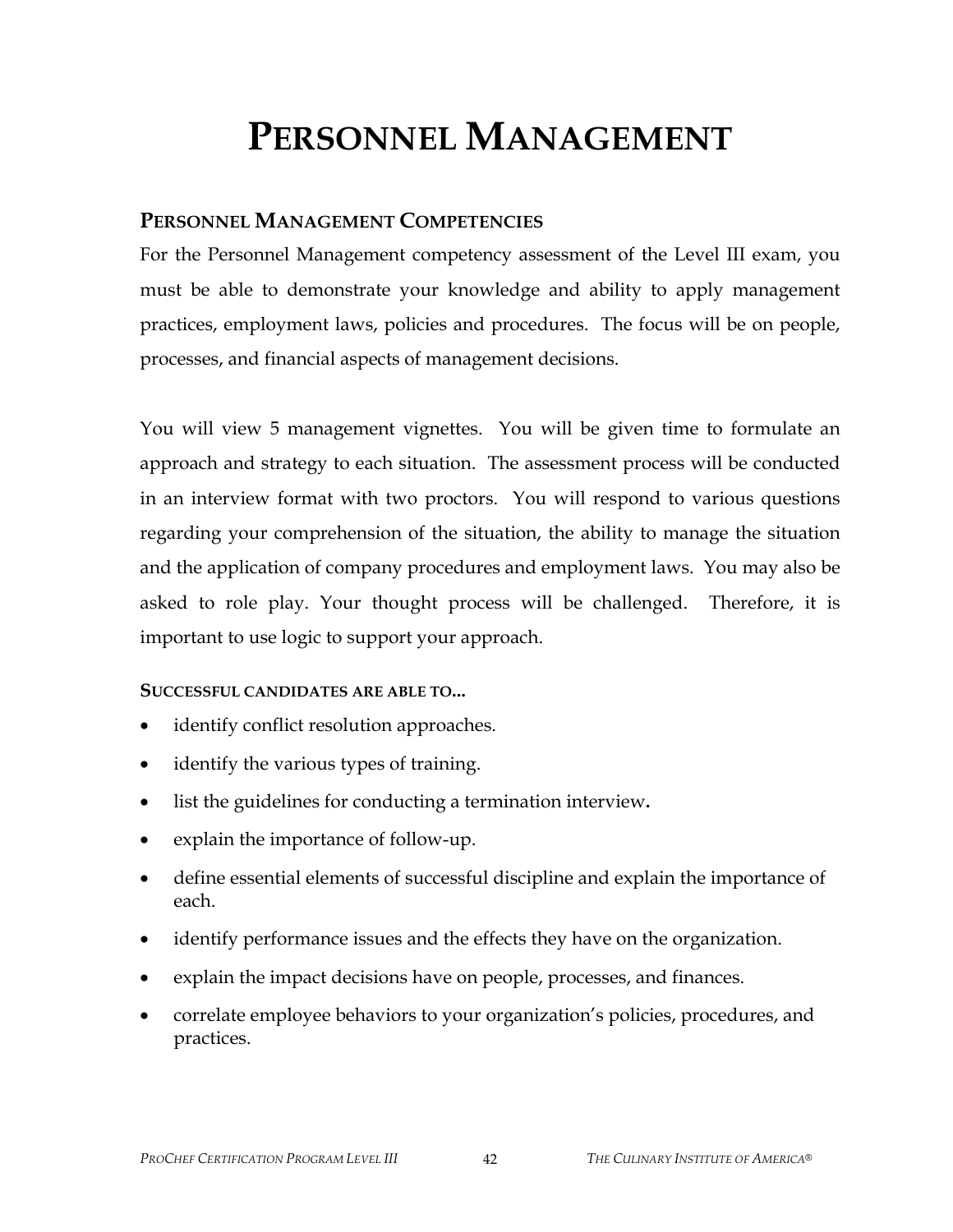#### **KEY TERMS**

Accommodation Accountability Affirmative Action Plan Age Discrimination in Employment Act Americans with Disabilities Act Avoidance Benefits Career planning Civil Rights Act of 1964, Title VII Collaboration Collective Bargaining Conflict resolution Critical incident Culture Delivery methods **Demographics** Discipline Discrimination Disparate Impact Disparate Treatment Due process Equal Employment Opportunity Equal Employment Opportunity Commission Family and Medical Leave Act of 1993

Human skills Immigration Reform and Control Act Job performance measurements Job rotation Job specifications Just cause termination KSA (knowledge, skills and abilities) Management by objective Management by walking around Management grid Negligent hiring Negotiation Perception Pregnancy Discrimination Act of 1978 Productivity Projection Reasonable accommodation Scheduling Task and behavior analysis Teaching methods Training evaluations Training objectives

#### **RESOURCES AND REFERENCES**

#### **EDUCATIONAL PROGRAMS AT HYDE PARK CAMPUS**

Frontline Leadership Skills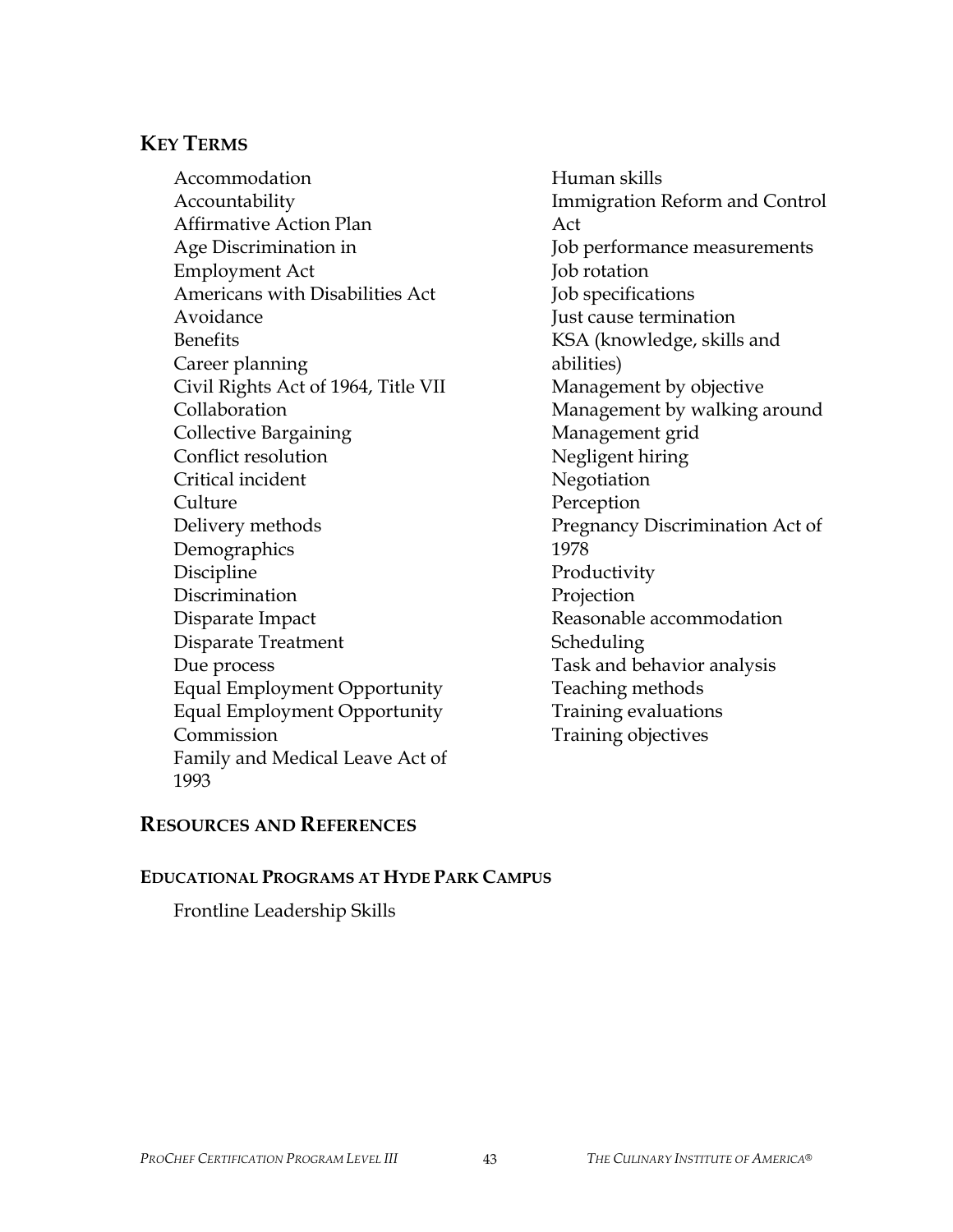## **THE VIGNETTES AND YOUR ROLE**

#### **VIGNETTE 1: DISGRUNTLED SERVER**

You are the Front of the House Manager in this scenario. How would you handle this situation?

#### **VIGNETTE 2: INTERVIEWING EFFECTIVENESS**

You are the General Manager who is conducting this interview. The intent of this interview was for you to simply approve the final candidate.

#### **VIGNETTE 3: JUST TEASING**

Jennifer, the employee who walks away, reports this situation to you. She claims this is a regular occurrence and she states she has asked Phil to stop several times.

#### **VIGNETTE 4: STOLEN SPICES**

James Smith, a dishwasher, reports this situation to you.

#### **VIGNETTE 5: GETTING AHEAD**

Mark, the male employee in this vignette, reports this situation to you. You are Diane's manager.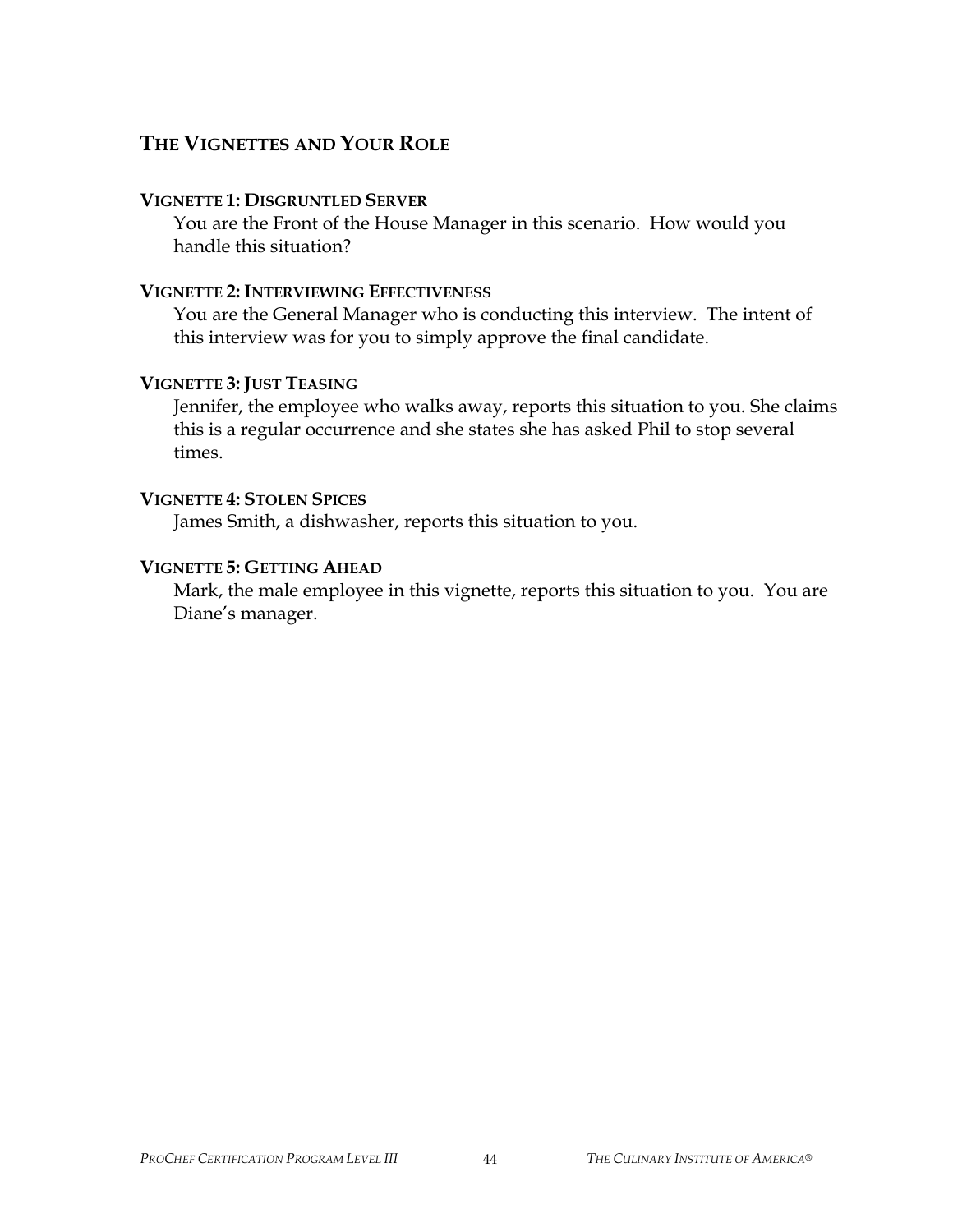## **THE ASSESSMENT PROCESS**

Of the five vignettes reviewed, the proctors will randomly select 2 vignettes to be discussed. To prepare for the interview, consider the following:

- 1. Your understanding of the situation and the issues to be addressed.
- 2. The impact the situation has on the business.
- 3. What is the resolution you are trying to achieve?
- 4. What strategies will you employ during the investigation process? What questions will you ask the parties involved?
- 5. Do you have any contingency plans based on the responses to your investigation? What are they?
- 6. Are there any legal ramifications you must consider? What are they? How will this affect the business? How will this affect the individuals involved? How will this affect the overall morale of the organization?
- 7. If this situation is not resolved, what other management issues may evolve?
- 8. Design a strategy/plan to ensure that similar situations do not occur. Be able to discuss it.
- 9. If disciplinary procedures should occur, how will you structure the process? What steps need to take place? What is your role in this process?
- 10. Integrate your current company's policies into your discussion. However, be prepared to discuss this situation from a conceptual point of view. For example, in your organization certain issues may be referred to the Human Resource Department. Regardless, you will be expected to understand the ramifications of the situation in terms of legalities, business impact, personnel, etc.
- 11. Besides performance issues, do you have to be concerned with any other personnel issues? What are they? What is your plan to deal with them?
- 12. What is the root cause of the situation? How can it be prevented in the future?
- 13. Your ideas may be challenged. Be able to defend your position with logic and sound justification.
- 14. You may be asked to role play various scenarios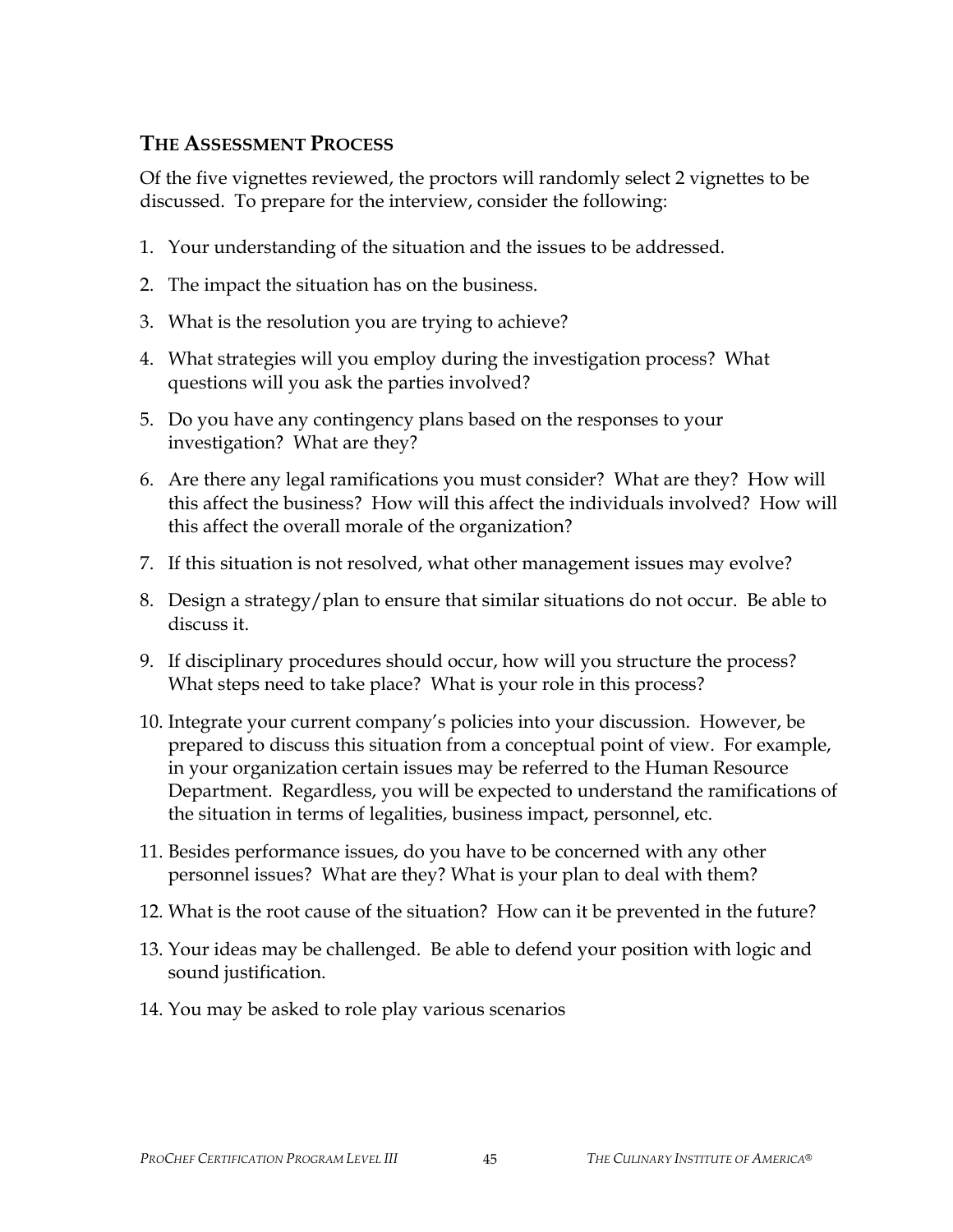# **GRADING CRITERIA**

| Criteria                                                                                                                                                       | <b>Score</b> | <b>Comments</b> |
|----------------------------------------------------------------------------------------------------------------------------------------------------------------|--------------|-----------------|
| Interpretation of the<br>scenario and expression of<br>the management issues<br>involved                                                                       | /20          |                 |
| Approach to investigating<br>the situation, identification<br>and analysis of different<br>points of view                                                      | /30          |                 |
| Development and<br>application of a conceptual<br>approach including<br>knowledge of<br>management practices,<br>employment law and<br>policies and procedures | /30          |                 |
| Communication and<br>interpersonal skills                                                                                                                      | /20          |                 |
| <b>Total Score</b>                                                                                                                                             | /100         |                 |